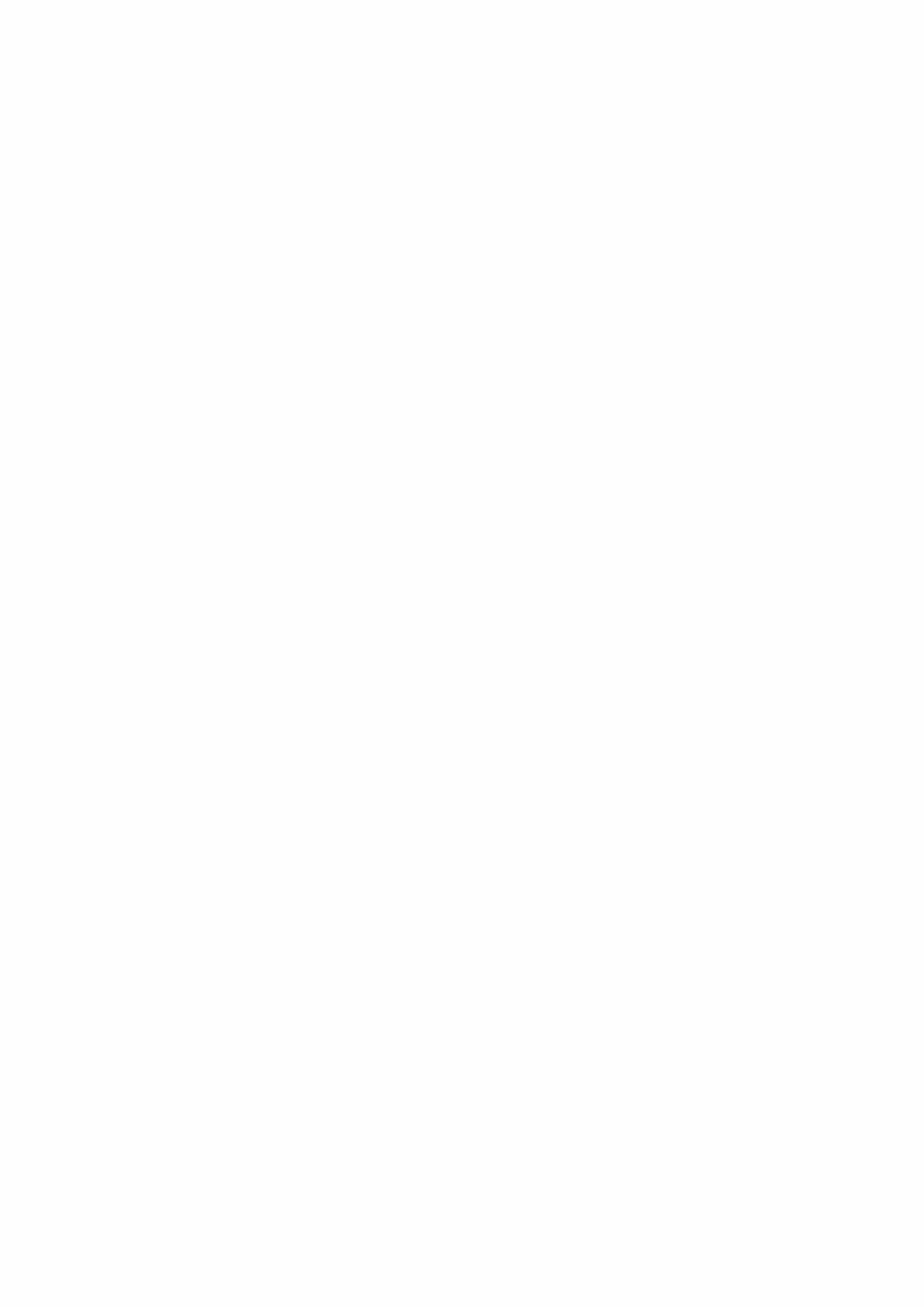

# Transport and Works Act 1992

# CHAPTER 42

# ARRANGEMENT OF SECTIONS

# PART I

# ORDERS AUTHORISING WORKS ETC

# Power to make orders

# Section  $\frac{1}{1}$ .

- 1. Orders as to railways, tramways etc.
- 2. Extension of section 1 to other guided transport systems.
- 3. Orders as to inland waterways etc.
- 4. Description of works for purposes of section 3.
- 5. Subject-matter of orders under sections 1 and 3.

# Procedure for making orders

- 6. Applications for orders under sections 1 and 3.
- 7. Orders under sections 1 and 3 made otherwise than on application.
- 8. Model clauses.
- 9. Schemes of national significance.
- 10. Objections.
- 11. Inquiries and hearings.
- 12. Special parliamentary procedure.
- 13. Making or refusal of orders under section 1 or 3.
- 14. Publicity for making or refusal of orders.

# Consents etc under other enactments

- 15. Assimilation of procedures.
- 16. Town and country planning.
- 17. Listed buildings and conservation areas.
- 18. Hazardous substances.
- 19. Coast Protection Act 1949.
- 20. Power to apply for, or object to, orders.<br>21. Transport Consultative Committees.
- Transport Consultative Committees.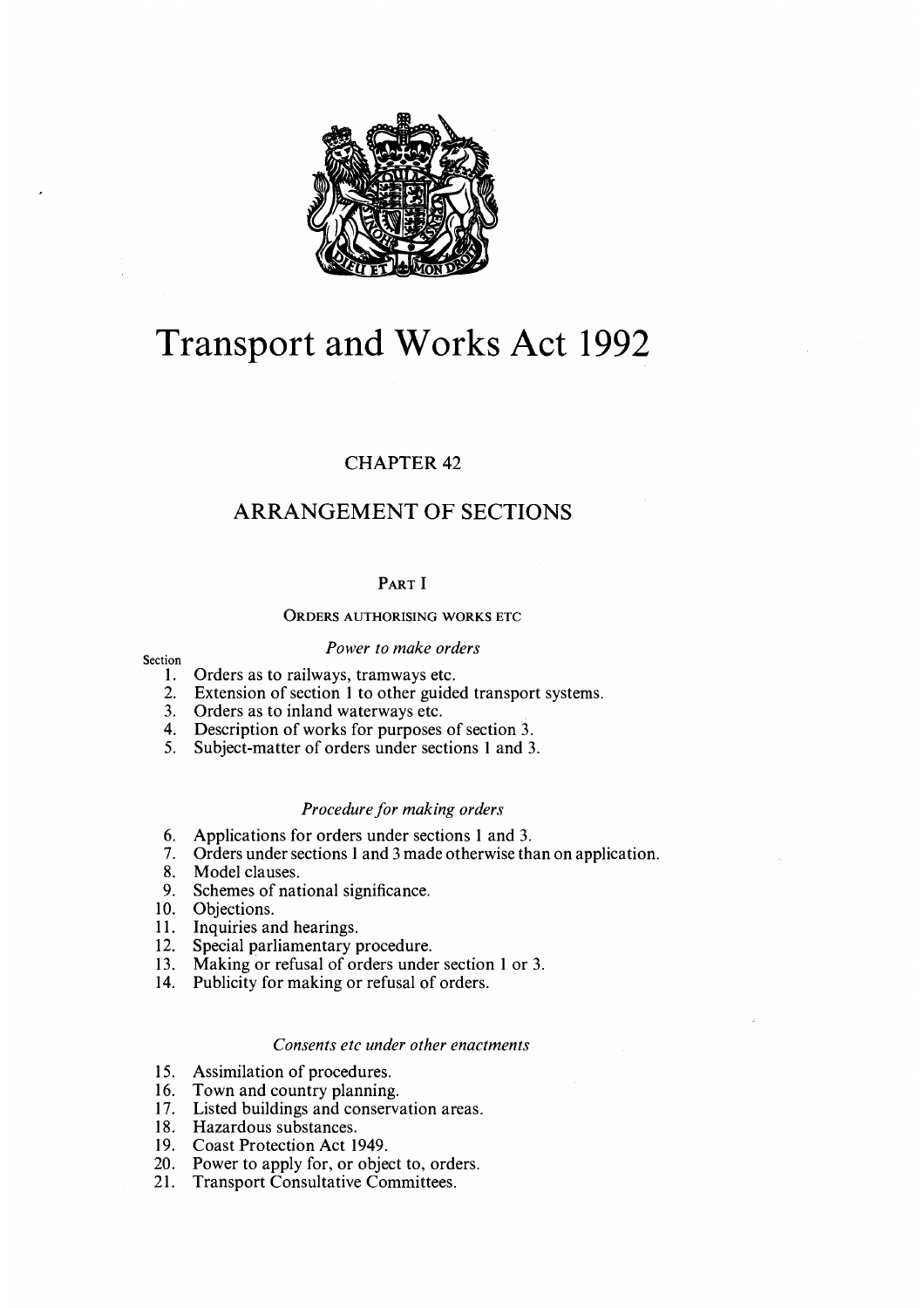#### Section Miscellaneous

- 22. Validity of orders under section 1 or 3.
- 23. Exercise of Secretary of State's functions by appointed person.
- 24. Private legislation procedure in Scotland.
- 25. Crown land.

# PART II

## SAFETY OF RAILWAYS ETC

# CHAPTER I

# OFFENCES INVOLVING DRINK OR DRUGS

# Preliminary

26. Transport systems to which Chapter I applies.

# Principal offences

- 27. Offences involving drink or drugs on transport systems.<br>28. Offences by operators of transport systems.
- Offences by operators of transport systems.

# Police powers etc

- 29. Breath tests.
- 30. Powers of arrest and entry.
- 31. Provision of specimens for analysis.
- 32. Choice of specimens of breath.
- 33. Protection for hospital patients.

# Evidence in proceedings for offences under section 27

- 34. Use of specimens in proceedings.<br>35. Documentary evidence as to spec
- Documentary evidence as to specimens.

#### Penalties

36. Penalties.

# Miscellaneous and supplementary

- 37. Special provision for Scotland.
- 38. Interpretation of Chapter I.<br>39. Amendment of scope of offer
- Amendment of scope of offences involving drink or drugs under Road Traffic Act 1988.
- 40. Consequential amendment.

#### CHAPTER II

#### OTHER SAFETY PROVISIONS

### General

- 41. Approval of works, plant and equipment.
- 42. Inspectors.
- 43. Accidents etc.
- 44. Accidents etc: consequential amendments.
- 45. Directions limiting speeds and loads.

 $\ddot{\mathbf{u}}$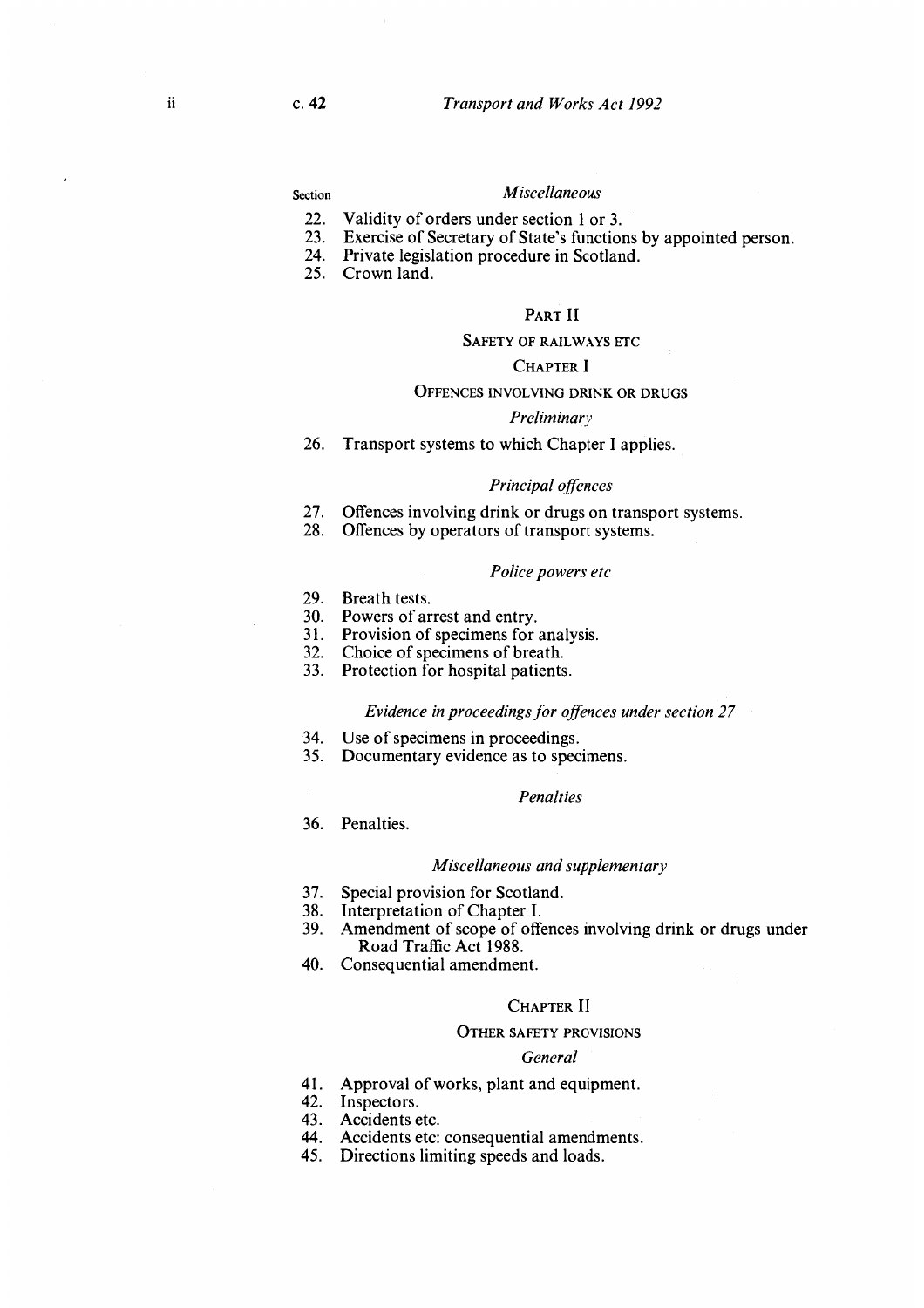Section

46. Directions requiring insurance.

# Rail crossings

- 47. Stopping up and diversion of crossings.<br>48. Footpaths and bridleways over railways
- Footpaths and bridleways over railways.
- 49. Securing of gates and barriers.
- 50. Orders under Transport Act 1968.
- 51. Amendment of Level Crossings Act 1983.

#### Signs and barriers at private crossings

- 52. Placing of signs and barriers.<br>53. Rights to enter land.
- 53. Rights to enter land.<br>54. Default powers of Se
- 54. Default powers of Secretary of State.<br>55. Offence of failing to comply with sign
- Offence of failing to comply with sign.
- 56. Interpretation of sections 52 to 55.

#### CHAPTER III

#### **SUPPLEMENTARY**

- 57. Duty to consult.<br>58. Prosecutions.
- Prosecutions.
- 59. Offences by bodies corporate etc.

# PART III

#### MISCELLANEOUS AND GENERAL

#### **Tramways**

- 60. Powers of leasing.
- 61. Amendment of Public Passenger Vehicles Act 1981.<br>62. Exclusion of hackney carriage legislation.
- Exclusion of hackney carriage legislation.

# **Harbours**

63. Harbours.

#### Miscellaneous

- 64. Maintenance of footpaths and bridleways.
- 65. Certain enactments to cease to have effect.

#### General

- 66. Service of notices.<br>67. Interpretation.
- Interpretation.
- 68. Repeals.
- 69. Expenses.
- 70. Commencement.
- 71. Extent.
- 72. Short title.

# SCHEDULES:

Schedule 1—Matters within sections 1 and 3. Schedule 2—Stopping up and diversion of rail crossings. Schedule 3—Amendment of Harbours Act 1964.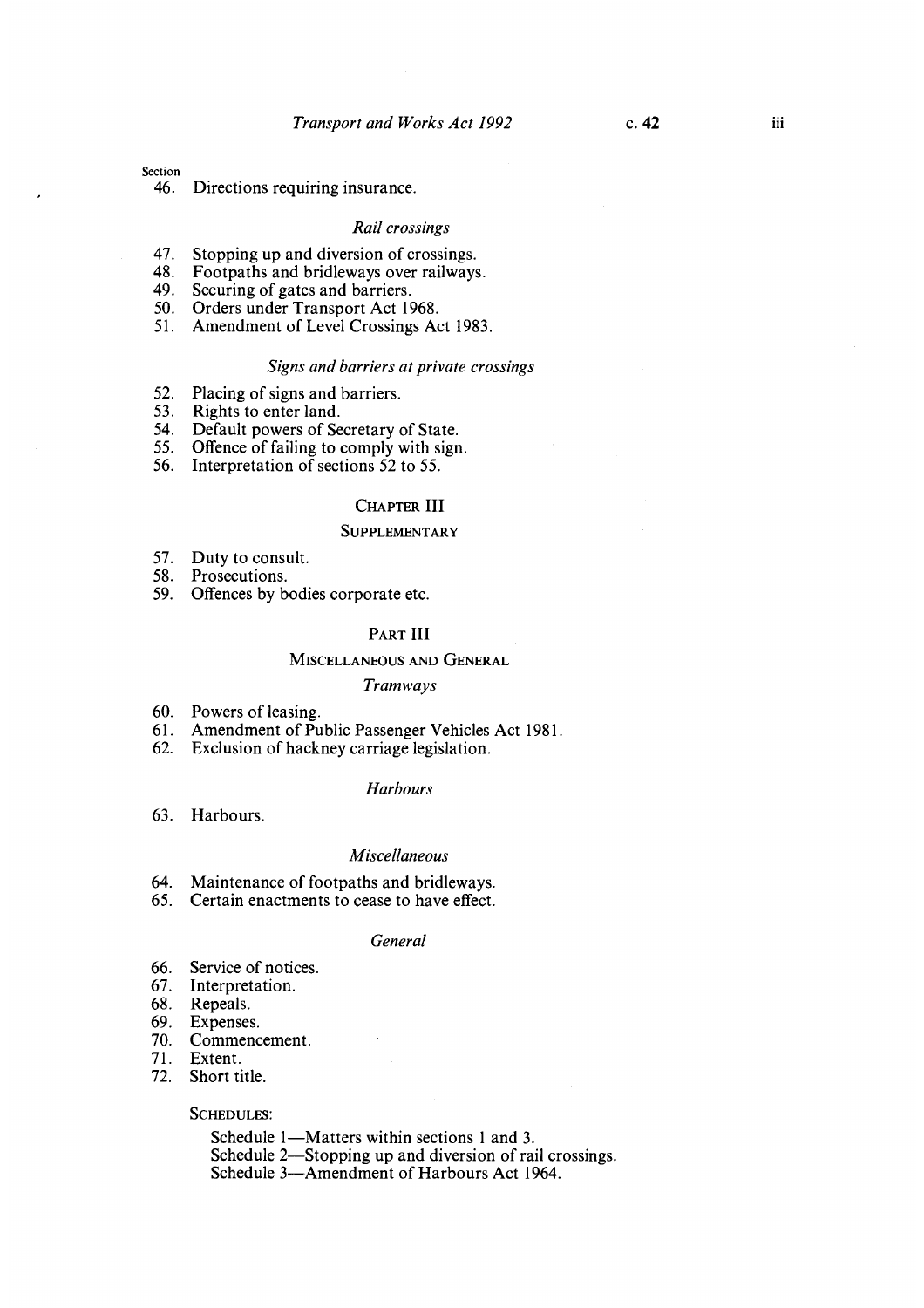Schedule 4—Repeals.

Part I—Railways and tramways.

Part Il—Harbours.

 $\overline{\phantom{a}}$ 

 $\bar{\bar{z}}$ 

 $\mathcal{L}_{\mathcal{A}}$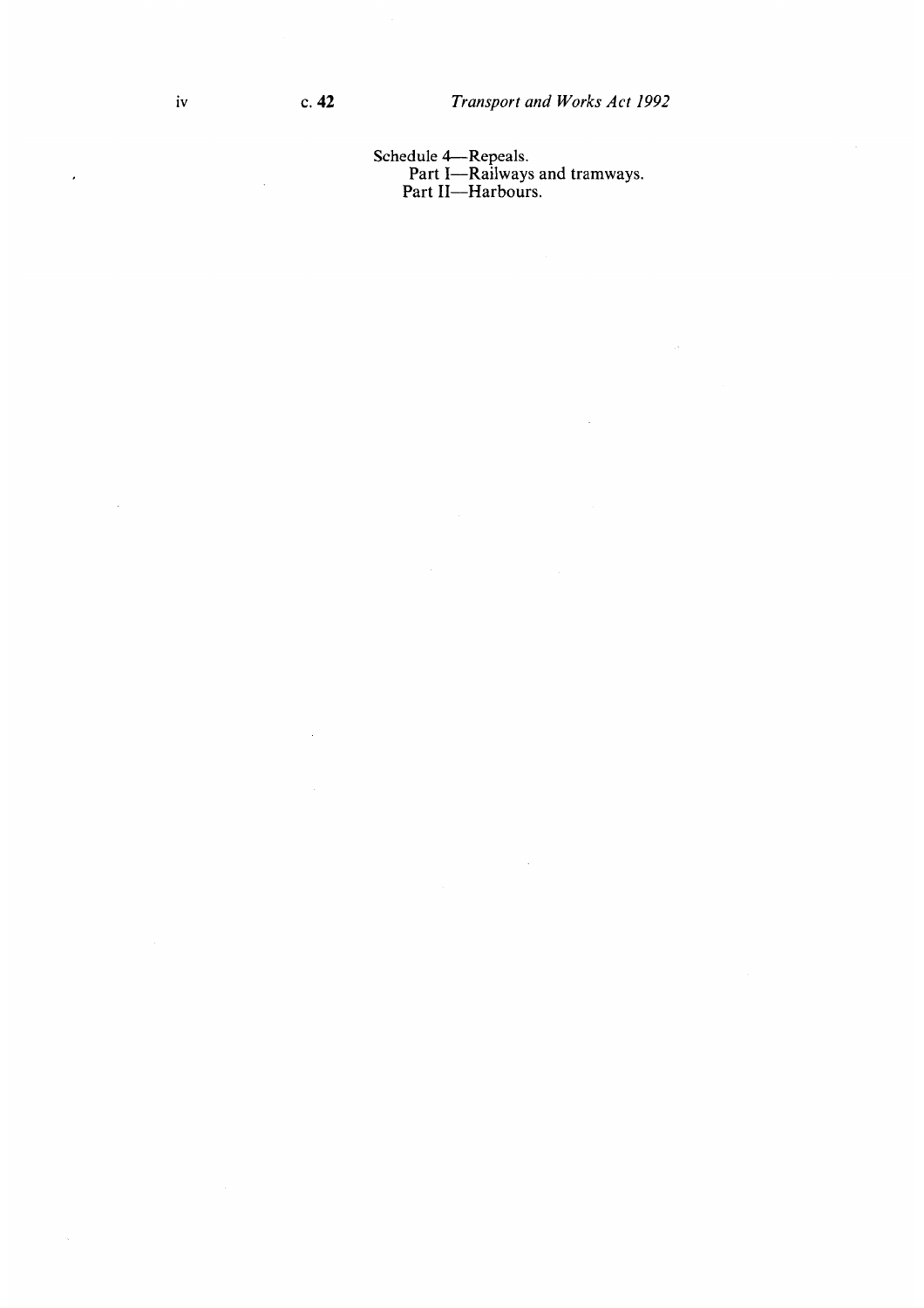

# Transport and Works Act 1992

# 1992 CHAPTER 42

An Act to provide for the making of orders relating to, or to matters ancillary to, the construction or operation of railways, tramways, trolley vehicle systems, other guided transport systems and inland waterways, and orders relating to, or to matters ancillary to, works interfering with rights of navigation; to make further provision in relation to railways, tramways, trolley vehicle systems and other guided transport systems; to amend certain enactments relating to harbours; and for connected purposes. [16th March 1992]

B EIT ENACTED by the Queen's most Excellent Majesty, by and with<br>the advice and consent of the Lords Spiritual and Temporal, and<br>Commons, in this present Parliament assembled, and by the<br>authority of the same as follows: the advice and consent of the Lords Spiritual and Temporal, and Commons, in this present Parliament assembled, and by the authority of the same, as follows:—

# PART I

# ORDERS AUTHORISING WORKS ETC

#### Power to make orders

1.—(1) The Secretary of State may make an order relating to, or to Orders as to matters ancillary to, the construction or operation of a transport system railways, of any of the following kinds, so far as it is in England and Wales—

- (a) a railway;
- (b) a tramway;
- (c) a trolley vehicle system;
- (d) a system using a mode of guided transport prescribed by order made under section 2 below.

(2) The power to make orders under this section shall be exercisable by statutory instrument.

2. (1) The Secretary of State may by order prescribe modes of guided Extension of transport for the purposes of section  $1(1)(d)$  above.

section 1 to other guided transport systems.

tramways etc.

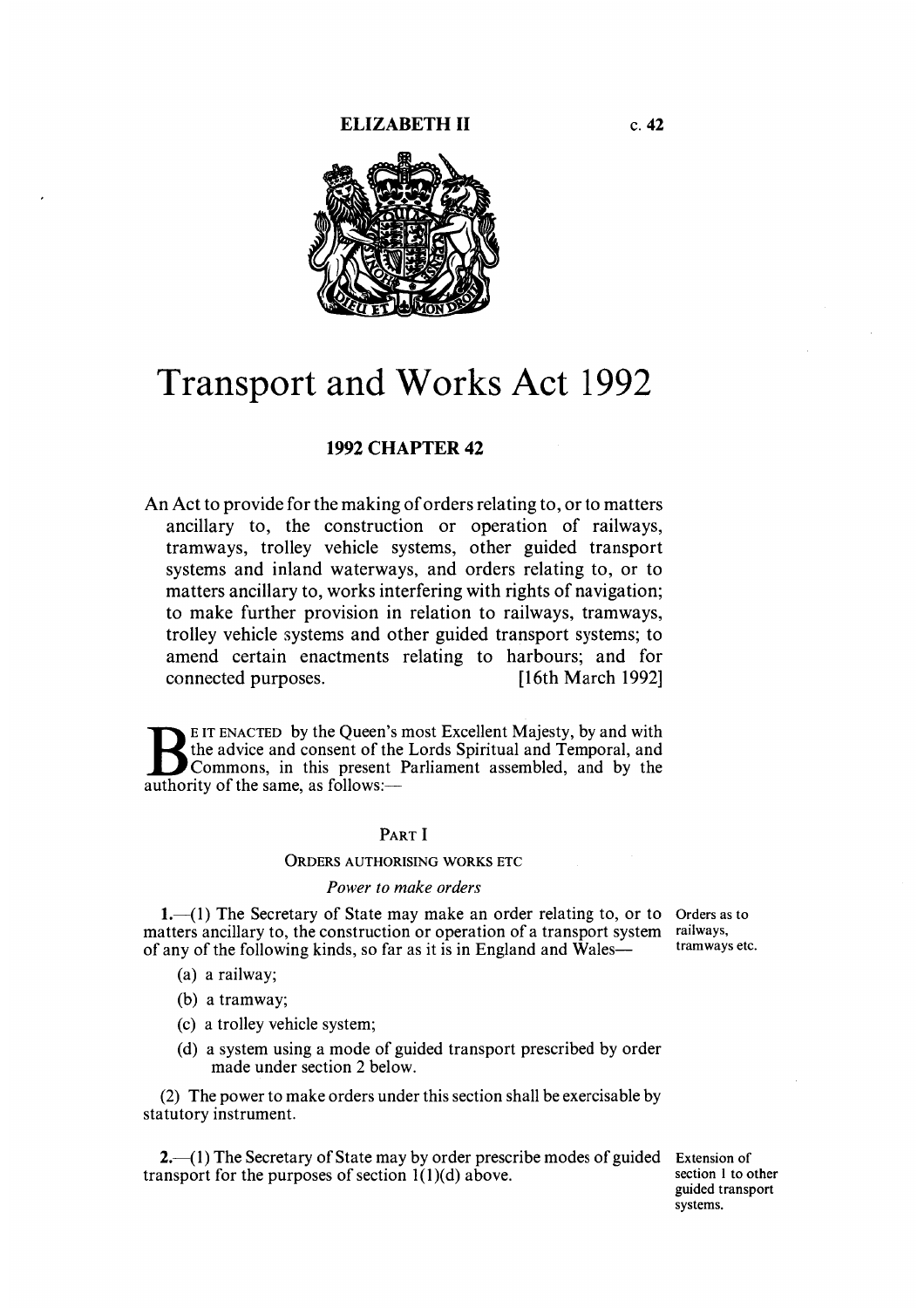**PART I** (2) The power to make orders under this section shall be exercisable by statutory instrument; but no order shall be made unless a draft of it has been laid before, and approved by a resolution of, each House of Parliament.

inland waterways matters ancillary to—

Orders as to  $3.-(1)$  The Secretary of State may make an order relating to, or to inland waterways matters ancillary to

- (a) the construction or operation of an inland waterway in England and Wales;
- (b) the carrying out of works which—

(i) interfere with rights of navigation in waters within or adjacent to England and Wales, up to the seaward limits of the territorial sea, and

(ii) are of a description prescribed by order made under section 4 below.

(2) The Secretary of State shall not make an order under this section if in his opinion the primary object of the order could be achieved by means <sup>1964</sup>c. 40. of an order under the Harbours Act 1964.

> (3) The power to make orders under this section shall be exercisable by statutory instrument.

Description of  $\begin{array}{c} 4. - (1)$  The Secretary of State may by order prescribe descriptions of works for the purposes of section 3(1)(b) above. works for the purposes of section  $3(1)(b)$  above.

> $(2)$  The power to make orders under this section shall be exercisable by statutory instrument; but no order shall be made unless a draft of it has been laid before, and approved by a resolution of, each House of Parliament.

Subject-matter of  $\mathbf{5}$ . (1) Without prejudice to the generality of sections 1 and 3 above, orders under the matters as to which provision may be made by an order under either orders under the matters as to which provision may be made by an order under either<br>sections 1 and 3. of those sections include those set out in Schedule 1 to this Act of those sections include those set out in Schedule 1 to this Act.

> (2) An order under section 1 or 3 above may make provision in relation to more than one scheme, system or mode of transport.

- (3) An order under section 1 or 3 above may—
	- (a) apply, modify or exclude any statutory provision which relates to any matter as to which an order could be made under section <sup>1</sup>or, as the case may be, 3, and
	- (b) make such amendments, repeals and revocations of statutory provisions of local application as appear to the Secretary of State to be necessary or expedient in consequence of any provision of the order or otherwise in connection with the order;

and for the purposes of this subsection "statutory provision" means provision of an Act of Parliament or of an instrument made under an Act of Parliament.

(4) The provisions that may be made by an order under section 1 or <sup>3</sup> above include—

- (a) any provision that appears to the Secretary of State to be necessary or expedient for giving full effect to—
	- (i) any other provision of the order,

purposes of<br>section 3.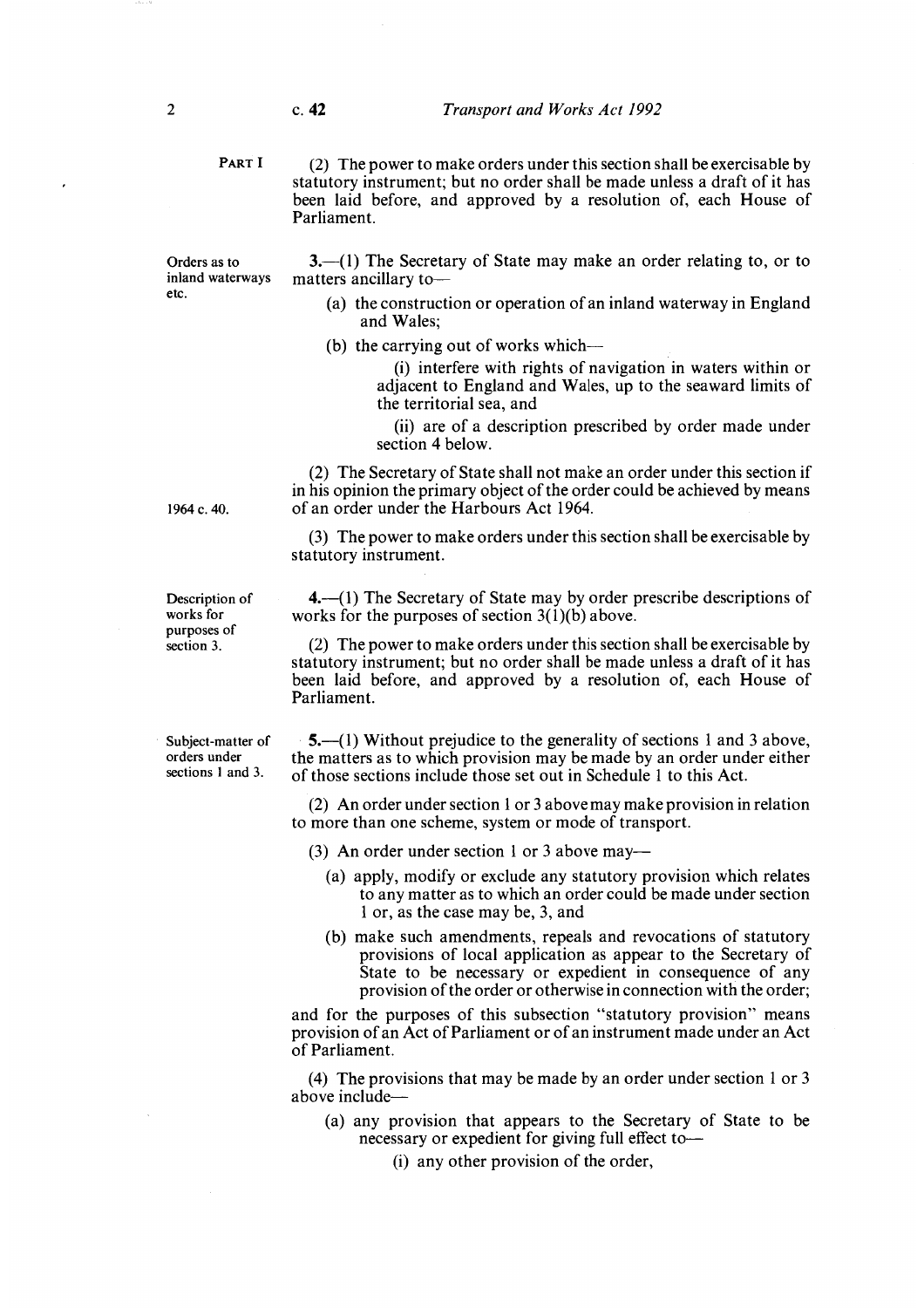(ii) any provision of an earlier order under the section PART I concerned, or

(iii) any provision which is contained in an Act of Parliament passed before the time when this Part of this Act is first wholly in force, or in an instrument made under an Act of Parliament before that time, and which is of a kind which could be included in an order under section 1 or 3 above;

(b) such supplemental and transitional provisions as appear to him to be necessary or expedient in connection with the order.

(5) A provision of an order under section 1 or 3 above relating to offences shall not authorise the imposition on persons convicted of an offence of a term of imprisonment or of a fine exceeding level 3 on the standard scale.

(6) An order under section 1 or 3 above shall not extinguish any public right of way over land unless the Secretary of State is satisfied—

(a) that an alternative right of way has been or will be provided, or

(b) that the provision of an alternative right of way is not required.

(7) Where an order under sections 104(3), 105(3) or 112 of the Transport Act 1968 (classification and maintenance of the British 1968 c. 73. Waterways Board's waterways, and maintenance and use of other waterways) is required so as to give effect to any proposal, no provision shall be included in an order under section 1 or 3 above which would—

- (a) remove that requirement, or
- (b) alter the requirements of sections 104, 105 or 112 of, or Schedule <sup>13</sup>to, that Act relating to orders under those sections.

#### Procedure for making orders

6.—(1) Subject to section 7 below, the Secretary of State shall not make Applications for an order under section 1 or 3 above except on an application made to him orders under<br>in accordance with rules made under this section in accordance with rules made under this section.

- (2) The Secretary of State may make rules as to—
	- (a) the form of an application under this section;
	- (b) the documents and information that must be submitted with it;
	- (c) the giving and publication of notices of an application;
	- (d) any other steps that must be taken before an application is made or in connection with the making of an application.

(3) Any provision made by rules as to the consultation that must be carried out before an application is made may include provision requiring compliance with general or special directions given by the Secretary of State.

(4) Rules under this section may make different provision for different cases, and may include provision authorising the Secretary of State—

- (a) to dispense with compliance with rules that would otherwise apply, or
- (b) to require compliance with rules that would not otherwise apply,

in any case where he considers it appropriate to do so.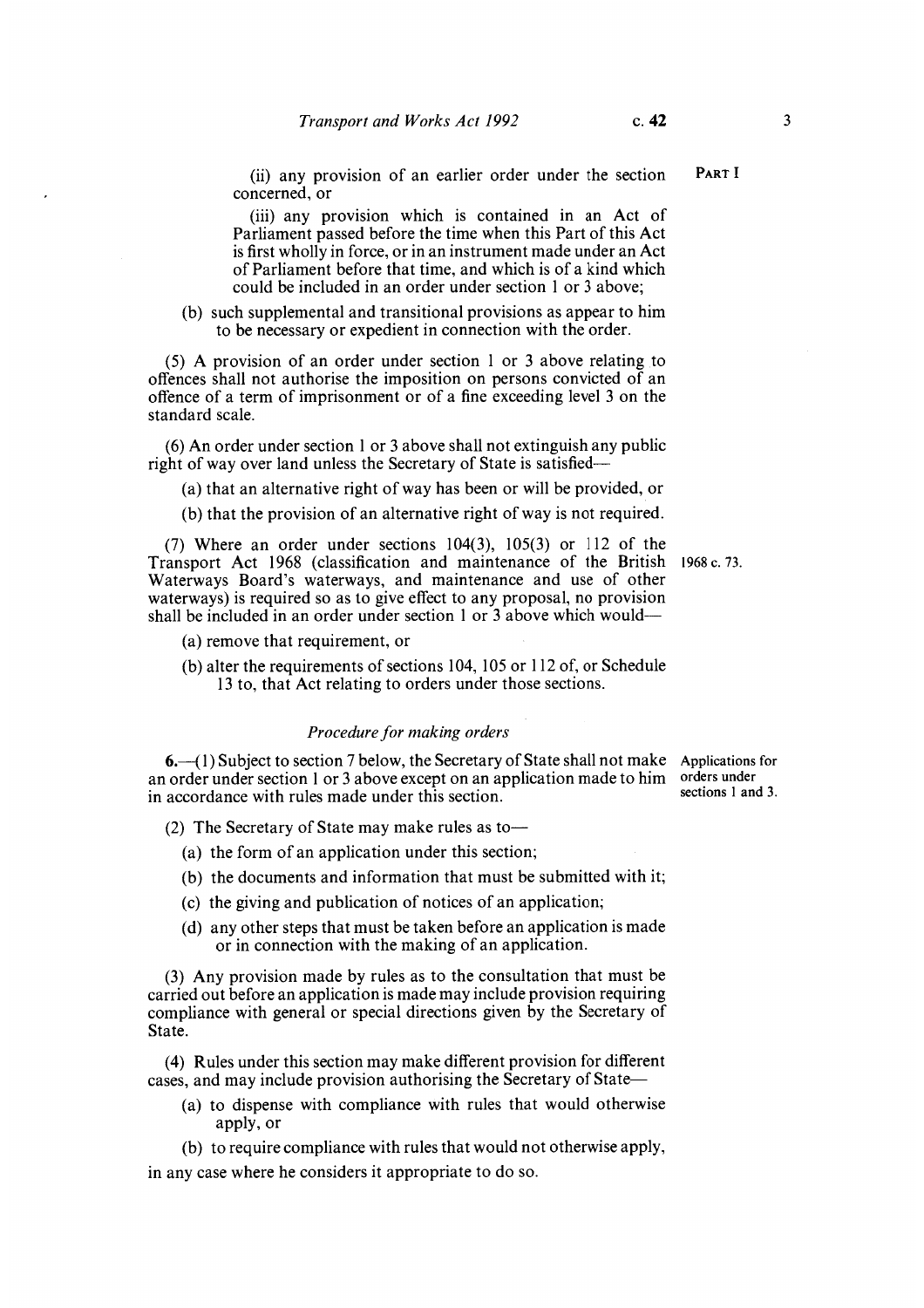PART I (5) Rules may provide for fees of such amounts as may be determined by or in accordance with the rules to be payable to the Secretary of State on the making of applications under this section.

> (6) The power to make rules under this section shall be exercisable by statutory instrument which shall be subject to annulment in pursuance of a resolution of either House of Parliament.

Orders under 7.—(1) The Secretary of State may without any application being made<br>sections 1 and 3 to him make to him make—

- than on (a) an order under section 1 above which relates to, or to matters application. The annual ancillary to, the construction for naval, military, air force or ancillary to, the construction for naval, military, air force or other defence purposes of a railway, tramway or other system within section  $1(1)$ , or the operation of a railway, tramway or other system constructed for those purposes;
	- (b) an order under section 1 or 3 above making any provision which appears to the Secretary of State to be necessary or expedient, in the interests of safety,—

(i) for the purpose of suspending or discontinuing any operations, or

(ii) in consequence of the abandonment or neglect of any works;

(c) an order under section 1 or 3 above repealing or revoking provisions which appear to the Secretary of State to be spent.

(2) An order made by virtue of subsection (1)(b) above may include provision for the recovery by the Secretary of State of the costs of making the order and of carrying its provisions into effect.

(3) Where the Secretary of State proposes to make an order by virtue of this section, he shall—

- (a) prepare a draft of the order,
- (b) publish a notice of the proposal, containing such particulars as may be prescribed, in the London Gazette and in a local newspaper circulating in the area (or each of the areas) in which any proposed works are to be carried out, and
- (c) give such further notices of the proposal as may be prescribed.

(4) The power to make provision by rules under section 6 above in relation to applications shall include power to make such corresponding provision as the Secretary of State considers appropriate in relation to proposals to make orders by virtue of this section; and in subsection (3) above "prescribed" means prescribed by rules under section 6.

Model clauses.  $8.-(1)$  The Secretary of State may by order prescribe model provisions for incorporation in any draft orders which, in accordance with rules made under section 6 above, may be required to be submitted with applications under that section.

> (2) Different provisions may be prescribed under this section for different cases.

> (3) The prescribing under this section of a model provision shall not of itself make it mandatory for a provision in the terms of the model to be incorporated in a draft order or in any order eventually made by the Secretary of State under section 1 or 3 above.

made otherwise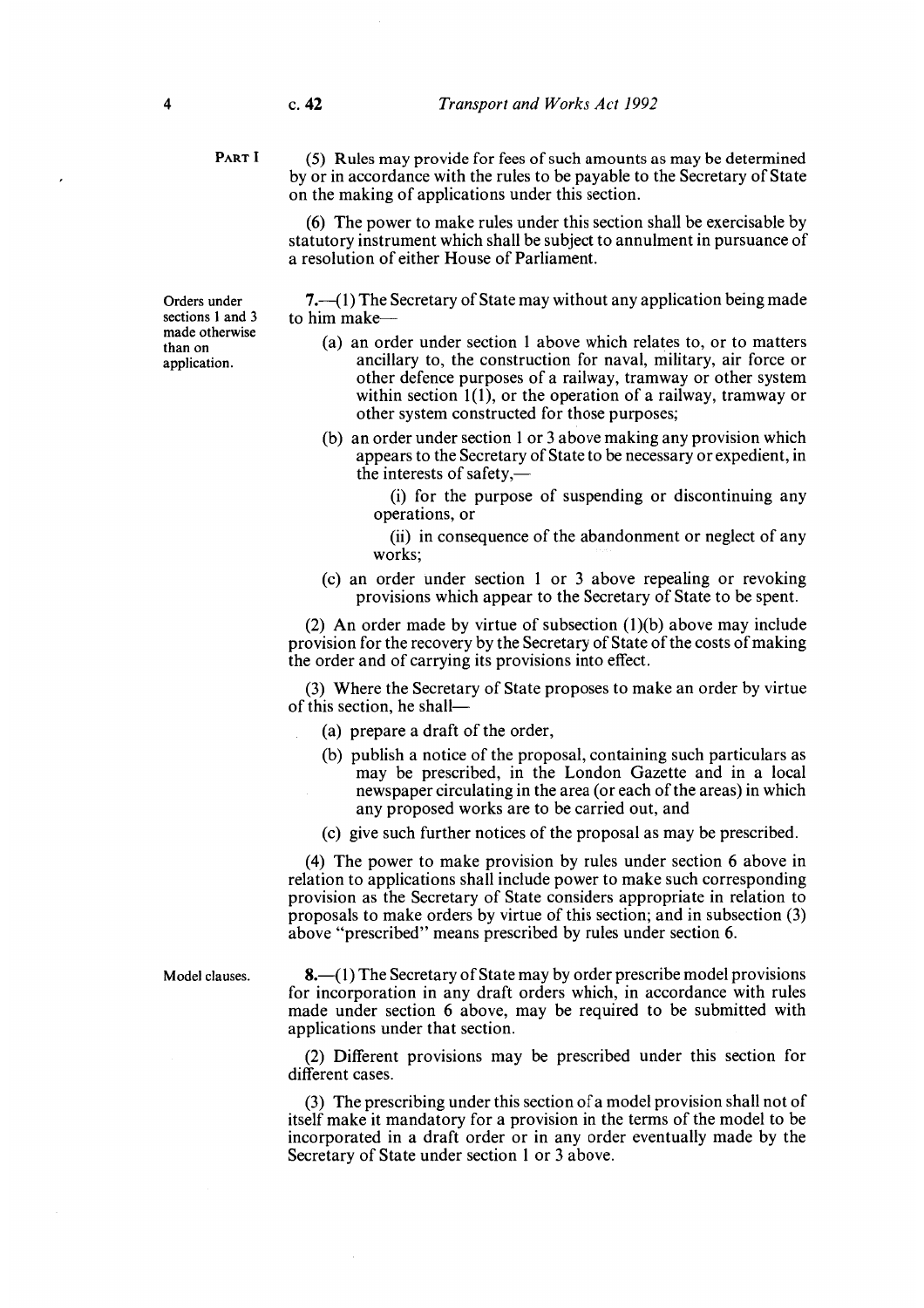(4) The power to make orders under this section shall be exercisable by PART <sup>I</sup> statutory instrument.

9.—(1) This section applies where an application made under section 6 Schemes of above relates (wholly or in part) to proposals which in the opinion of the national<br>Secretary of State are of national significance. Secretary of State are of national significance.

(2) Before the end of the period of 56 days beginning with the day on which he receives the application, the Secretary of State shall publish in the London Gazette a notice identifying the application and the proposals which in his opinion are of national significance.

(3) On, or as soon as practicable after, the day on which the notice required by subsection (2) above is published, the Secretary of State shall—

- (a) publish a like notice in a local newspaper circulating in the area (or each of the areas) in which any proposed works are to be carried out, and
- (b) send a copy of the notice to the applicant and to every person within section 11(4) below who objected to the application in accordance with rules made under section 10 below.

(4) The Secretary of State shall not make an order on the application unless each House of Parliament, on a motion moved by a Minister of the Crown which identifies the proposals referred to above, passes a resolution approving them at some time later than 56 days after the day of publication of the notice required by subsection (2) above.

(5) An order made on the application shall not include any provision that is inconsistent with a proposal approved by a resolution in accordance with this section unless that provision gives effect to modifications of the proposal which have themselves been approved by a resolution of each House of Parliament passed on a motion moved by a Minister of the Crown.

(6) This section shall apply in relation to an order which the Secretary of State makes or proposes to make by virtue of section 7 above as it applies in relation to an order for which an application is made to him, except that in such a case—

- (a) subsections (2) and (3) above shall not apply, and
- (b) subsection (4) above shall apply as if the reference to the notice required by subsection (2) above were a reference to the notice required by section 7(3) above to be published in the London Gazette;

and any proposals which in the opinion of the Secretary of State are of national significance shall be identified as such in any notice required by or under section 7(3) above.

1O.—(1) The Secretary of State may make rules as to— Objections.

- (a) the making of objections to an application under section 6 above or to a proposal to make an order by virtue of section 7 above;
- (b) the information to be comprised within or submitted with an objection;
- (c) the submission by the person making the application of written representations or information in relation to objections;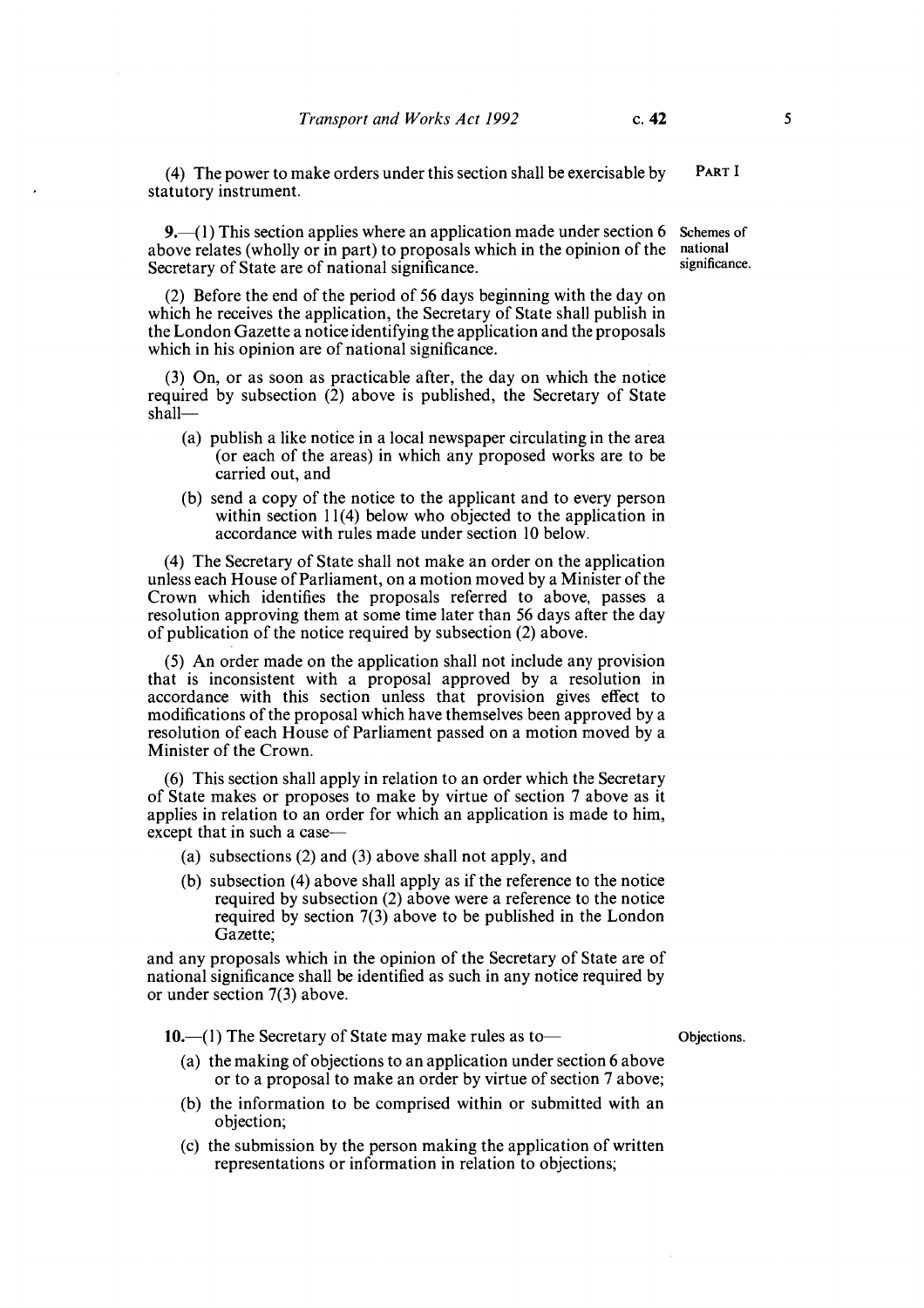- PART I (d) the submission of further written representations or information;
	- (e) such other matters relating to the consideration of objections as appear to the Secretary of State to be appropriate.

(2) Subject to the following provisions of this section, the Secretary of State shall not make a determination under section 13(1) below to make an order without first taking into consideration the grounds of any objection in respect of which rules under this section have been complied with.

- (3) If an objection is withdrawn or appears to the Secretary of State—
	- (a) to be frivolous or trivial, or
	- (b) to relate to matters which fall to be determined by a tribunal concerned with the assessment of compensation,

he may make a determination under section 13(1) below without further consideration of the objection.

(4) Subsection (2) above shall not apply where the Secretary of State causes an inquiry to be held under section 11(1) below or causes an objection to be dealt with in accordance with section 11(2) below, but the Secretary of State shall not make a determination under section 13(1) below without first taking into consideration the report of the person holding the inquiry, or as the case may be of the person appointed under section 11(2).

(5) Rules under this section may make different provision for different cases, and may include provision authorising the Secretary of State—

- (a) to dispense with compliance with rules that would otherwise apply, or
- (b) to require compliance with rules that would not otherwise apply,

in any case where he considers it appropriate to do so.

(6) The power to make rules under this section shall be exercisable by statutory instrument which shall be subject to annulment in pursuance of a resolution of either House of Parliament.

Inquiries and  $11.-(1)$  The Secretary of State may cause a public local inquiry to be hearings. held for the purposes of an application under section 6 above or a proposal by the Secretary of State to make an order by virtue of section <sup>7</sup> above.

> (2) The Secretary of State may give to a person who makes an objection in accordance with rules under section 10 above an opportunity of appearing before and being heard by a person appointed by the Secretary of State for the purpose.

> (3) Where an objection is made by a person within subsection (4) below who informs the Secretary of State in writing that he wishes the objection to be referred to an inquiry or dealt with in accordance with subsection (2) above, then, unless section 10(3) above applies, the Secretary of State shall either cause an inquiry to be held or, if he so determines, cause the objection to be dealt with in accordance with subsection (2).

(4) The persons within this subsection are—

(a) any local authority for an area in which any works authorised by the proposed order are to be carried out, and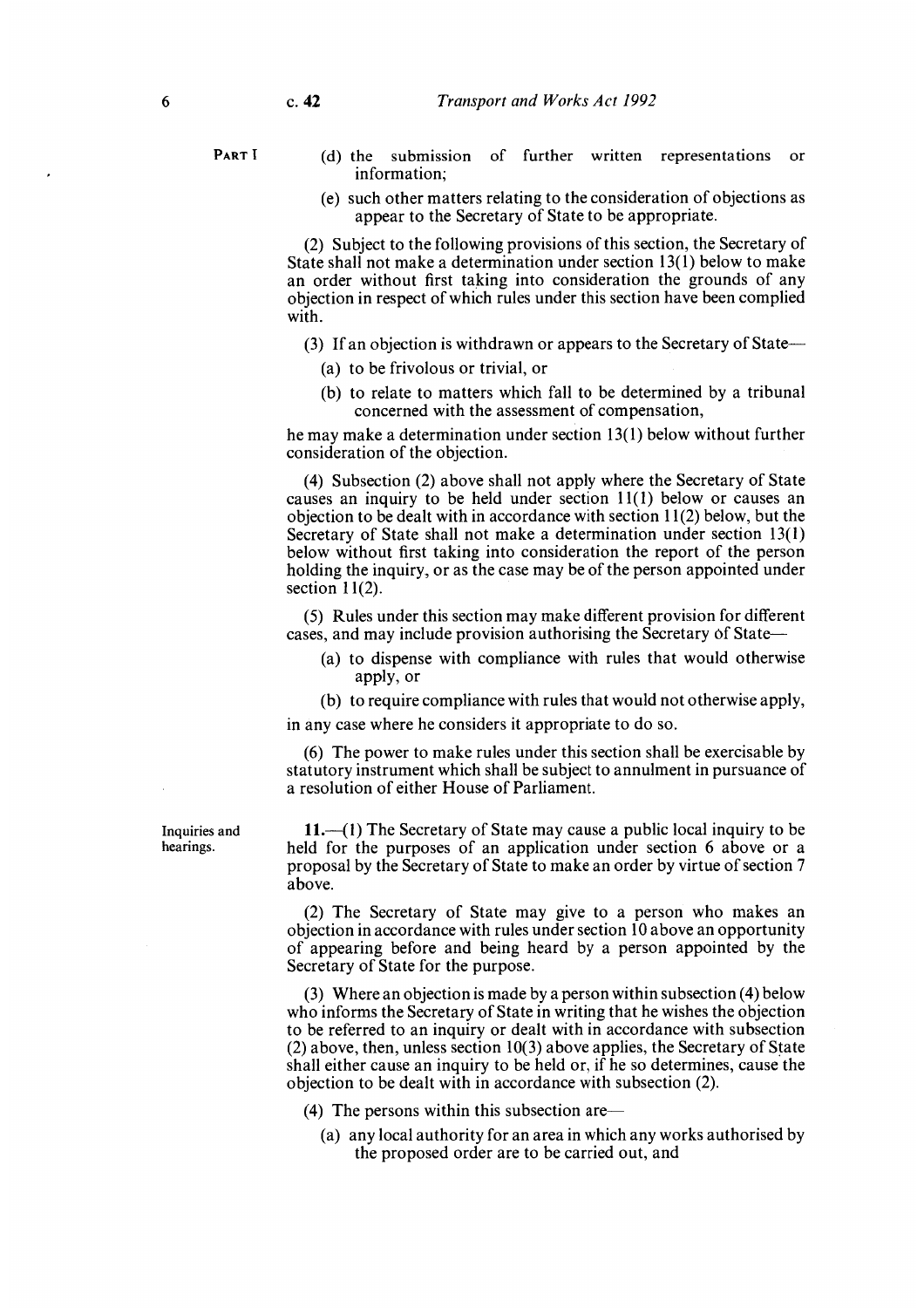(b) where the proposals include the compulsory acquisition of land, PART I<br>any person who, if Part II of the Acquisition of Land Act 1981 1981 c. 67. any person who, if Part II of the Acquisition of Land Act 1981 (notice to owners, lessees and occupiers) applied to the acquisition, would be entitled to a notice under section 12 of that Act;

and for the purposes of paragraph (a) above "local authority" means a county council, a district council, a London borough council, the Common Council of the City of London, the Council of the Isles of Scilly and a Passenger Transport Executive.

(5) Subsections (2) to (5) of section 250 of the Local Government Act 1972 c. 70. 1972 (attendance and evidence at, and costs of, inquiries) shall apply to an inquiry held under subsection (I) above; but—

- (a) in its application by virtue of this subsection, section 250(4) shall have effect with the omission of the words "and any amount" onwards, and
- (b) the power to make an order as to costs under section 250(5) as applied by this subsection shall be exercisable not only where the inquiry takes place but also where arrangements are made for it but it does not take place.

(6) Subsections (4) and (5) of section 250 of the Local Government Act 1972 (costs) shall apply in relation to proceedings under subsection (2) above as they apply in relation to an inquiry under subsection (1) above.

12.—(1) An order under section 1 or 3 above authorising a compulsory Special archaes shall be subject to special parliamentary procedure to the same parliamentary purchase shall be subject to special parliamentary procedure to the same parliament<br>extent as it would be by virtue of section 18 or 19 of the Acquisition of procedure. extent as it would be, by virtue of section 18 or 19 of the Acquisition of Land Act 1981 (or by virtue of paragraph 5 or 6 of Schedule 3 to that Act) (National Trust land, commons etc), if the purchase were authorised by an order under section 2(1) of that Act.

(2) In section 3 of the Statutory Orders (Special Procedure) Act 1945 1945 c. 18 (9  $\&$  10 (petitions against orders subject to special parliamentary procedure) after Geo. 6). subsection  $(4)$  there shall be inserted—

"(4A) The Chairmen shall not certify that a petition is proper to be received if the order to which it relates is made under section 1 or <sup>3</sup>of the Transport and Works Act 1992 and either—

- (a) the petition is a petition of general objection and the order relates to proposals which have been approved by each House of Parliament in accordance with section 9 of that Act, or
- (b) the petition is a petition for amendment and any of the amendments asked for would in the opinion of the Chairmen be inconsistent with such proposals."

(3) In relation to an order under section 1 or 3 above which is subject to special parliamentary procedure—

- (a) section 13(5) below shall not apply,
- (b) section 22 below shall not apply if the order is confirmed by Act of Parliament under section 6 of the Statutory Orders (Special Procedure) Act 1945, and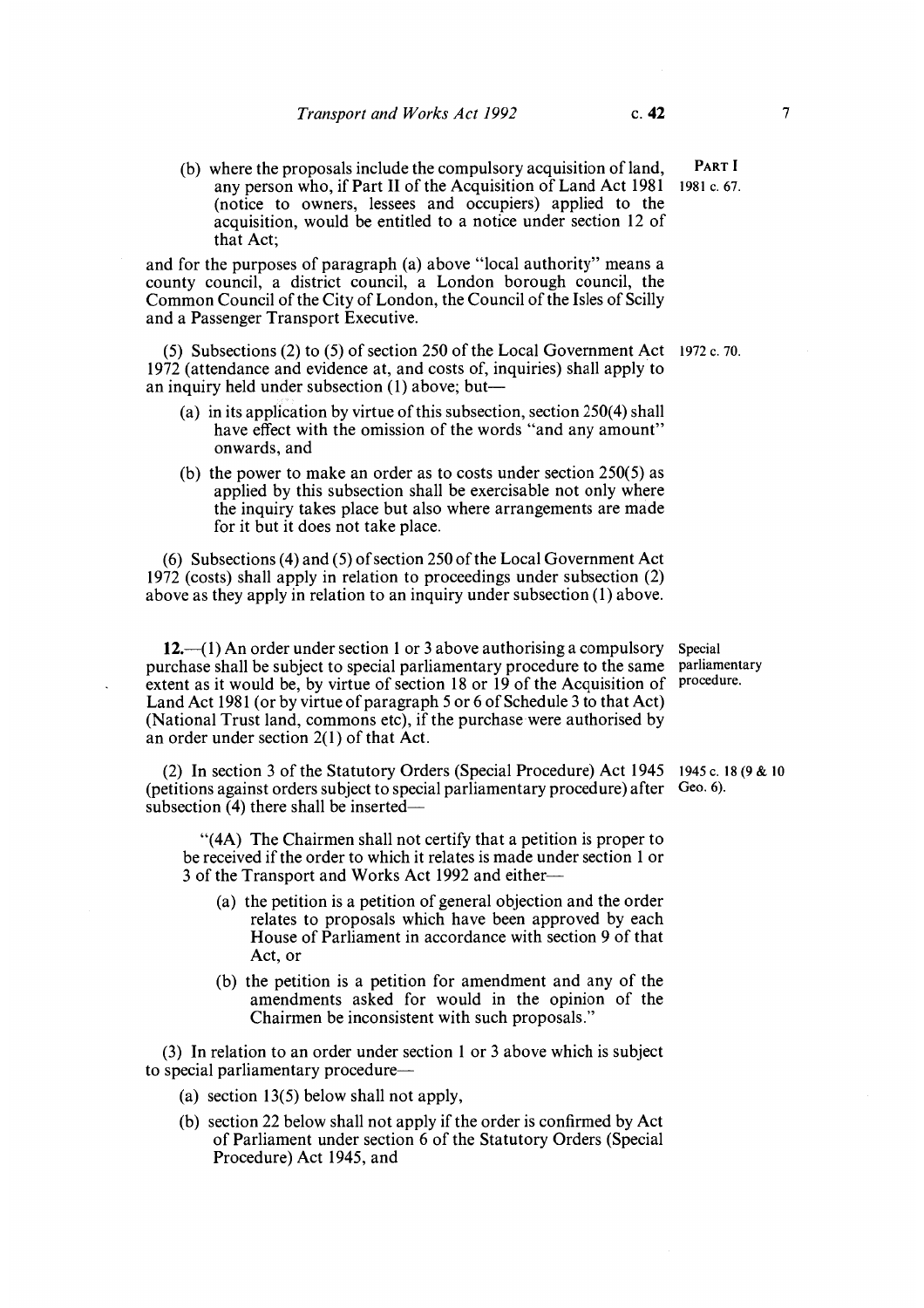**PART I** (c) in any other case, section  $22(1)$  below shall have effect as if for the reference to the day on which the notice required by section 14(1)(b) is published there were substituted a reference to the day on which the order comes into operation under the 1945 c. 18(9 & 10 Statutory Orders (Special Procedure) Act 1945.

Geo. 6).

Making or refusal 13.—(1) Where an application has been made to the Secretary of State<br>of orders under under section 6 above, or he proposes to make an order by virtue of of orders under under section 6 above, or he proposes to make an order by virtue of section 1 or 3.  $\frac{1}{2}$  section 7 above, and (in either case) the requirements of the preceding section 7 above, and (in either case) the requirements of the preceding provisions of this Act in relation to any objections have been satisfied, he shall determine—

- (a) to make an order under section 1 or 3 above which gives effect to the proposals concerned without modifications, or
- (b) to make an order which gives effect to those proposals with modifications, or
- (c) not to make an order.

(2) Where an application has been made to the Secretary of State under section 6 above and he considers that any of the objects of the order applied for could be achieved by other means, he may on that ground determine not to make the order (but this subsection is without prejudice to subsection (3) below).

(3) The power of the Secretary of State to make a determination under subsection (1) above includes power to make a determination in respect of some only of the proposals concerned, while making a separate determination in respect of, or deferring consideration of, others (and accordingly the power to make an order under section 1 or 3 above includes power to make two or more orders on the same application).

(4) Where the Secretary of State proposes to make an order which gives effect to the proposals concerned with modifications which will in his opinion make a substantial change in the proposals-

- (a) he shall notify any person who appears to him to be likely to be affected by the modifications,
- (b) he shall give that person an opportunity of making representations to him about the modifications within such period as he may specify in the notice, and
- (c) he shall before making the order consider any representations duly made to him.

(5) An order under section 1 or 3 above shall come into operation on the date on which the notice required by subsection  $(1)(b)$  of section 14 below is first published, or on such later date, if any, as may be specified in the order.

of orders.

Publicity for 14.—(1) As soon as practicable after making a determination under making or refusal section 13(1) above, the Secretary of State shall section 13(1) above, the Secretary of State shall-

- (a) give notice of the determination to the person (if any) who applied for the order and to every person who made an objection which was referred to an inquiry or hearing in accordance with section 11(3) above, and
- (b) publish a notice of the determination in the London Gazette.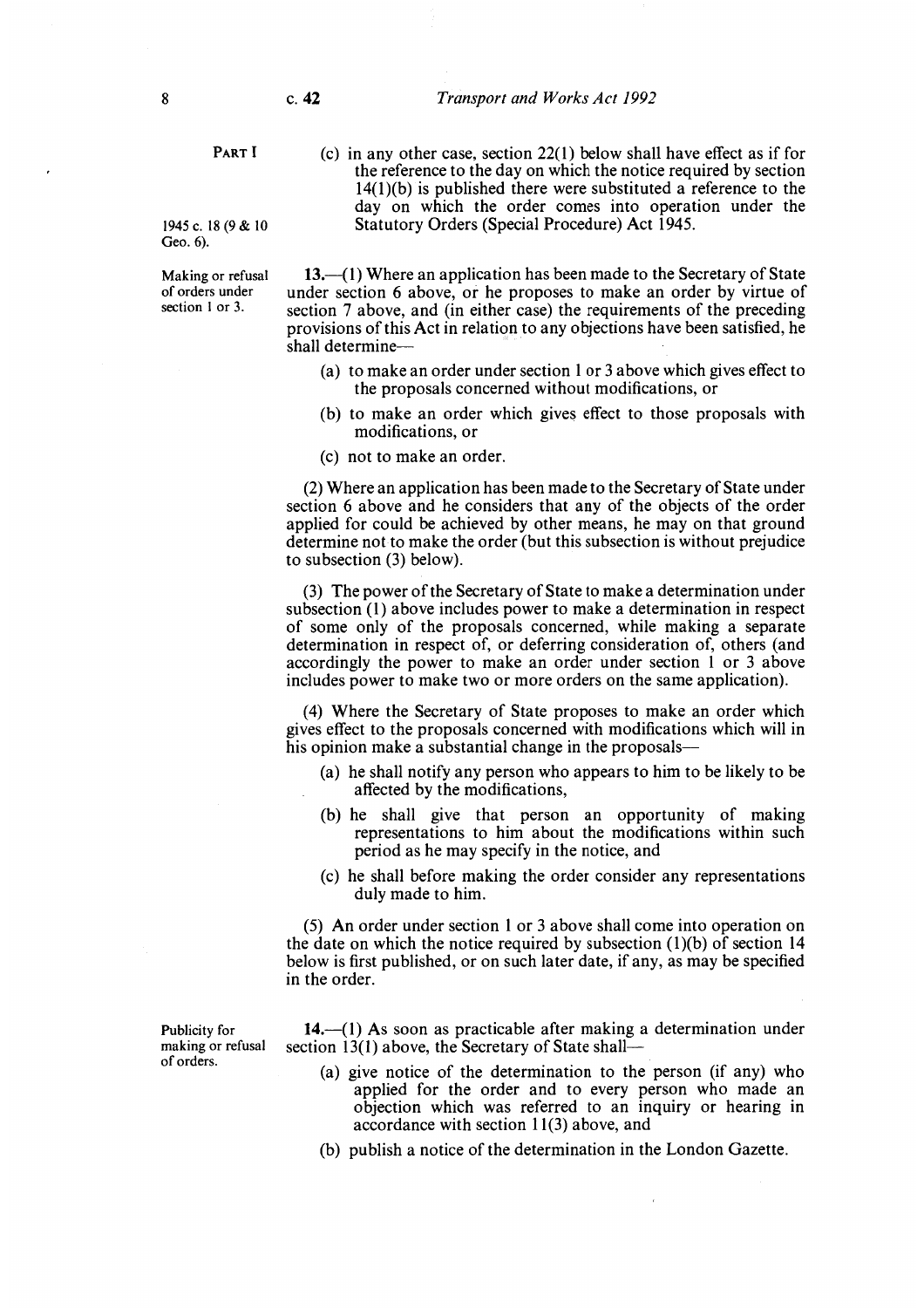(2) A notice under subsection  $(1)(a)$  above shall state the reasons for PART I the determination.

(3) A notice under subsection (1) above of a determination to make an order shall give such particulars of the terms of the order as the Secretary of State considers appropriate, and in particular shall (except where the order is made by virtue of section 7 above) state the name and address of the person who applied for the order.

(4) Where the Secretary of State determines to make an order, the person who applied for the order (or, where the order is made by virtue of section 7 above, the Secretary of State) shall publish a copy of the notice given to him under subsection (1) above in a local newspaper circulating in the area (or each of the areas) in which any works authorised by the order are to be carried out.

(5) As soon as practicable after the making of an order under section <sup>1</sup> or 3 above, the person who applied for the order (or, where the order is made by virtue of section 7 above, the Secretary of State) shall—

- (a) deposit in the office of the Clerk of the Parliaments a copy of the order, and of any plan or book of reference prepared in connection with the application (or proposed order), and
- (b) deposit with each of the councils mentioned in subsection (7) below in whose area works authorised by the order are to be carried out a copy of each of those documents, or of so much of them as is relevant to those works.

(6) Where a plan or book of reference is revised before the order is made, the reference in subsection (5)(a) above is to the latest version.

(7) The councils referred to in subsection (5) above are district councils, London borough councils and the Common Council of the City of London.

(8) A council with which documents are deposited in accordance with subsection (5) above shall make them available for inspection free of charge at all reasonable hours.

#### Consents etc under other enactments

15.—(1) This section applies to applications made under section 6 Assimilation of a procedures. above relating to proposals for the purposes of which the giving of a consent, permission or licence under any enactment, or the making or confirmation of an order under any enactment, is required.

(2) The Secretary of State may make regulations for securing that, where the requirement referred to in subsection (1) above would not be removed by the order to which the application relates—

- (a) the procedure for obtaining, or otherwise relating to, the consent, permission, licence, order or confirmation, and
- (b) the procedure relating to the application made under section 6 above,

are wholly or partly assimilated (and in particular that proceedings relating to the one may be held concurrently with proceedings relating to the other).

- (3) Regulations under this section may include provision—
	- (a) excluding or modifying the application of any enactment;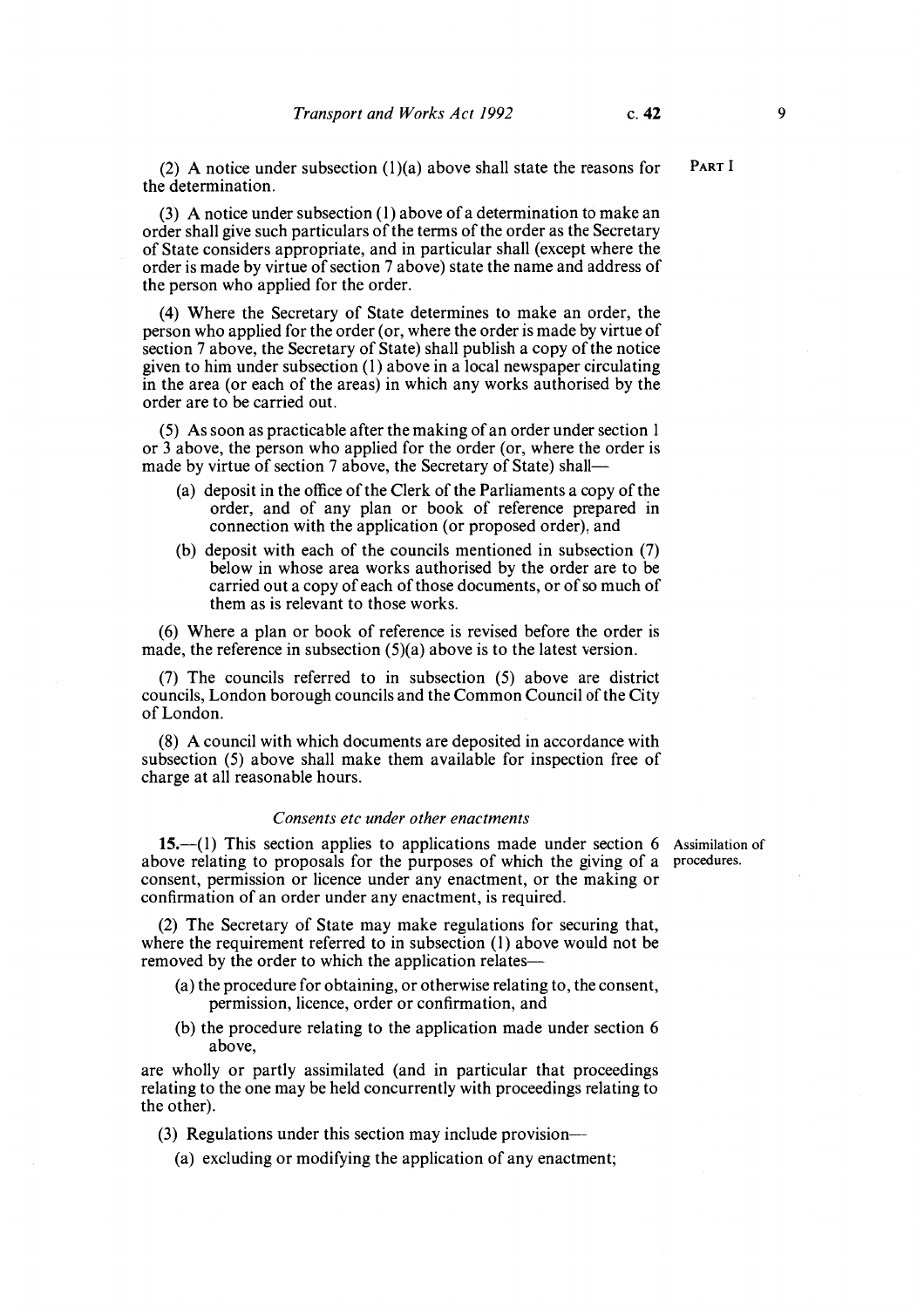PART I (b) authorising the Secretary of State to give directions or take such other steps as may be appropriate for the purpose of securing the object mentioned in subsection (2) above.

> (4) The power to make regulations under this section shall be exercisable by statutory instrument, which shall be subject to annulment in pursuance of a resolution of either House of Parliament.

> (5) This section shall apply to proposals by the Secretary of State to make orders by virtue of section 7 above as it applies to applications under section 6 above.

Town and country  $16.$ —(1) In section 90 of the Town and Country Planning Act 1990 planning (which gives nower to deem planning permission to be granted in certain planning. (which gives power to deem planning permission to be granted in certain planning permission to be granted in certain planning permission to be granted in certain cases where development is authorised by a government department) after subsection (2) there shall be inserted—

> "(2A) On making an order under section 1 or 3 of the Transport and Works Act 1992 which includes provision for development, the Secretary of State may direct that planning permission for that development shall be deemed to be granted, subject to such conditions (if any) as may be specified in the direction.'

(2) In Schedule 13 to the Town and Country Planning Act 1990 (blighted land) after paragraph 22 there shall be added—

"23. Land—

- (a) the compulsory acquisition of which is authorised by an order under section 1 or 3 of the Transport and Works Act 1992, or
- (b) which falls within the limits of deviation within which powers of compulsory acquisition conferred by such an order are exercisable, or
- (c) which is the subject of a proposal, contained in an application made in accordance with rules under section 6 of that Act or in a draft order prepared under section 7(3) of that Act, that it should be such land."

Listed buildings 17. In section 12 of the Planning (Listed Buildings and Conservation and conservation Areas) Act 1990 after subsection (3) there shall be inserted— Areas) Act 1990, after subsection  $(3)$  there shall be inserted—

> "(3A) An application for listed building consent shall, without any direction by the Secretary of State, be referred to the Secretary of State instead of being dealt with by the local planning authority in any case where the consent is required in consequence of proposals included in an application for an order under section 1 or 3 of the Transport and Works Act 1992."

Hazardous 18. In section 12 of the Planning (Hazardous Substances) Act 1990<br>substances. (which gives nower to deem hazardous substances consent to be granted substances. (which gives power to deem hazardous substances consent to be granted 1990 c. 10.  $\frac{1}{2}$  in certain cases) after subsection (2) there shall be inserted in certain cases) after subsection  $(2)$  there shall be inserted—

> "(2A) On making an order under section 1 or 3 of the Transport and Works Act 1992 which includes any provision that would involve the presence of a hazardous substance in circumstances requiring hazardous substances consent, the Secretary of State may

areas.<br>1990 c. 9.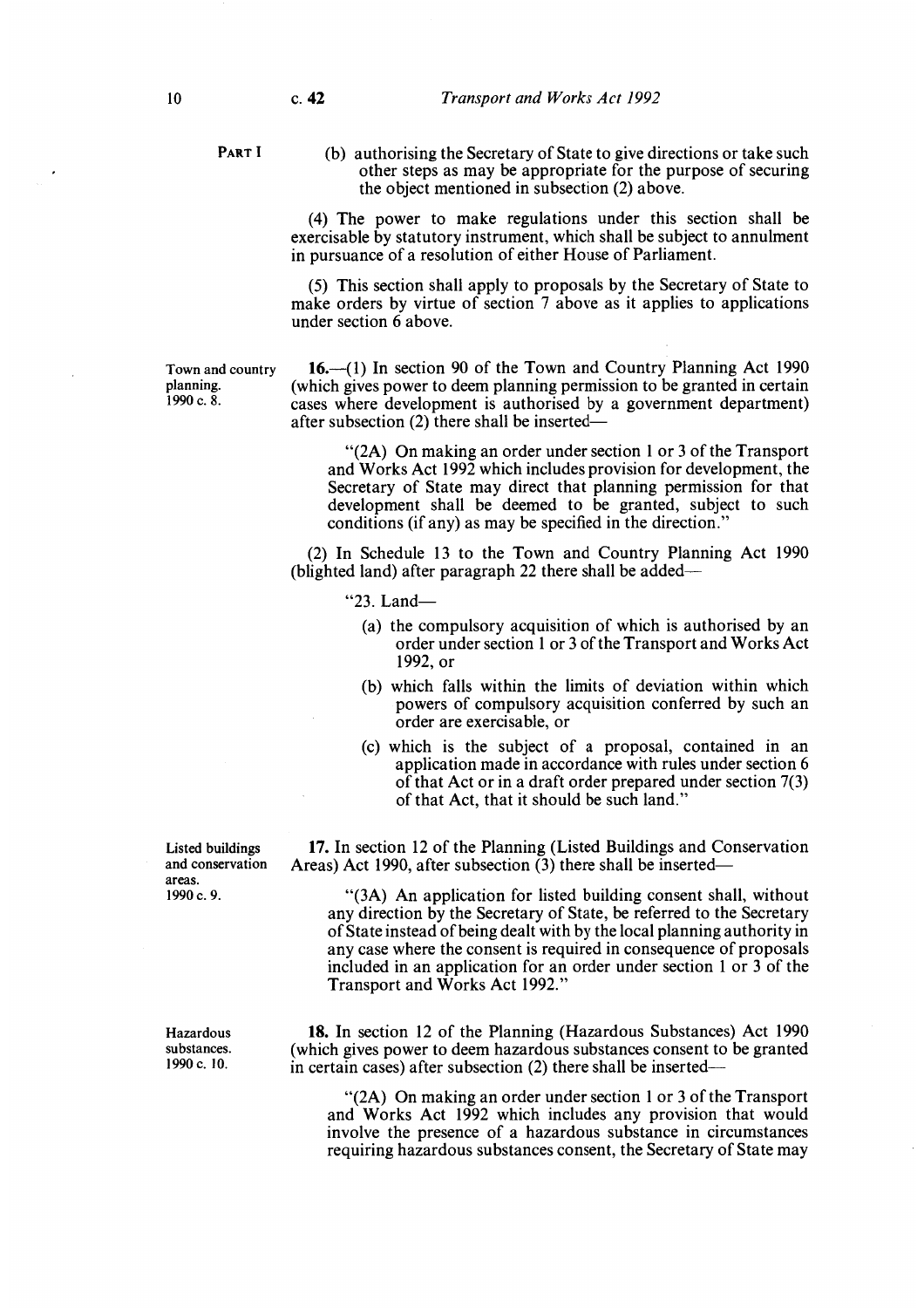direct that hazardous substances consent shall be deemed to be PART <sup>I</sup> granted, subject to such conditions (if any) as may be specified in the direction.'

19. In section 35 of the Coast Protection Act 1949 (which excepts Coast Protection certain operations from the requirement to obtain the Secretary of State's Act 1949.<br>consent under section 34) in subsection (1) there shall be added after 1949 c. 74. consent under section 34) in subsection  $(1)$  there shall be added after paragraph (g)—

"(h) any operations authorised by an order under section 1 or 3 of the Transport and Works Act 1992."

20.—(l) A body which has power to promote or power to oppose Bills Power to apply in Parliament shall also have power to apply for, or as the case may be for, or object to,<br>nower to object to, orders under sections 1 and 3 above power to object to, orders under sections 1 and 3 above.

(2) Where the power of a body to promote or to oppose Bills is subject to any condition, then, except as provided by subsection (3) below, the corresponding power conferred on the body by subsection (1) above shall be subject to the like condition.

(3) The powers conferred by subsection (1) above on—

- (a) the British Railways Board,
- (b) the British Waterways Board, and
- (c) London Regional Transport,

shall be exercisable without the consent of the Secretary of State.

21.—(l) In section 56 of the Transport Act 1962 (which establishes a Transport Central Transport Consultative Committee and Area Transport Users Consultative Consultative Committees) after subsection  $(6)$  there shall be inserted—

"(6A) An Area Committee may consider, and if they think fit object to, any proposal for the discontinuance of railway services made in an application for an order under section 1 of the Transport and Works Act 1992 or made by the Secretary of State by virtue of section 7 of that Act."

(2) In section 41 of the London Regional Transport Act 1984 (which 1984c. 32. provides for the London Regional Passenger Committee to be treated as an Area Transport Users Consultative Committee for certain purposes) in subsection (2)(c) for "(7)" there shall be substituted " $(6A)$ ".

# Miscellaneous

**22.**—(1) If a person aggrieved by an order under section 1 or 3 above Validity of orders sires to question the validity of it, or of any provision contained in it. under section 1 or desires to question the validity of it, or of any provision contained in it,  $\frac{u}{3}$ on the ground— 3.

- (a) that it is not within the powers of this Act, or
- (b) that any requirement imposed by or under this Act or the Tribunals and Inquiries Act 1971 has not been complied with, 1971 c. 62.

he may, within the period of 42 days beginning with the day on which the notice required by section  $14(1)(b)$  above is published, make an application for the purpose to the High Court.

1962 c. 46.

 $\overline{11}$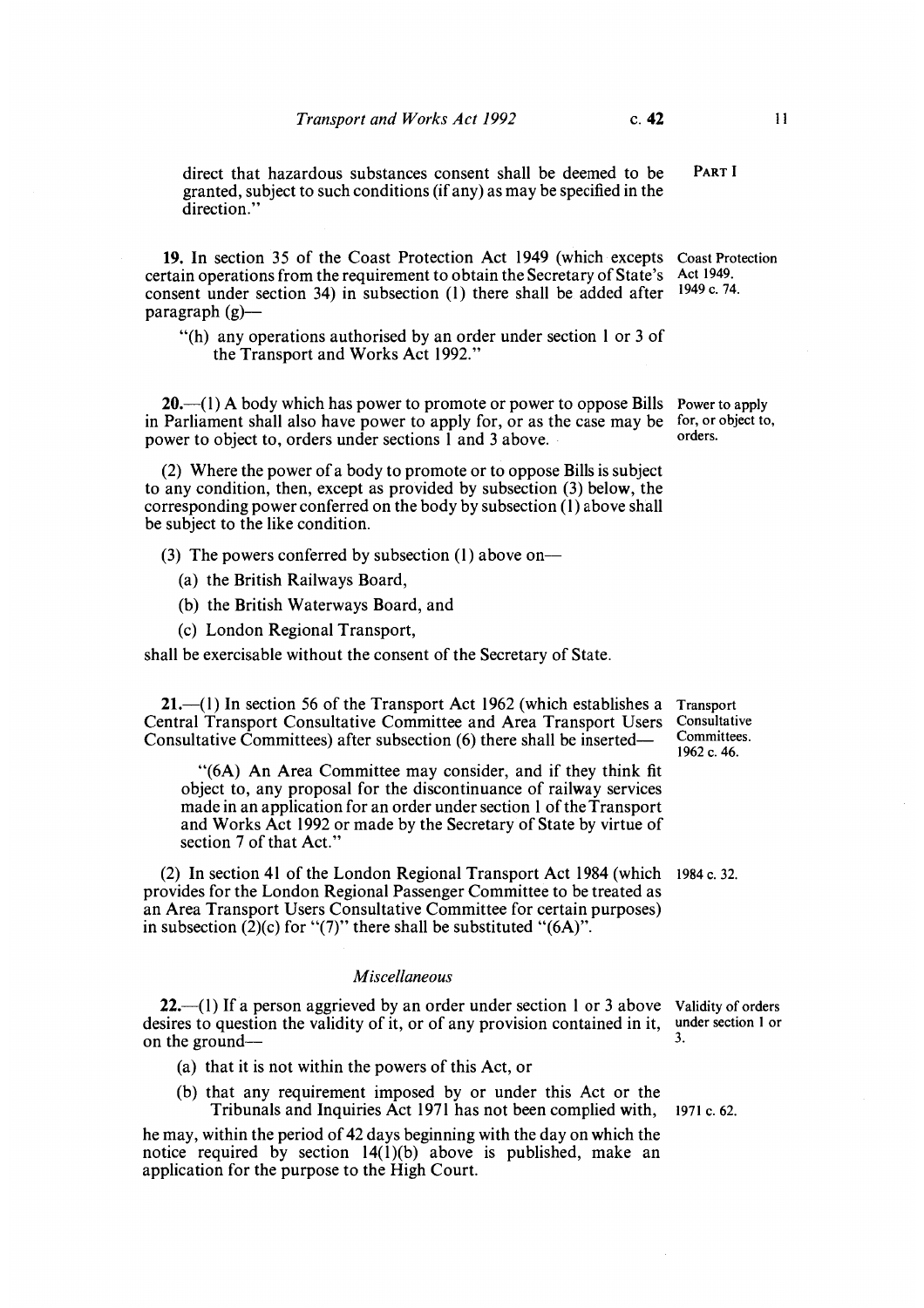- PART I (2) On any such application, the court—
	- (a) may by interim order suspend the operation of the order, or of any provision contained in it, either generally or in so far as it affects any property of the applicant, until the final determination of the prc ceedings, and
- (b) if satisfied that the order or any provision contained in it is not within the powers of this Act, or that the interests of the applicant have been substantially prejudiced by a failure to comply with any requirement imposed by or under this Act or 1971 c. 62. the Tribunals and Inquiries Act 1971, may quash the order or any provision contained in it, either generally or in so far as it affects any property of the applicant.

(3) Subject to subsections (1) and (2) above, an order under section <sup>1</sup> or 3 above shall not, either before or after it has been made, be questioned in any legal proceedings whatever.

by appointed

Exercise of 23.—(1) The Secretary of State may by regulations prescribe classes of Secretary of application which are to be dealt with by a person appointed by the Secretary of State Secretary of State Secretary of State for the purpose instead of by the Secretary of State.

person. (2) The Secretary of State may if he thinks fit direct that an application which would otherwise fall to be determined by an appointed person shall be determined by the Secretary of State.

> (3) Subject to subsection (4) below, a person appointed under this section shall have in relation to the application—

- (a) the same powers and duties as the Secretary of State has under sections 1 and 3 above, and
- (b) such other powers and duties conferred on the Secretary of State under or by virtue of this Part of this Act as may be specified in the regulations;

and for that purpose any reference in any Act or instrument (including this Act and any instrument made under it) to the Secretary of State, or to anything done or authorised or required to be done by or to the Secretary of State, shall be construed, so far as the context permits and subject to regulations under this section, as a reference to that person.

(4) An order made on an application dealt with by a person appointed under this section shall not authorise the compulsory acquisition of land, or the compulsory creation or extinguishment of rights over land (including rights of navigation over water).

(5) Where an application has been dealt with by a person appointed under this section, any order made by him under section 1 or 3 shall be treated as made by the Secretary of State.

(6) At any time before the appointed person has determined the application the Secretary of State may—

- (a) revoke his appointment, and
- (b) appoint another person under subsection (1) above to deal with the application instead;

and where such a new appointment is made the consideration of the application shall begin afresh, except to the extent that regulations under this section provide otherwise.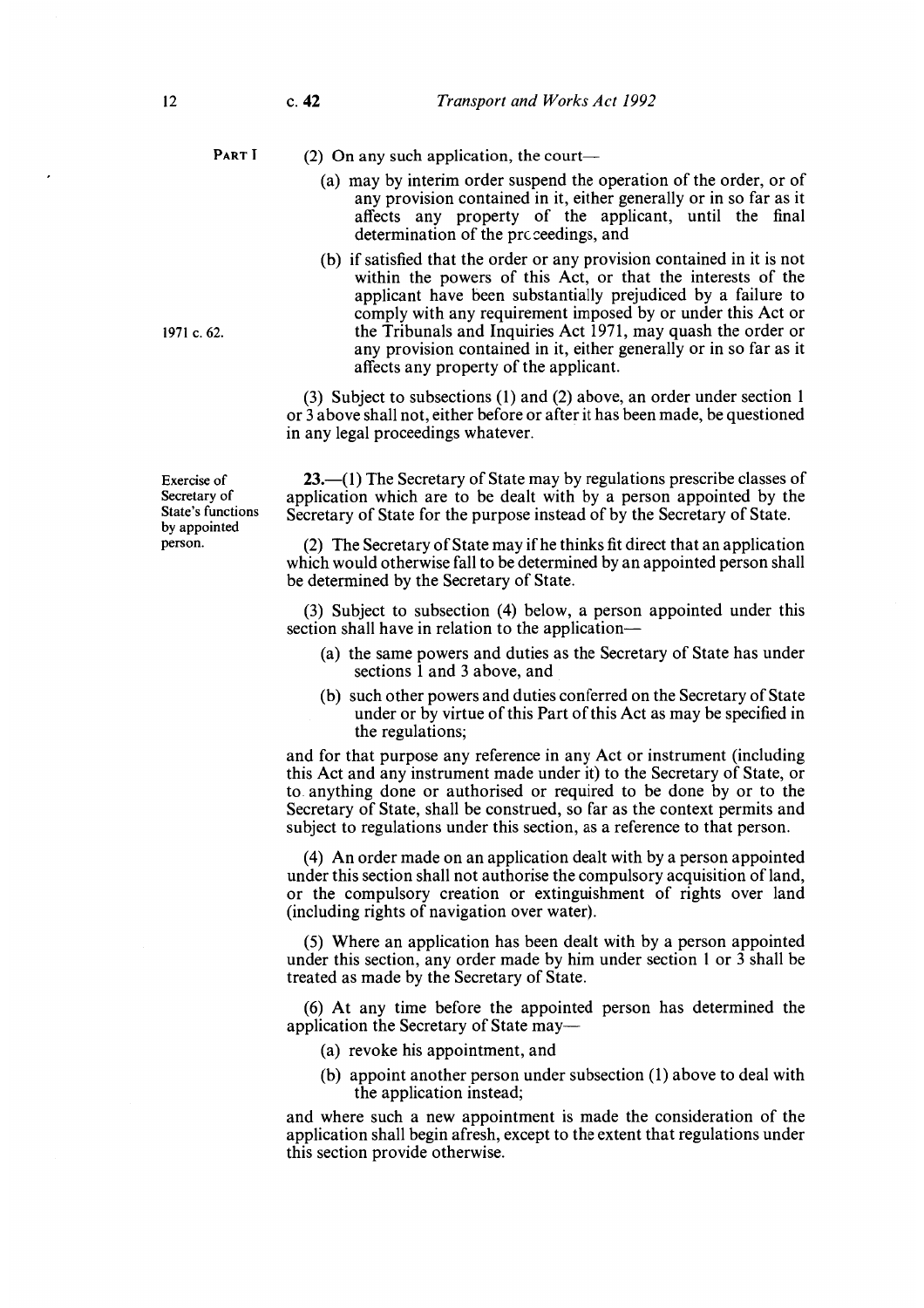(7) If the Secretary of State exercises the power conferred on him by PART <sup>I</sup> subsection (6)(a) above, he shall give reasons to the appointed person for revoking his appointment.

(8) Regulations under this section may provide for the giving of publicity to any directions given by the Secretary of State under subsection (2) above and to any appointment made by virtue of subsection (6) above.

(9) The Tribunals and Inquiries Act 1971 shall apply to a local inquiry 1971 c. 62. or other hearing by a person appointed under this section as it applies to a statutory inquiry held by the Secretary of State, but as if in section 12(1) of that Act (statement of reasons for decisions) the reference to any decision taken by the Secretary of State were a reference to a decision taken by an appointed person.

(10) Where a person appointed under this section is an officer of the Department of Transport, the Department of the Environment, the Department of Energy or the Welsh Office, his functions shall be treated for the purposes of the Parliamentary Commissioner Act 1967— 1967 c. 13.

- (a) if he was appointed by the Secretary of State for the time being having general responsibility in transport matters, as functions of the Department of Transport;
- (b) if he was appointed by the Secretary of State for the time being having general responsibility in planning matters in relation to England, as functions of the Department of the Environment;
- (c) if he was appointed by the Secretary of State for the time being having general responsibility in energy matters, as functions of the Department of Energy;
- (d) if he was appointed by the Secretary of State for the time being having general responsibility in planning matters in relation to Wales, as functions of the Welsh Office.

(11) The power to make regulations under this section shall be exercisable by statutory instrument, which shall be subject to annulment in pursuance of a resolution of either House of Parliament.

24. In section 1 of the Private Legislation Procedure (Scotland) Act Private legislation 136 (which requires the promotion of Provisional Orders rather than procedure in 1936 (which requires the promotion of Provisional Orders rather than procedure<br>Private Bills in connection with powers relating to Scotland) in Scotland. Private Bills in connection with powers relating to Scotland), in Scotland.<br>expection (4) (which provides an avecration from the requirement in 1936 c. 52. subsection  $(4)$  (which provides an exception from the requirement in certain cases relating to Scotland and elsewhere if the promotion of a Private Bill would be more appropriate than the promotion of a Private Bill and a Provisional Order) after the words "Provisional Order" there shall be inserted the words "(or a Provisional Order and an order under section 1 or 3 of the Transport and Works Act 1992)".

25.—(1) If the appropriate authority agrees— Crown land.

(a) an interest which—

(i) subsists in land in which there is a Crown or Duchy interest, but

(ii) is not itself a Crown or Duchy interest,

may be acquired compulsorily by virtue of an order under section 1 or 3 above, and

 $A^*2$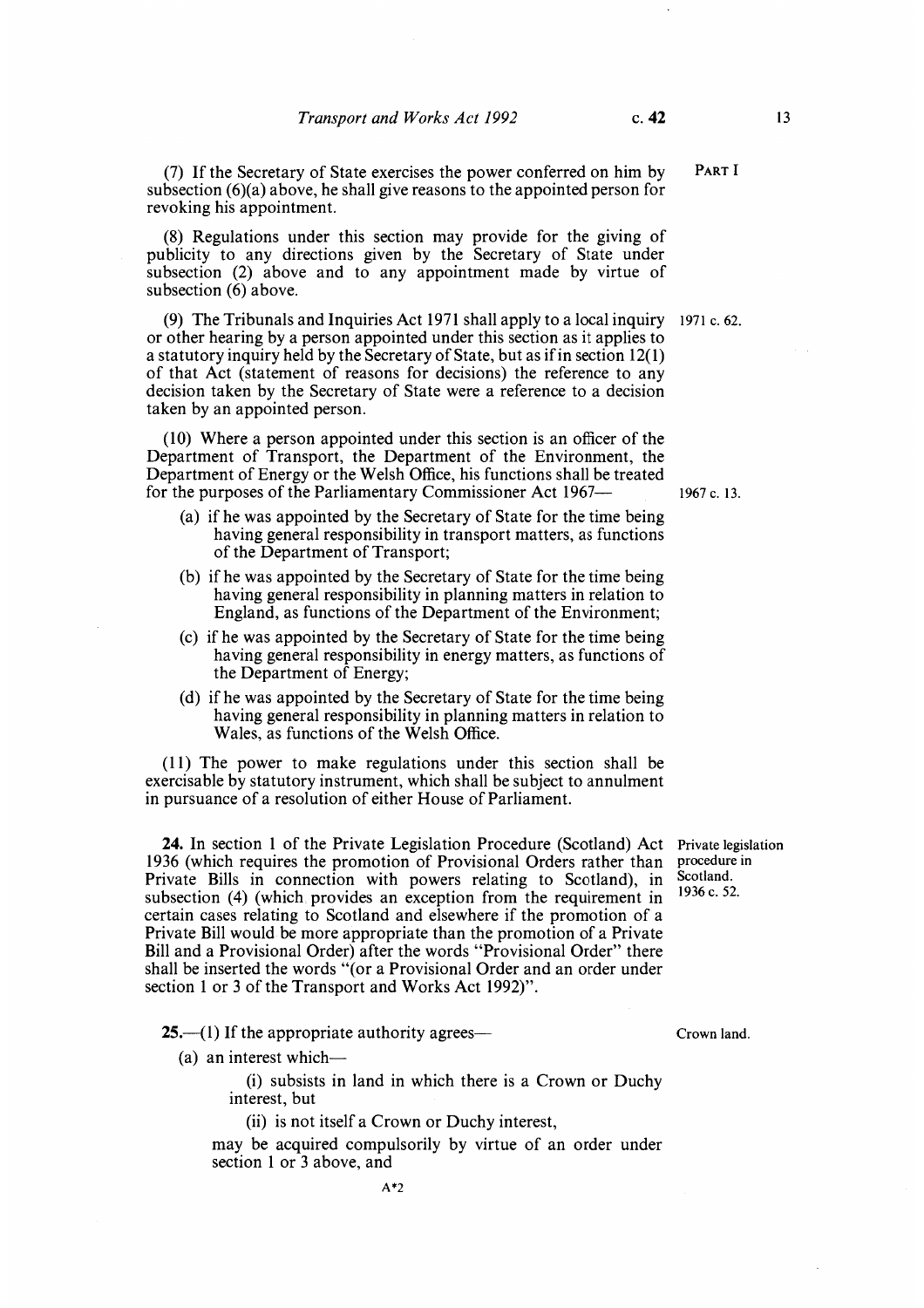PART I (b) any provision of this Act or of such an order (other than a provision by virtue of which an interest in land is compulsorily acquired) may apply in relation to land in which there is a Crown or Duchy interest.

> (2) In this section "Crown or Duchy interest" means an interest belonging to Her Majesty in right of the Crown or of the Duchy of Lancaster, or belonging to the Duchy of Cornwall, or belonging to a government department, or held in trust for Her Majesty for the purposes of a government department.

- (3) In this section "the appropriate authority" means—
	- (a) in the case of land belonging to Her Majesty in right of the Crown and forming part of the Crown Estate, the Crown Estate Commissioners;
	- (b) in the case of other land belonging to Her Majesty in right of the Crown, the government department having the management of the land;
	- (c) in the case of land belonging to Her Majesty in right of the Duchy of Lancaster, the Chancellor of the Duchy;
	- (d) in the case of land belonging to the Duchy of Cornwall, such person as the Duke of Cornwall, or the possessor for the time being of the Duchy of Cornwall, appoints;
	- (e) in the case of land belonging to a government department or held in trust for Her Majesty for the purposes of a government department, that department.

(4) If any question arises as to what authority is the appropriate authority in relation to any land, that question shall be referred to the Treasury, whose decision shall be final.

#### PART II

#### SAFETY OF RAILWAYS ETC

# CHAPTER I

#### OFFENCES INVOLVING DRINK OR DRUGS

# Preliminary

I applies.

- Transport systems **26.**—(1) This Chapter applies to transport systems of any of the to which Chapter following kinds following kinds—
	- (a) a railway;
	- (b) a tramway;
	- (c) a system which uses another mode of guided transport and is specified for the purposes of this Chapter by an order made by the Secretary of State.

(2) This Chapter shall not apply to a transport system unless it is used, or is intended to be used, wholly or partly for the carriage of members of the public.

(3) The power to make orders under this section shall be exercisable by statutory instrument, which shall be subject to annulment in pursuance of a resolution of either House of Parliament.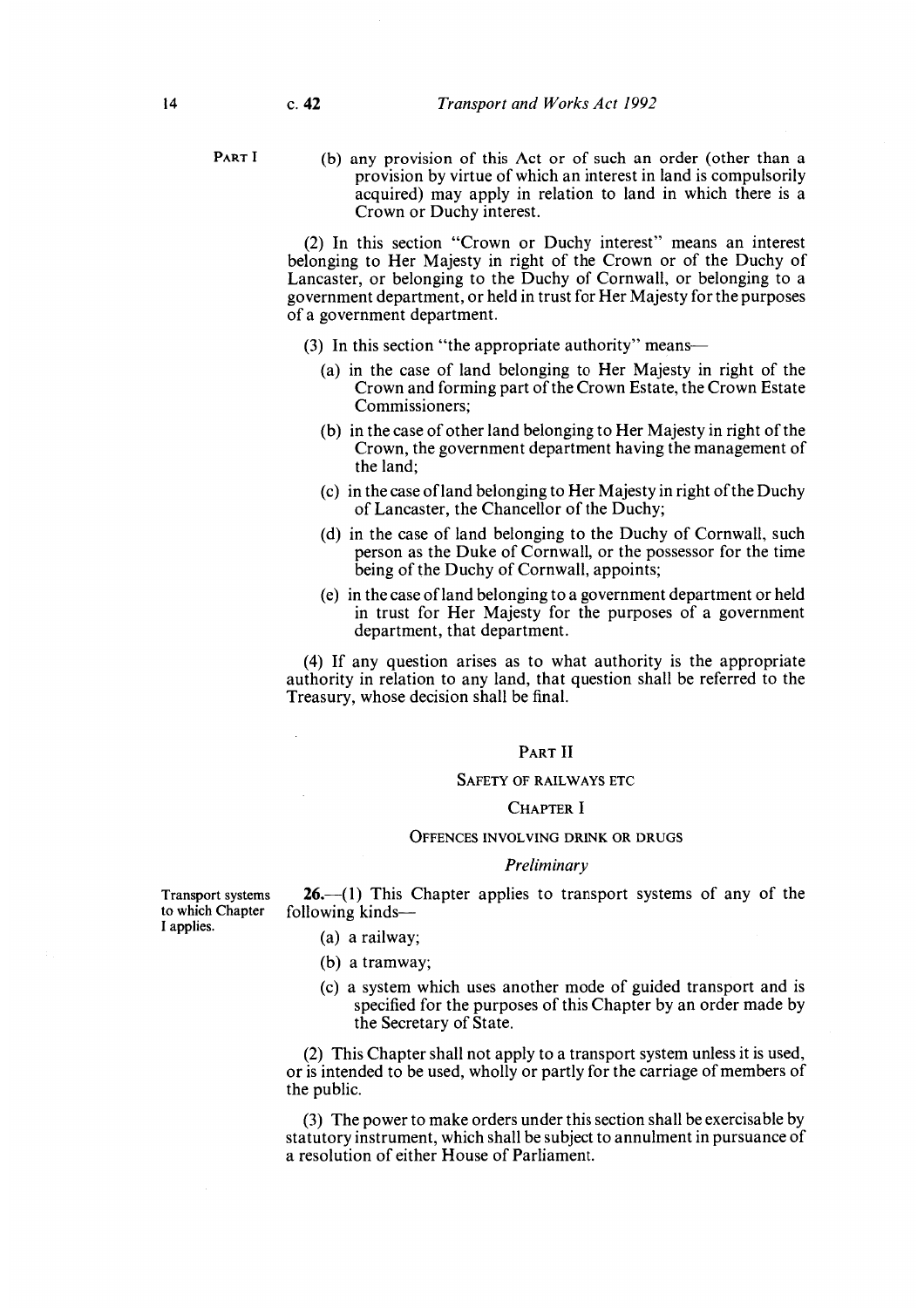# Principal offences PART II

27.—(1) If a person works on a transport system to which this Chapter Offences involving applies— $\frac{1}{2}$ 

- (a) as a driver, guard, conductor or signalman or in any other capacity in which he can control or affect the movement of a vehicle, or
- (b) in a maintenance capacity or as a supervisor of, or look-out for, persons working in a maintenance capacity,

when he is unfit to carry out that work through drink or drugs, he shall be guilty of an offence.

(2) If a person works on a transport system to which this Chapter applies—

- (a) as a driver, guard, conductor or signalman or in any other capacity in which he can control or affect the movement of a vehicle, or
- (b) in a maintenance capacity or as a supervisor of, or look-out for, persons working in a maintenance capacity,

after consuming so much alcohol that the proportion of it in his breath, blood or urine exceeds the prescribed limit, he shall be guilty of an offence.

(3) For the purposes of this section, a person works on a transport system in a maintenance capacity if his work on the system involves maintenance, repair or alteration of—

- (a) the permanent way or other means of guiding or supporting vehicles,
- (b) signals or any other means of controlling the movement of vehicles, or
- (c) any means of supplying electricity to vehicles or to the means of guiding or supporting vehicles,

or involves coupling or uncoupling vehicles or checking that they are working properly before they are used on any occasion.

(4) For the purposes of subsection (1) above, a person shall be taken to be unfit to carry out any work if his ability to carry out that work properly is for the time being impaired.

**28.**—(1) If a person commits an offence under section 27 above, the Offences by sponsible operator shall also be quilty of an offence responsible operator shall also be guilty of an offence.

(2) In this section "the responsible operator" means—

- (a) in a case where the transport system on which the offence under section 27 above is committed has only one operator, that operator;
- (b) in a case where the transport system on which the offence under section 27 above is committed has more than one operator, whichever of them is responsible for the work giving rise to the offence.

(3) No offence is committed under subsection (1) above if the responsible operator has exercised all due diligence to prevent the commission on the transport system of any offence under section 27 above.

transport systems.

drink or drugs on transport systems.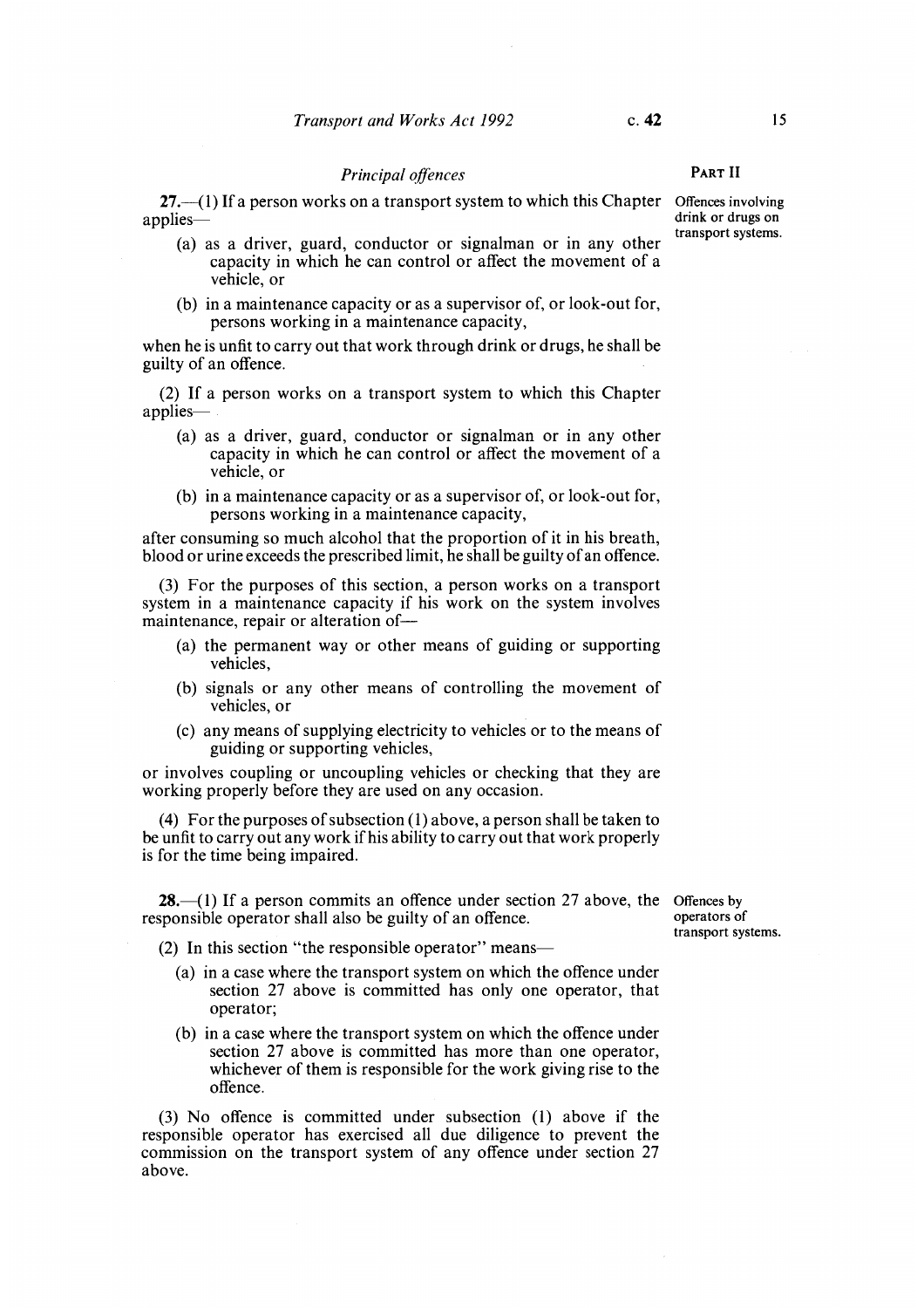PART II (4) If a person commits an offence under section 27 above in the course of his employment with a person other than the responsible operator, his employer shall (without prejudice to any liability of that operator under subsection (1) above) also be guilty of an offence.

> (5) No offence is committed under subsection (4) above if the employer has exercised all due diligence to prevent the commission on the transport system by any of his employees of any offence under section 27 above.

#### Police powers etc

Breath tests. 29.—(l) Where a constable in uniform has reasonable cause to suspect—

- (a) that a person working on a transport system to which this Chapter applies in any capacity mentioned in section 27(1) and (2) above has alcohol in his body, or
- (b) that a person has been working on a transport system to which this Chapter applies in any capacity mentioned in section 27(1) and (2) above with alcohol in his body and still has alcohol in his body,

he may require that person to provide a specimen of breath for a breath test.

(2) Where an accident or dangerous incident occurs on a transport system to which this Chapter applies, a constable in uniform may require a person to provide a specimen of breath for a breath test if he has reasonable cause to suspect that—

- (a) at the time of the accident or incident that person was working on the transport system in a capacity mentioned in section  $27(1)$ and (2) above, and
- (b) an act or omission of that person while he was so working may have been a cause of the accident or incident.

(3) In subsection (2) above "dangerous incident" means an incident which in the constable's opinion involved a danger of death or personal injury.

(4) A person may be required under subsection (1) or subsection (2) above to provide a specimen either at or near the place where the requirement is made or, if the requirement is made under subsection (2) above and the constable making the requirement thinks fit, at a police station specified by the constable.

(5) A person who, without reasonable excuse, fails to provide a specimen of breath when required to do so in pursuance of this section shall be guilty of an offence.

Powers of arrest  $30$ —(1) A constable may arrest a person without warrant if he has and entry. reasonable cause to suspect that that person is or has been committing an offence under section 27(1) above.

(2) A constable may arrest a person without warrant if—

(a) as a result of a breath test under section 29 above he has reasonable cause to suspect that the proportion of alcohol in that person's breath or blood exceeds the prescribed limit, or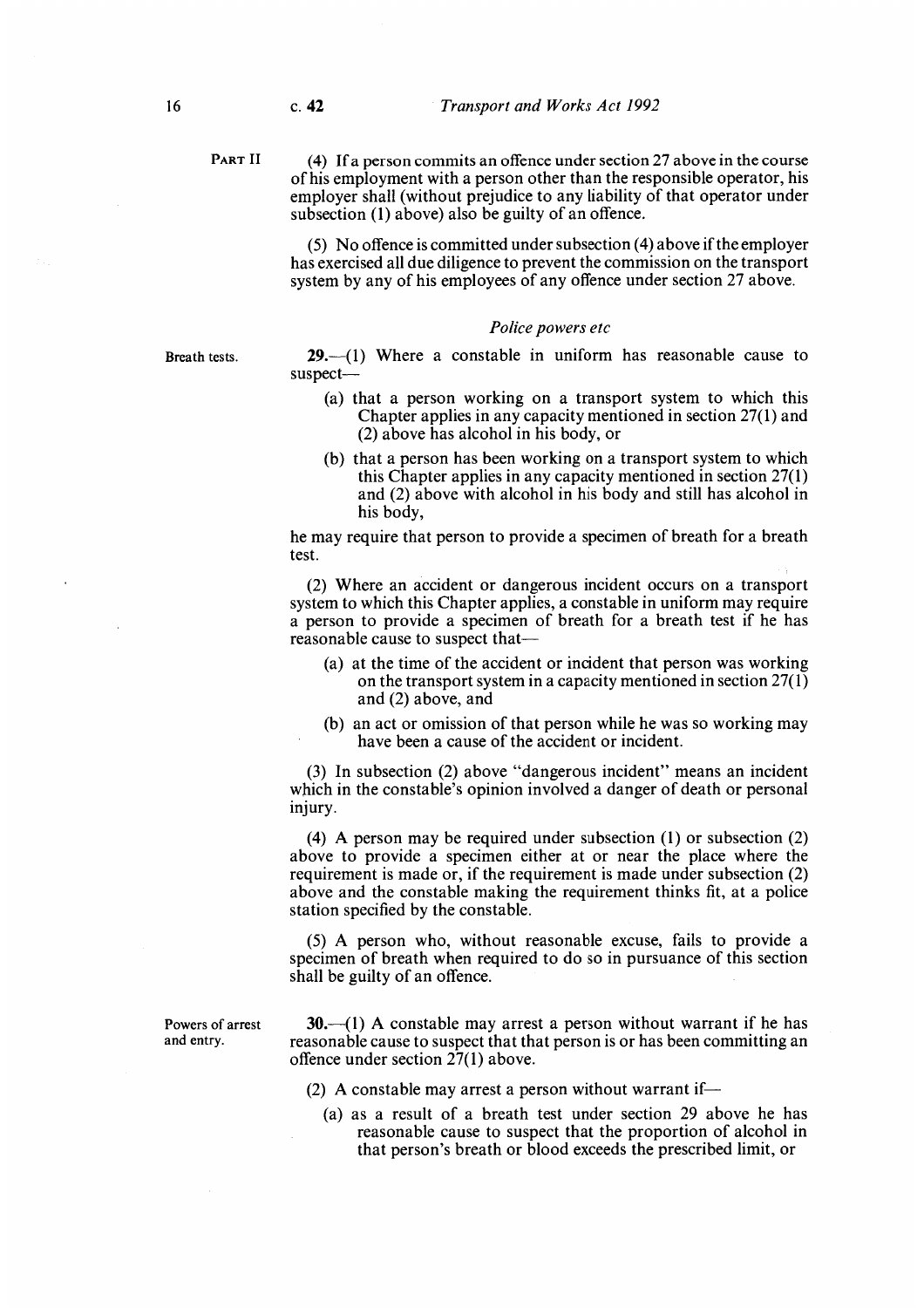(b) that person has failed to provide a specimen of breath for a PART II breath test when required to do so in pursuance of section 29 above and the constable has reasonable cause to suspect that he has alcohol in his body.

(3) For the purpose of arresting a person under subsection (1) above, a constable may enter (if need be by force) any place where that person is or where the constable, with reasonable cause, suspects him to be.

(4) A constable may, for the purpose of—

- (a) requiring a person to provide a specimen of breath under section  $29(2)$  above in the case of an accident which the constable has reasonable cause to suspect involved the death of, or injury to, another person, or
- (b) arresting a person in such a case under subsection (2) above,

enter (if need be by force) any place where that person is or where the constable, with reasonable cause, suspects him to be.

 $31$ —(1) In the course of an investigation into whether a person has Provision of numitted an offence under section 27 above, a constable may require specimens for committed an offence under section  $27$  above, a constable may require specimer him—<br>him him—<br>him—<br>analysis.

- (a) to provide two specimens of breath for analysis by means of a device of a type approved by the Secretary of State, or
- (b) to provide a specimen of blood or urine for a laboratory test.

(2) A requirement under this section to provide specimens of breath shall only be made at a police station.

(3) A requirement under this section to provide a specimen of blood or urine shall only be made at a police station or at a hospital; and it shall not be made at a police station unless subsection (4) below applies.

(4) This subsection applies if—

- (a) the constable making the requirement has reasonable cause to believe that for medical reasons a specimen of breath cannot be provided or should not be required,
- (b) at the time the requirement is made, either a device (or reliable device) of the type mentioned in subsection  $(1)(a)$  above is not available at the police station or it is for any other reason not practicable to use such a device there, or
- (c) the suspected offence is one under section 27(1) above and the constable making the requirement has been advised by a medical practitioner that the condition of the person required to provide the specimen might be due to a drug.

(5) A person may be required to provide a specimen of blood or urine in pursuance of this section notwithstanding that he has already provided or been required to provide two specimens of breath.

(6) If the provision of a specimen other than a specimen of breath may be required in pursuance of this section, the question whether it is to be a specimen of blood or a specimen of urine shall be decided by the constable making the requirement; but if a medical practitioner is of the opinion that for medical reasons a specimen of blood cannot or should not be taken, the specimen shall be a specimen of urine.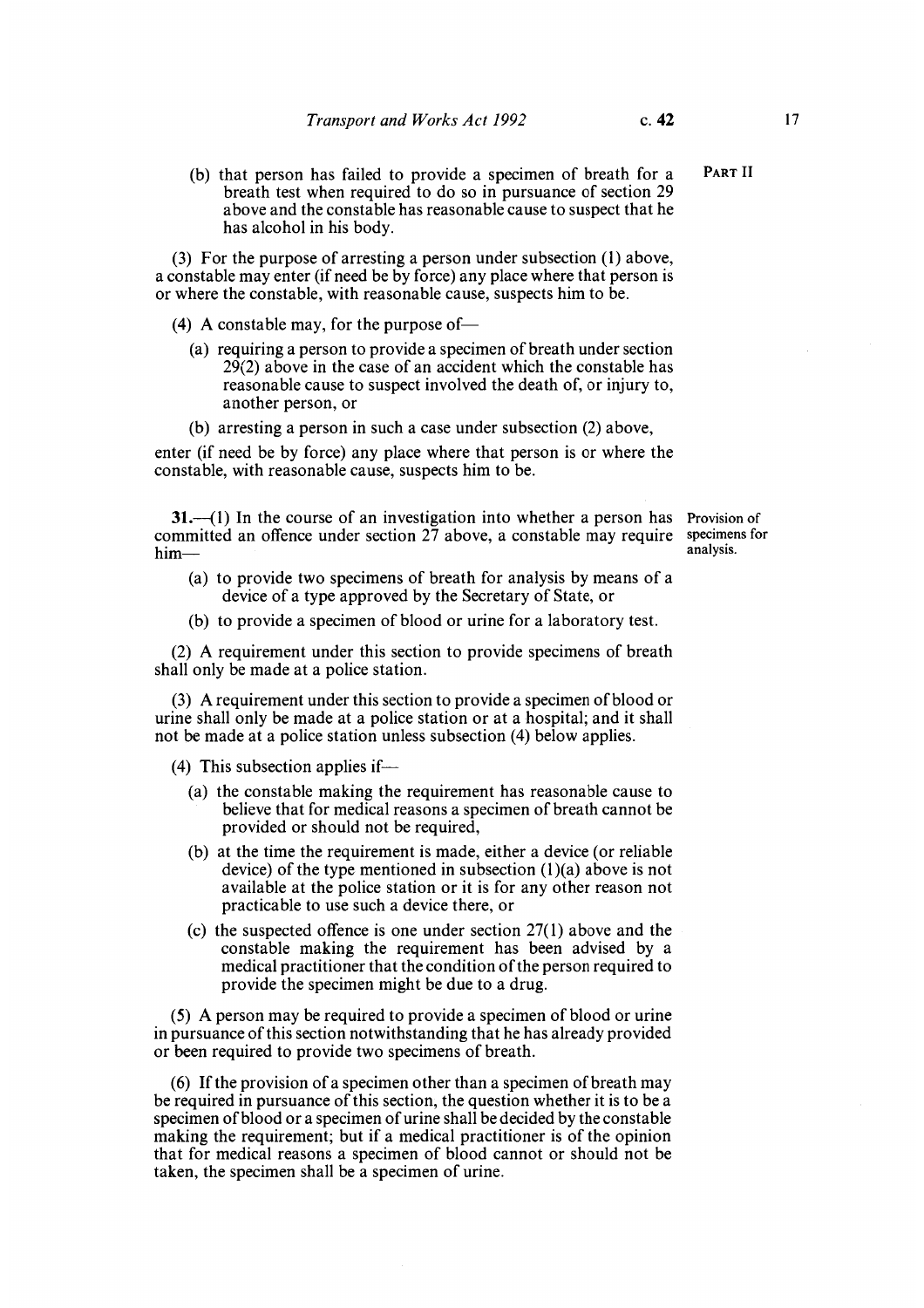PART II (7) A specimen of urine shall be provided within one hour of the requirement for its provision being made and after the provision of a previous specimen of urine.

> (8) A person who, without reasonable excuse, fails to provide a specimen when required to do so in pursuance of this section shall be guilty of an offence.

> (9) A constable shall, on requiring a person to provide a specimen in pursuance of this section, warn him that a failure to provide it may render him liable to prosecution.

Choice of  $\frac{32}{-1}$  Of any two specimens of breath provided by a person in specimens of pursuance of section 31 above, the one with the lower proportion of specimens of pursuance of section 31 above, the one with the lower proportion of breath. alcohol in the breath shall be used and the other shall be disregarded.

> (2) But if the specimen with the lower proportion of alcohol contains no more than 50 microgrammes of alcohol in 100 millilitres of breath, the person who provided it may claim that it should be replaced by such specimen as may be required under section 31(6) above and, if he then provides such a specimen, neither specimen of breath shall be used.

> (3) The Secretary of State may by regulations substitute another proportion of alcohol in the breath for that specified in subsection (2) above.

> (4) The power to make regulations under this section shall be exercisable by statutory instrument; and no such regulations shall be made unless a draft of the instrument containing them has been laid before, and approved by a resolution of, each House of Parliament.

Protection for  $33$ —(1) While a person is at a hospital as a patient, he shall not be hospital patients. required to provide a specimen of breath for a breath test or to provide a required to provide a specimen of breath for a breath test or to provide a specimen for a laboratory test unless the medical practitioner in immediate charge of his case has been notified of the proposal to make the requirement; and—

- (a) if the requirement is then made, it shall be for the provision of a specimen at the hospital, but
- (b) if the medical practitioner objects on the ground specified in subsection (2) below, the requirement shall not be made.

(2) The ground on which the medical practitioner may object is that the requirement or the provision of a specimen or (in the case of a specimen of blood or urine) the warning required under section 31(9) above would be prejudicial to the proper care and treatment of the patient.

(3) A person shall not be arrested under section 30(2) above while he is at a hospital as a patient.

# Evidence in proceedings for offences under section 27

Use of specimens  $34$ —(1) In proceedings for any offence under section 27 above—

(a) evidence of the proportion of alcohol or any drug in a specimen of breath, blood or urine provided by the accused shall be taken into account, and

in proceedings.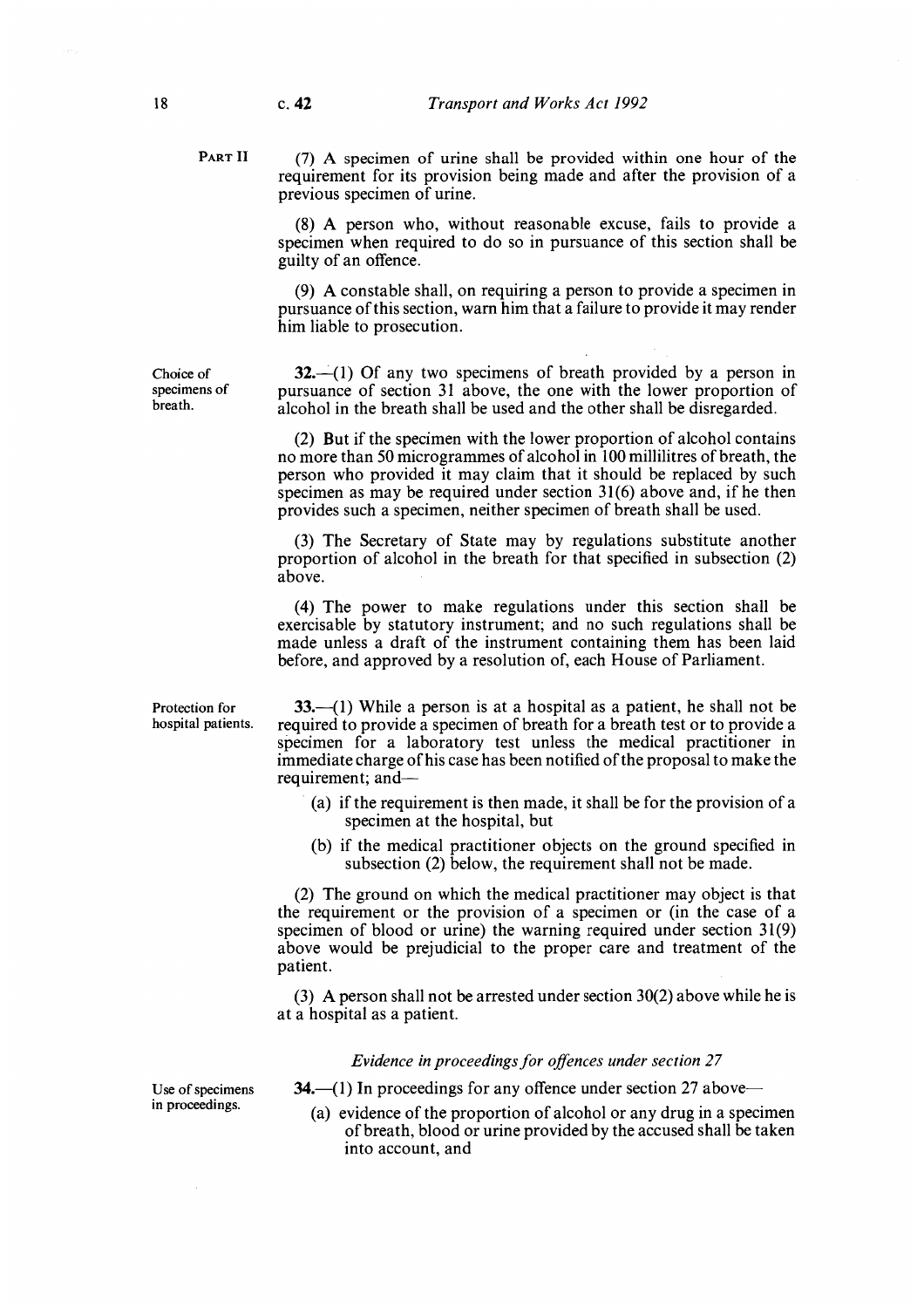- (b) it shall be assumed that the proportion of alcohol in the PART II accused's breath, blood or urine at the time of the alleged offence was not less than in the specimen.
- (2) That assumption shall not be made if the accused proves—
	- (a) that he consumed alcohol before he provided the specimen and after he had stopped work on the occasion of the alleged offence, and
	- (b) that, had he not done so, the proportion of alcohol in his breath, blood or urine would not have exceeded the prescribed limit and, where the offence alleged is an offence of being unfit to carry out the work in question through drink, would not have been such as to impair his ability to carry out that work properly.

(3) Where, at the time a specimen of blood or urine was provided by the accused, he asked to be provided with such a specimen, evidence of the proportion of alcohol or any drug found in the specimen shall not be admissible in the proceedings on behalf of the prosecution unless—

- (a) the specimen in which the alcohol or drug was found is one of two parts into which the specimen provided by the accused was divided at the time it was provided, and
- (b) the other part was supplied to the accused.

35.—(1) In proceedings for any offence under section 27 above, Documentary idence of the proportion of alcohol in a specimen of breath may be evidence as to evidence of the proportion of alcohol in a specimen of breath may be evidence as oiven by the production of a document (or documents) purporting to specimens. given by the production of a document (or documents) purporting to be—

- (a) a statement automatically produced by the device by which the proportion of alcohol in the specimen was measured, and
- (b) a certificate signed by a constable (which may but need not be contained in the same document as the statement) that the specimen was provided by the accused at the date and time shown in the statement.

(2) In such proceedings, evidence of the proportion of alcohol or a drug in a specimen of blood or urine may be given by the production of a document purporting to be a certificate signed by an authorised analyst identifying the specimen and stating the proportion of alcohol or drug found in it.

(3) In such proceedings, evidence that a specimen of blood was taken from the accused with his consent by a medical practitioner may be given by the production of a document purporting to be a certificate to that effect signed by the practitioner.

(4) A document such as is mentioned in subsection (1) above shall be admissible in evidence on behalf of the prosecution in pursuance of this section only if a copy of it either was handed to the accused when the document was produced or was served on him not later than seven days before the hearing.

(5) A document such as is mentioned in subsection (2) or (3) above shall be admissible in evidence on behalf of the prosecution in pursuance of this section only if a copy of it was served on the accused not later than seven days before the hearing.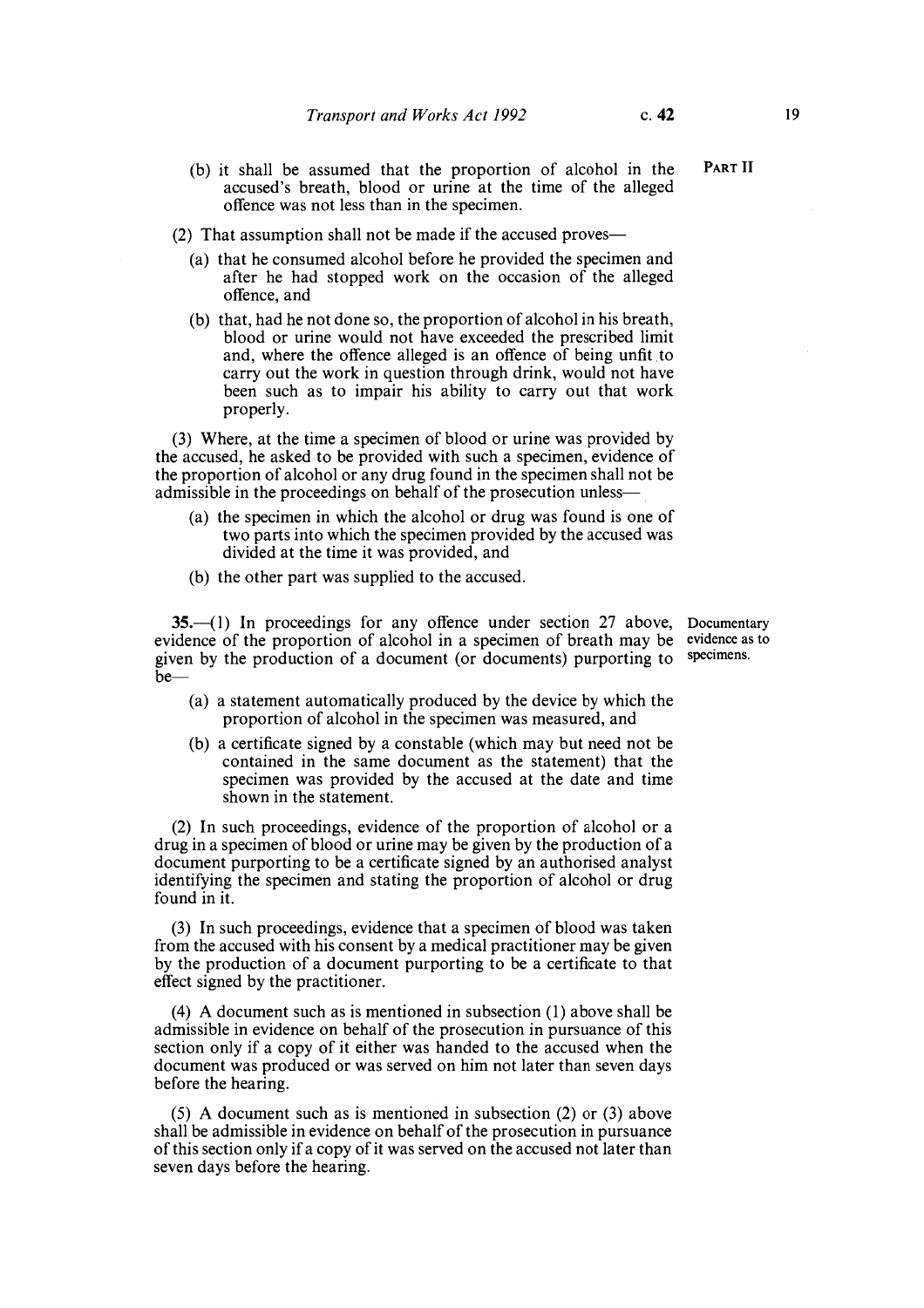PART II (6) A document purporting to be a certificate (or so much of a document as purports to be a certificate) shall not be admissible in evidence on behalf of the prosecution in pursuance of this section if the accused, not later than three days before the hearing or within such further time as the court may in special circumstances allow, has served notice on the prosecutor requiring the attendance at the hearing of the person by whom the document purports to be signed.

> (7) In this section "served" means served personally or sent by registered post or recorded delivery service.

- (8) In subsection (2) above "authorised analyst" means—
- (a) any person possessing the qualifications prescribed by <sup>1984</sup>c. 30. regulations made under section 76 of the Food Act 1984 or <sup>1956</sup>c. 30. section 27 of the Food and Drugs (Scotland) Act 1956 as qualifying persons for appointment as public analysts under those Acts, or
	- (b) any other person authorised by the Secretary of State to make analyses for the purposes of this section.

#### Penalties

Penalties.  $36-1$  A person guilty of any offence under this Chapter other than an offence under section 29(5) above shall be liable on summary conviction to imprisonment for a term not exceeding six months, to a fine not exceeding level 5 on the standard scale or to both.

> (2) A person guilty of an offence under section 29(5) above shall be liable on summary conviction to a fine not exceeding level 3 on the standard scale.

# Miscellaneous and supplementary

Special provision  $37.$ —(1) Section 30(3) and (4) above shall not extend to Scotland, and for Scotland. nothing in those subsections shall affect any rule of law in Scotland nothing in those subsections shall affect any rule of law in Scotland. concerning the right of a constable to enter any premises for any purpose.

> (2) In proceedings for any offence under section 27 above in Scotland—

- (a) a document produced in evidence on behalf of the prosecution in pursuance of section 35 above and, where the person by whom the document was signed is called as a witness, the evidence of that person, shall be sufficient evidence of the facts stated in the document, and
- (b) a written execution purporting to be signed by the person who handed to or served on the accused or the prosecutor a copy document or notice under section 35 above, together with, where appropriate, a post office receipt for the relevant registered or recorded delivery letter, shall be sufficient evidence of the handing or service of the copy document or notice.

- Interpretation of  $38$ .—(1) In this Chapter—<br>Chapter I. (thurst) test?' we are a re-
	- "breath test" means a preliminary test for the purpose of obtaining, by means of a device of a type approved by the Secretary of State, an indication whether the proportion of alcohol in a person's breath or blood is likely to exceed the prescribed limit;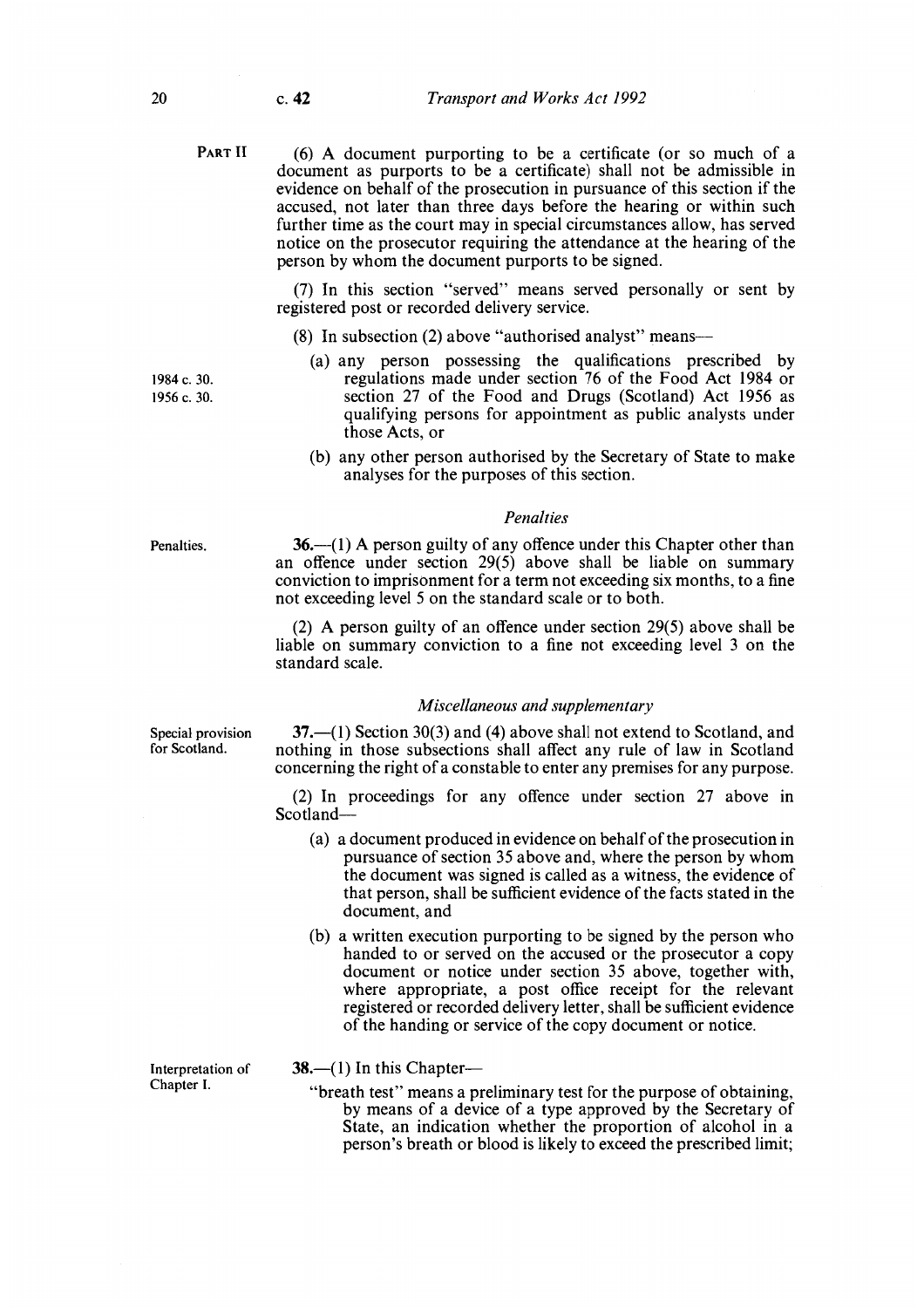"drug" includes any intoxicant other than alcohol; PART II

"fail" includes refuse;

"hospital" means an institution which provides medical or surgical treatment for in-patients or out-patients.

(2) In this Chapter "the prescribed limit" means, as the case may require—

(a) 35 microgrammes of alcohol in 100 millilitres of breath,

(b) 80 milligrammes of alcohol in 100 millilitres of blood, or

(c) 107 milligrammes of alcohol in 100 millilitres of urine,

or such other proportion as may be prescribed by regulations made by the Secretary of State.

(3) For the purposes of this Chapter, it is immaterial whether a person who works on a transport system does so in the course of his employment, under a contract for services, voluntarily or otherwise.

(4) For the purposes of this Chapter, a person does not provide a specimen of breath for a breath test or for analysis unless the specimen—

(a) is sufficient to enable the test or the analysis to be carried out, and

(b) is provided in such a way as to enable the objective of the test or analysis to be satisfactorily achieved.

(5) For the purposes of this Chapter, a person provides a specimen of blood if and only if he consents to its being taken by a medical practitioner and it is so taken.

(6) The power to make regulations under subsection (2) above shall be exercisable by statutory instrument; and no such regulations shall be made unless a draft of the instrument containing them has been laid before, and approved by a resolution of, each House of Parliament.

39. The following section shall be inserted in the Road Traffic Act 1988 Amendment of scope of offences after section 192-

"Tramcars and 192A.—(1) Sections 4 to 11 of this Act shall not apply drugs under Road other guided (to the extent that apart from this subsection they would) Traffic Act vehicles: drink to vehicles on any transport system to which Chapter I of 1988 c. 52. vehicles: drink to vehicles on any transport system to which Chapter I of  $\frac{1}{2}$  and drugs. Part II of the Transport and Works Act 1992 (offences involving drink or drugs on railways, tramways and certain other guided transport systems) applies.

> (2) Subject to subsection (1) above, the Secretary of State may by regulations provide that sections 4 to 11 of this Act shall apply to vehicles on a system of guided transport specified in the regulations with such modifications as he considers necessary or expedient.

> (3) Regulations under subsection (2) above may make different provision for different cases.

(4) In this section—

"guided transport" means transport by vehicles guided by means external to the vehicles (whether or not the vehicles are also capable of being operated in some other way), and

"vehicle" includes mobile traction unit."

involving drink or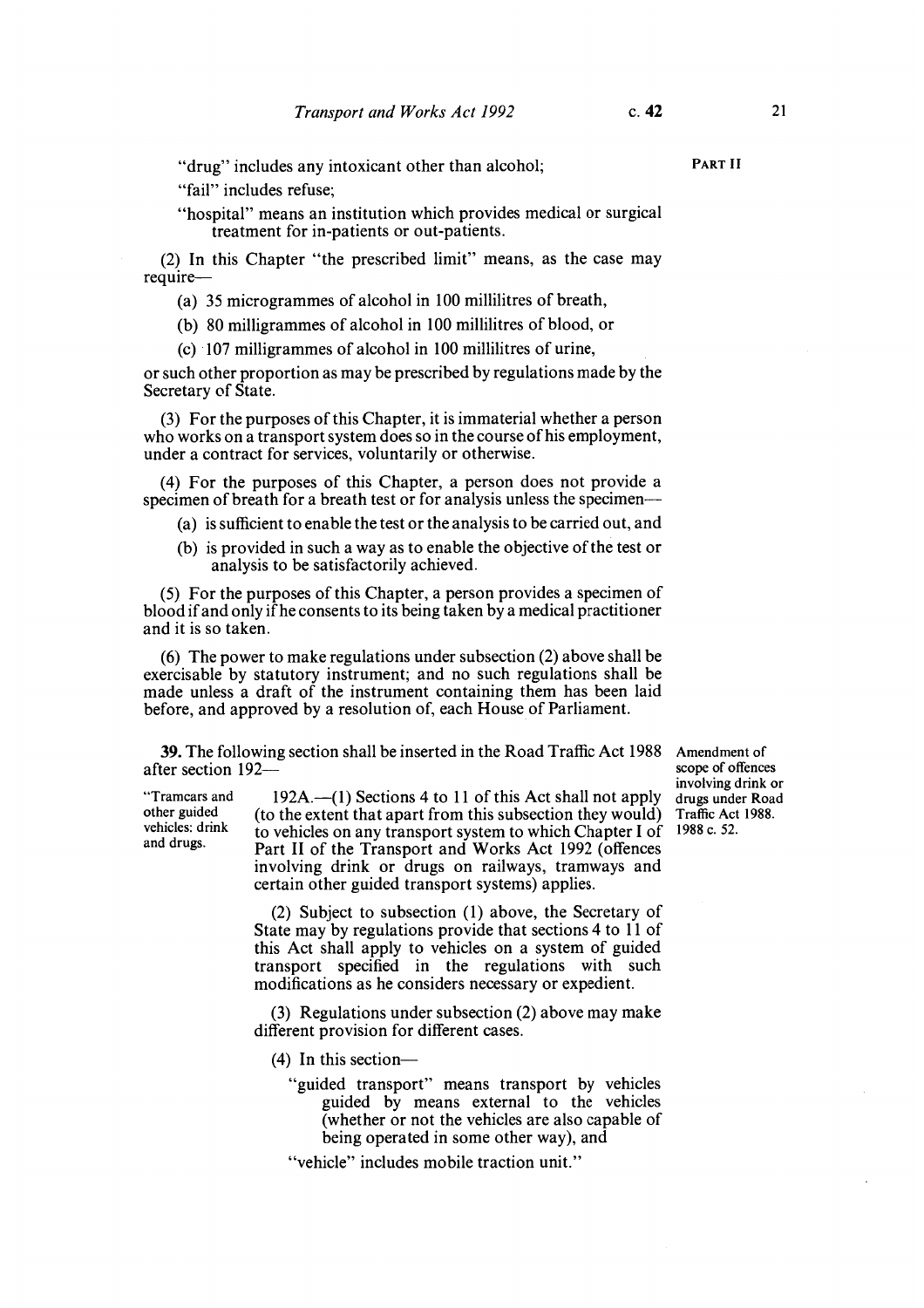**PART II** 40. In section 17 of the Railway Regulation Act 1842 (punishment of Consequential persons employed on railways guilty of misconduct) the words "who shall Consequential persons employed on railways guilty of misconduct) the words "who shall<br>amendment. The found drunk while so employed upon the said railway" shall be amendment. be found drunk while so employed upon the said railway" shall be 1842 c. 55. omitted.

#### CHAPTER II

#### OTHER SAFETY PROVISIONS

#### General

Approval of  $\begin{array}{c} 41 \\ -1 \end{array}$  For the purpose of securing the safe operation of railways, works, plant and tramways, trolley vehicle systems and prescribed systems of guided works, plant and tramways, trolley vehicle systems and prescribed systems of guided equipment. transport, the Secretary of State may make regulations requiring that his approval be obtained before—

- (a) new works, plant or equipment are first brought into use, or
- (b) works, plant or equipment are first brought into use after alterations have been made to them.
- (2) Regulations under this section—
	- (a) shall prescribe the cases in which approval is required and the procedure for obtaining it;
	- (b) may include provision as to the time when works, plant or equipment are to be treated as first brought into use, including provision for disregarding periods of testing and other periods of use before sufficient information is available for a decision to be made on an application for approval;
	- (c) may include provision prohibiting the giving of false information to the Secretary of State.

(3) Regulations under this section may make different provision for different cases, and may include provision authorising the Secretary of State—

- (a) to dispense (conditionally or unconditionally) with compliance with regulations that would otherwise apply, or
- (b) to require compliance with regulations that would not otherwise apply,

either in the case of any particular works, plant, equipment or alterations, or in the case of works, plant, equipment or alterations of such descriptions as he may determine.

(4) Regulations under this section may provide that any person who without reasonable cause contravenes any specified provision of the regulations, or does so in specified circumstances, shall be guilty of an offence under this section.

(5) Where the commission by any person of an offence under this section is due to the act or default of some other person, that other person shall be guilty of the offence, and a person may be charged with and convicted of the offence by virtue of this subsection whether or not proceedings are taken against the first-mentioned person.

(6) A person guilty of an offence under this section shall be liable on summary conviction to a fine not exceeding level 5 on the standard scale.

(7) In this section—

"equipment" includes vehicles;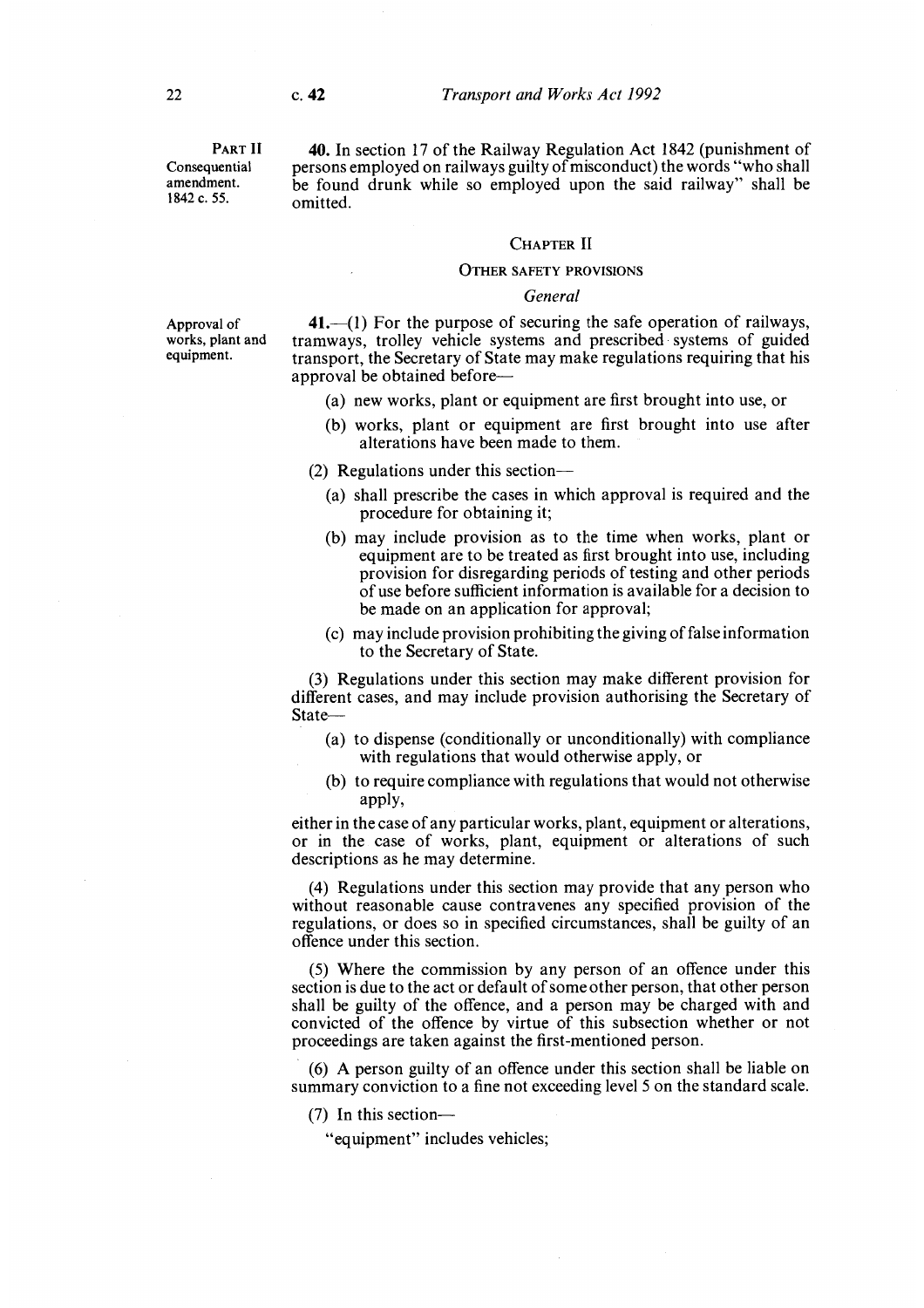"prescribed systems of guided transport" means systems using a PART II mode of guided transport prescribed by regulations under this section.

(8) The power to make regulations under this section shall be exercisable by statutory instrument, which shall be subject to annulment in pursuance of a resolution of either House of Parliament.

42.—(l) The functions of inspectors appointed under section 3 of the Inspectors. Regulation of Railways Act 1871 shall extend not only to railways (as 1871 c. 78. defined by section 2 of that Act) but also to other railways and tramways, to trolley vehicle systems and to any system using a mode of guided transport prescribed by regulations under section 41 above; and in any enactment relating to those functions—

- (a) references to railways or matters relating to railways shall be construed accordingly, and
- (b) references to a company working a railway shall have effect as references to an operator of a railway, tramway, trolley vehicle system or system using a mode of guided transport prescribed by such regulations.

(2) In section 3 of the Regulation of Railways Act 1871, the proviso (which prohibits an inspector from interfering in the affairs of a company) shall cease to have effect.

43.—(1) The Secretary of State may make regulations requiring the Accidents etc. reporting to him of—

(a) accidents involving death or personal injury, and

(b) circumstances involving a danger of death or personal injury,

which occur in the operation of railways, tramways, trolley vehicle systems and systems using a mode of guided transport prescribed by the regulations.

(2) Regulations under this section shall prescribe the cases in which reports are required, the persons required to make them, the time and manner in which they are to be made, and the particulars to be included in them.

(3) Regulations under this section may make different provision for different cases, and may include provision authorising the Secretary of State—

- (a) to dispense with compliance with any provision of the regulations that would otherwise apply, or
- (b) to require compliance with any provision that would not otherwise apply,

in any case where he considers it appropriate to do so.

(4) A person who, without reasonable excuse, fails to make a report as required by regulations under this section shall be guilty of an offence.

(5) A person guilty of an offence under this section shall be liable on summary conviction to a fine not exceeding level 2 on the standard scale.

(6) The power to make regulations under this section shall be exercisable by statutory instrument, which shall be subject to annulment in pursuance of a resolution of either House of Parliament.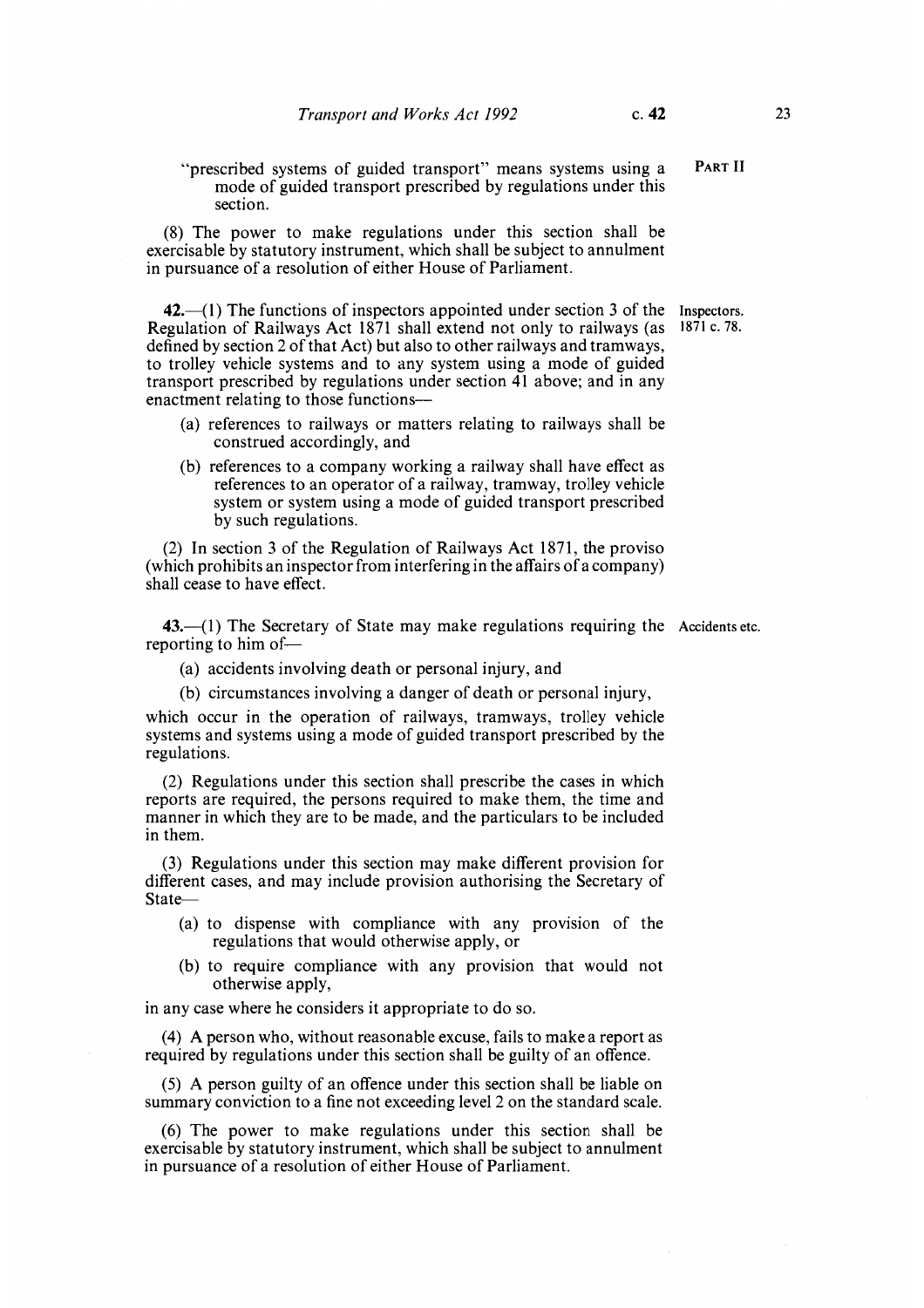consequential

PART II 44.—(1) Section 6 of the Regulation of Railways Act 1871 (which is Accidents etc: superseded by section 43 above) shall cease to have effect. superseded by section 43 above) shall cease to have effect.

- amendments. (2) In section 7 of that Act (inquiries into accidents etc)—<br>1871 c. 78. (a) for the words "this Act" (in the words preceding the r
	- (a) for the words "this Act" (in the words preceding the paragraphs) there shall be substituted the words "regulations under section 43 of the Transport and Works Act 1992";
	- (b) after paragraph (4) there shall be added—

"In this section any reference to an accident includes a reference to circumstances involving a danger of death or personal injury."

(3) In section 8 of that Act (appointment of assessor to coroner) for the words "of this Act" there shall be substituted the words "of regulations under section 43 of the Transport and Works Act 1992".

Directions limiting 45.—(1) The Secretary of State may give a direction under this section speeds and loads. to any person carrying on an undertaking which includes the provision of to any person carrying on an undertaking which includes the provision of transport services on a railway, tramway or system using any other mode of guided transport.

- (2) A direction under this section may impose—
	- (a) maximum speeds at which vehicles in use on the system may travel, and
	- (b) maximum weights that may be transmitted to the rails (or other structures which support vehicles in use on the system) by any one pair of wheels, or by such other parts of the vehicles as may be specified in the direction.

(3) Directions under this section may make different provision for different vehicles, different parts of the system, or otherwise for different circumstances.

(4) Before giving a direction under this section, the Secretary of State shall consult the person to whom he proposes to give it.

(5) If a direction under this section is contravened in the course of the provision of transport services by the person to whom the direction was given, that person shall be guilty of an offence.

(6) A person guilty of an offence under this section shall be liable on summary conviction to a fine not exceeding level 5 on the standard scale.

Directions 46.—(1) The Secretary of State may give a direction under this section requiring to an operator of a railway, tramway, trolley vehicle system or system requiring to an operator of a railway, tramway, trolley vehicle system or system<br>insurance using any other mode of suided transport using any other mode of guided transport.

> (2) A direction under this section may require the person to whom it is given to ensure that there are at all times in force such policies of insurance against liability in respect of death or personal injury as comply with the requirements of the direction.

> (3) Before giving a direction under this section, the Secretary of State shall consult the person to whom he proposes to give it.

> (4) If a direction under this section is contravened, the person to whom the direction was given shall be guilty of an offence.

> (5) A person guilty of an offence under this section shall be liable on summary conviction to a fine not exceeding level 5 on the standard scale.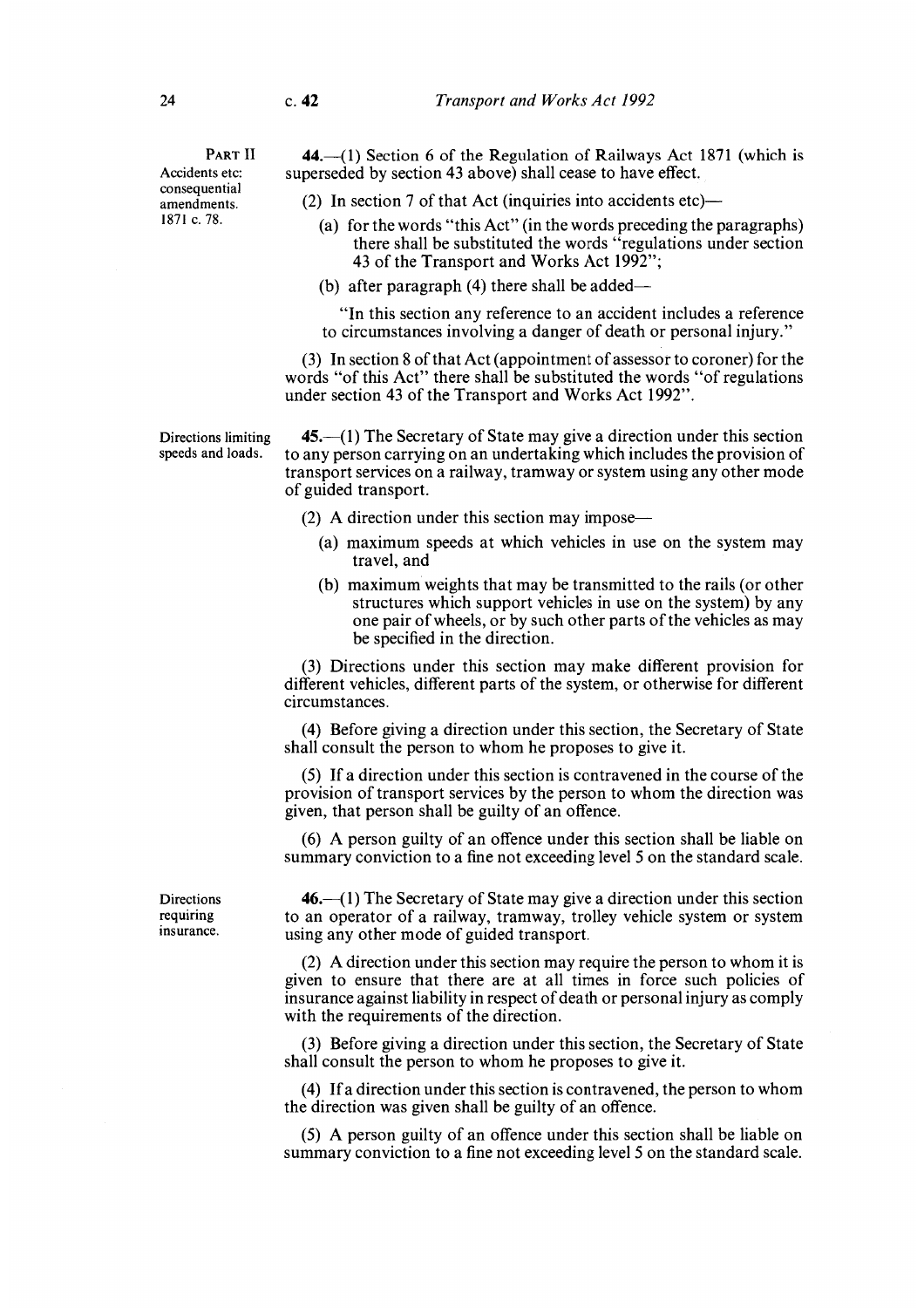# Rail crossings **PART II**

47.—(1) Schedule 2 to this Act (which amends the Highways Act 1980 Stopping up and as to provide for the stopping up or diversion of footpaths and diversion of so as to provide for the stopping up or diversion of footpaths and diversion bridleways crossing railways and tramways) shall have effect bridleways crossing railways and tramways) shall have effect.

(2) Where a public right of way over a footpath or bridleway where it crosses a railway or tramway is extinguished by an order under sections 118 to 11 9A of the Highways Act 1980, any obligation (however imposed) to maintain the crossing for the benefit of the public shall cease to have effect.

48.—(1) This section applies where— Footpaths and

- (a) a public right of way over a footpath or bridleway crosses a  $\frac{\text{oridewa}}{\text{railways}}$ railway or tramway otherwise than by a tunnel or bridge,
- (b) the operator of the railway or tramway has made a closure or diversion application in respect of the crossing, and
- (c) in the opinion of the Secretary of State the crossing constitutes a danger to members of the public using it or likely to use it.

(2) The Secretary of State may by order require the operator to provide a tunnel or a bridge, or to improve an existing tunnel or bridge, to carry the path or way over or under the railway or tramway at or reasonably near to the crossing to which the closure or diversion application relates.

(3) An order under this section may include particulars as to the tunnel or bridge which is to be provided or as to the improvements which are to be made.

(4) The Secretary of State shall not make an order under this section after the end of the period of two years beginning with the day on which the closure or diversion application is made, and not less than two months before making an order he shall give written notice of his proposal to make the order to the operator and to each local authority in whose area the crossing (or any proposed new crossing) is situated.

(5) A notice given under subsection (4) above must be accompanied by a draft of the proposed order under this section; and any order eventually made may include modifications of the draft.

(6) An operator shall not be regarded as in breach of a duty imposed by an order under this section if he has used his best endeavours to comply with the order.

(7) Where an operator is required by an order under this section to provide or improve a bridge or tunnel, but is unable to do so because he does not have the powers or rights (including rights over land) needed for the purpose, he shall not be taken to have used his best endeavours to comply with the order unless he has used his best endeavours to obtain those powers or rights (whether by means of an order under section <sup>1</sup> above or otherwise).

(8) In this section—

"bridleway" has the same meaning as in the Highways Act 1980;

"closure or diversion application" means—

(a) an application made under section 6 above, or

1980 c. 66.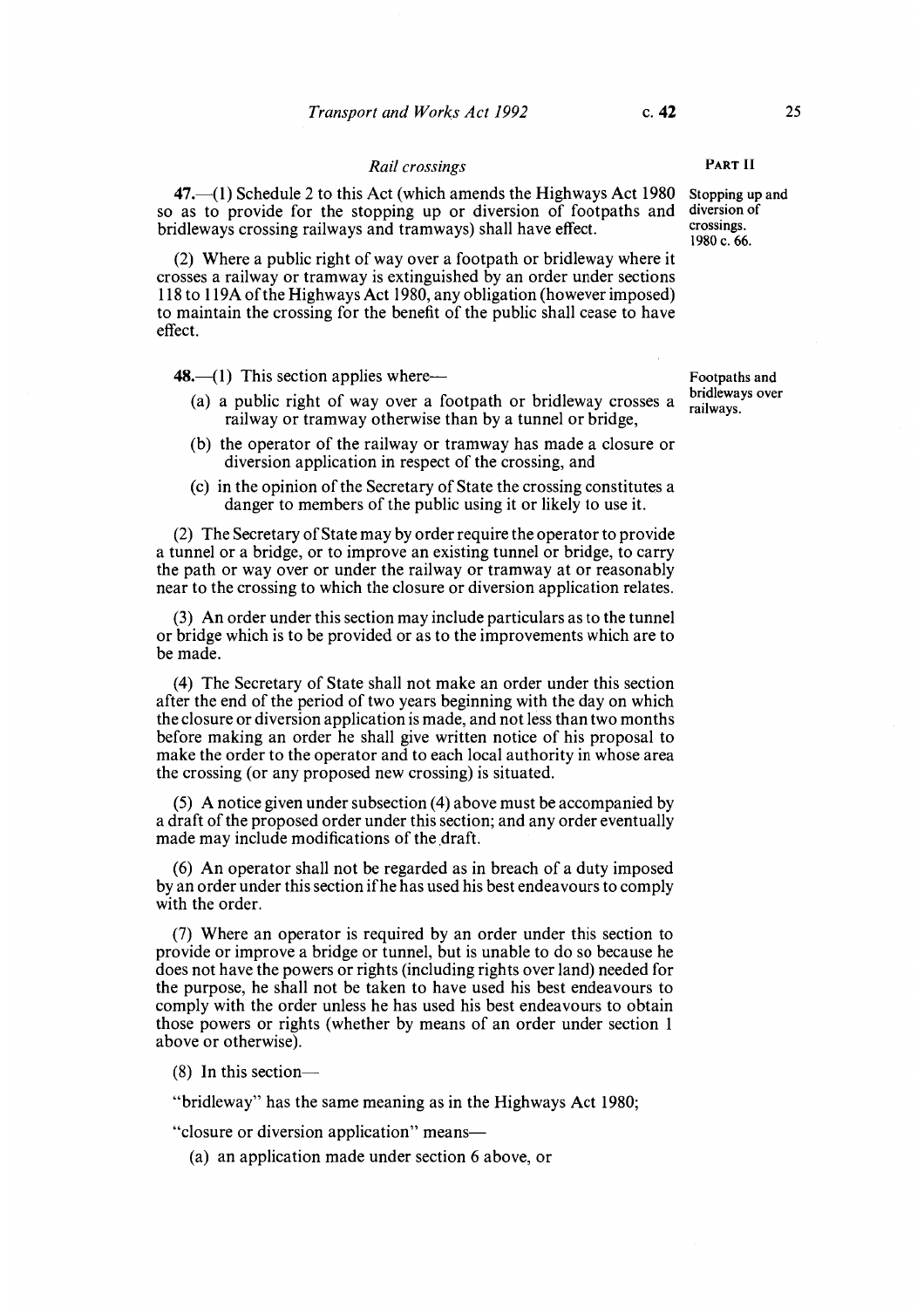PART II 1980 c. 66.

(b) a request made in accordance with section  $120(3A)(b)$  of the Highways Act 1980,

for an order by virtue of which a public right of way would be extinguished or diverted;

"footpath" has the same meaning as in the Highways Act 1980;

"local authority" means a county council, a district council, a London borough council, the Common Council of the City of London, a parish or community council and a parish meeting of a parish not having a separate parish council;

"operator", in relation to a railway or tramway, means any person carrying on an undertaking which includes maintaining the permanent way.

49.—(1) Section 75 of the Railways Clauses Consolidation Act 1845 and section 68 of the Railways Clauses Consolidation (Scotland) Act 1845 (which make it an offence for any person to fail to fasten gates) shall be amended as follows.

(2) After the word "gate" there shall be inserted the words "or to lower any barrier".

(3) For the words "not exceeding" onwards there shall be substituted the words "not exceeding level 3 on the standard scale."

50.—Section 124 of the Transport Act 1968 (which gives the Secretary of State power to impose obligations in respect of level crossings), in its application in England and Wales, shall cease to have effect.

51.—In section 1 of the Level Crossings Act 1983 (safety arrangements at level crossings) in subsection (11), for the definition of "operator" there shall be substituted—

""operator", in relation to a crossing, means any person carrying on an undertaking which includes maintaining the permanent way;".

### Signs and barriers at private crossings

52.—(1) Subject to any directions under subsection (2) below, the operator of a railway or tramway which is crossed in any place by a private road or path may cause or permit crossing signs or barriers of a character—

(a) prescribed in regulations made by the Secretary of State, or

(b) otherwise authorised by him,

to be placed on or near the road or path near the crossing.

(2) The Secretary of State may give directions to the operator of a railway or tramway which is crossed in any place by a private road or path for the placing of crossing signs or barriers of a character specified in the directions on or near the road or path near the crossing.

(3) For the purposes of this section—

(a) the size and colour of a crossing sign and whether or not it is illuminated (by lighting or the use of reflectors or reflecting material), and

 $\overline{t}$ 

Securing of gates and barriers. 1845 c. 20. 1845 c. 33.

Orders under Transport Act 1968. 1968 c. 73.

Amendment of Level Crossings Act 1983. 1983 c. 16.

Placing of signs and barriers.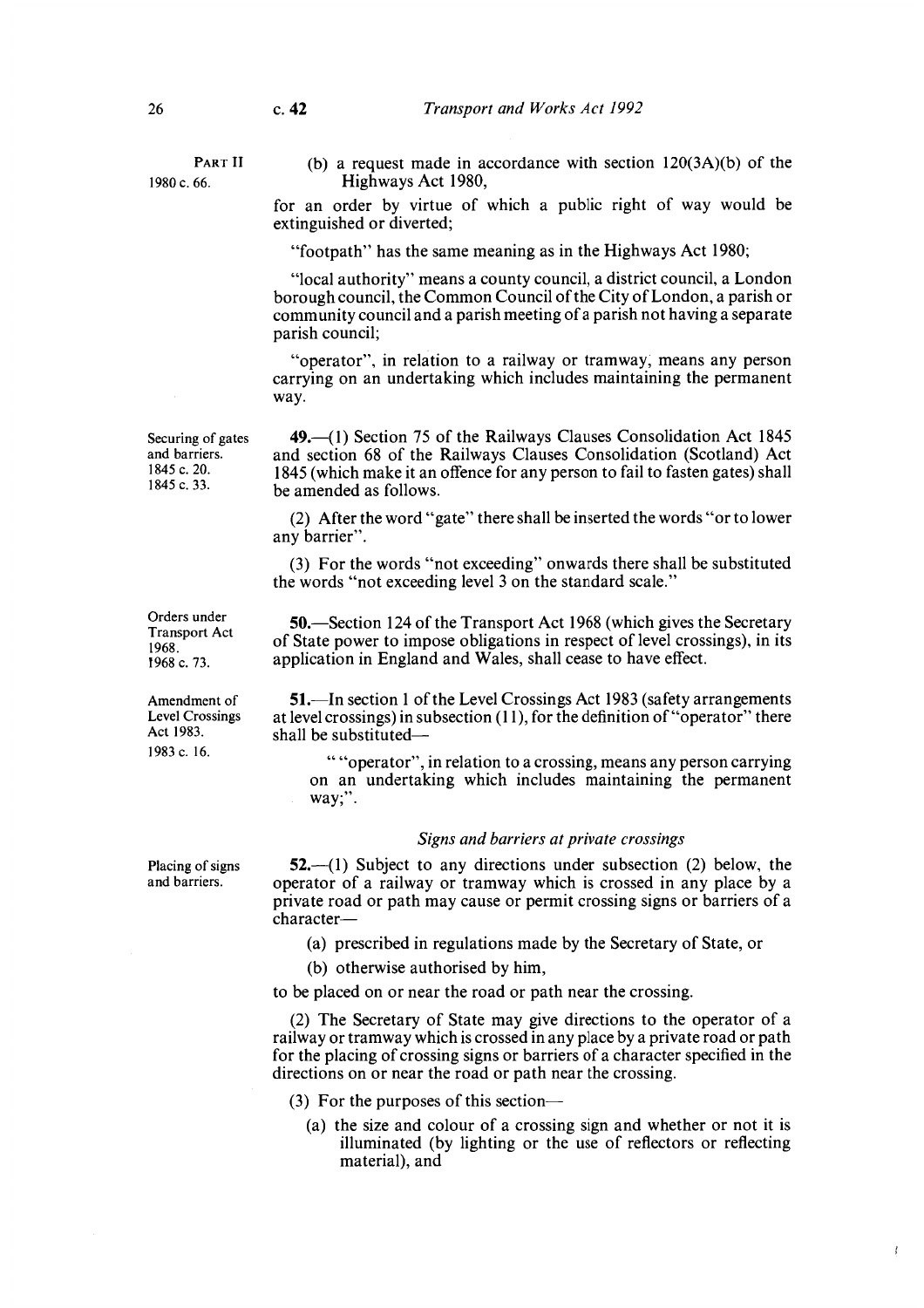(b) the nature of the warnings, information, requirements, PART II restrictions or prohibitions conveyed by it,

shall be regarded as part of the sign's character.

(4) The power to make regulations under this section shall be exercisable by statutory instrument, which shall be subject to annulment in pursuance of a resolution of either House of Parliament.

(5) Regulations under this section may make different provision for different cases.

53.—(1) The operator of a railway or tramway shall not enter or do Rights to enter anything on any land for the purpose of exercising his powers under land. section  $\overline{52(1)}$  above except-

- (a) with the consent of every owner of the land, or
- (b) in accordance with an authorisation given by the Secretary of State under subsection (4) below.

(2) Where the operator of a railway or tramway proposes to enter or do anything on any land for the purpose of exercising his powers under section  $52(1)$  above but has not obtained the consent of every owner of the land to his proposals (after making reasonable efforts to do so), he shall serve on every owner whose consent he has not obtained a notice giving details of the proposals and stating that—

- (a) he is referring the proposals to the Secretary of State for a decision as to whether or not they should be carried out, and
- (b) in making that decision, the Secretary of State will consider any written representations made to him by the owner within the period of forty-two days beginning with the date of the notice.
- (3) Where subsection (2) above applies, the operator shall—
	- (a) submit a copy of every notice served by him under that subsection to the Secretary of State, and
	- (b) provide the Secretary of State with such further information about the proposals as he may require.

(4) Where proposals are referred to the Secretary of State under this section, he shall after the expiry of the period of forty-two days beginning with the date of the latest notice served under subsection (2) above and after considering any representations made to him in accordance with that subsection—

- (a) authorise the operator to carry out the proposals (either without modifications or with such modifications as the Secretary of State may specify), or
- (b) direct him not to carry out the proposals,

and shall serve notice of his decision on every owner served with a notice under subsection (2) above.

(5) Any authorisation under subsection (4) above may be given subject to such conditions as the Secretary of State may specify, including conditions that compensation shall be payable by the operator.

(6) Any dispute as to the amount of any compensation payable by virtue of subsection (5) above shall be referred to and determined by the Lands Tribunal or, in relation to land in Scotland, the Lands Tribunal for Scotland.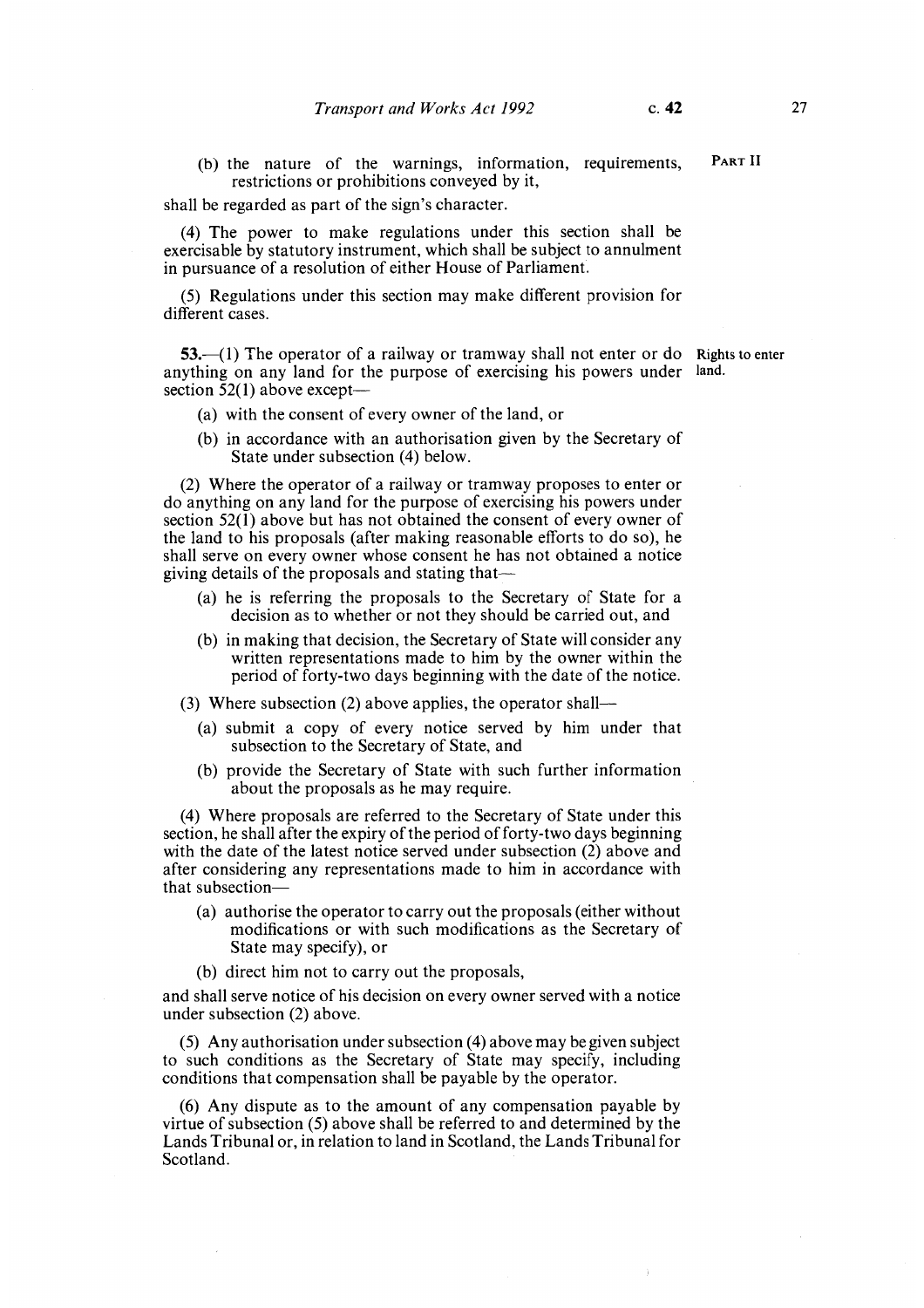- PART II (7) The operator of a railway or tramway may enter any land and do anything necessary on it (without the consent of the owners of the land) for the purpose of—
	- (a) complying with any directions given under section 52(2) above, or
	- (b) maintaining a crossing sign or barrier lawfully placed on or near a private road or path near a place where it crosses the railway or tramway.

(8) The Secretary of State may enter any land and do anything necessary on it (without the consent of the owners of the land) for the purpose of exercising his powers under section 54(1) below.

(9) In this section "owner"—

- (a) in relation to any land in England and Wales, means a person, other than a mortgagee not in possession, who is for the time being entitled to dispose of the fee simple (whether in possession or reversion) and includes also a person holding, or entitled to the rents and profits of, the land under a tenancy, other than a tenancy for a month or any period less than a month;
- (b) in relation to any land in Scotland, means a person who, under the Land Clauses Acts, would be entitled to sell and convey land to the promoters of an undertaking and includes also a person who is or would be entitled to receive the rent of the land under a tenancy, other than a tenancy for a month or any period less than a month.

Default powers of  $\frac{54}{-1}$  If the operator of a railway or tramway fails—<br>Secretary of State.

- (a) to comply with a direction given under section  $52(2)$  above, or
- (b) to maintain a crossing sign or barrier lawfully placed on or near a private road or path near a place where it crosses the railway or tramway,

the Secretary of State may himself carry out the work required by the direction or necessary to maintain the crossing sign or barrier.

(2) Any expenses incurred by the Secretary of State in doing so shall be recoverable by him from the operator.

- (3) A direction given under section 52(2) above—
	- (a) if relating to a private road or path in England and Wales, shall be enforceable on the application of the Secretary of State by an order of mandamus;
- (b) if relating to a private road or path in Scotland, shall be enforceable by order of the Court of Session on an application 1988 c. 36. by the Lord Advocate under section 45 of the Court of Session Act 1988.

Offence of failing  $55.-(1)$  A person who fails to comply with any requirement, restriction to comply with or prohibition conveyed by a crossing sign lawfully placed on or near a to comply with or prohibition conveyed by a crossing sign lawfully placed on or near a sign. private road or path near a place where it crosses a railway or tramway shall be guilty of an offence.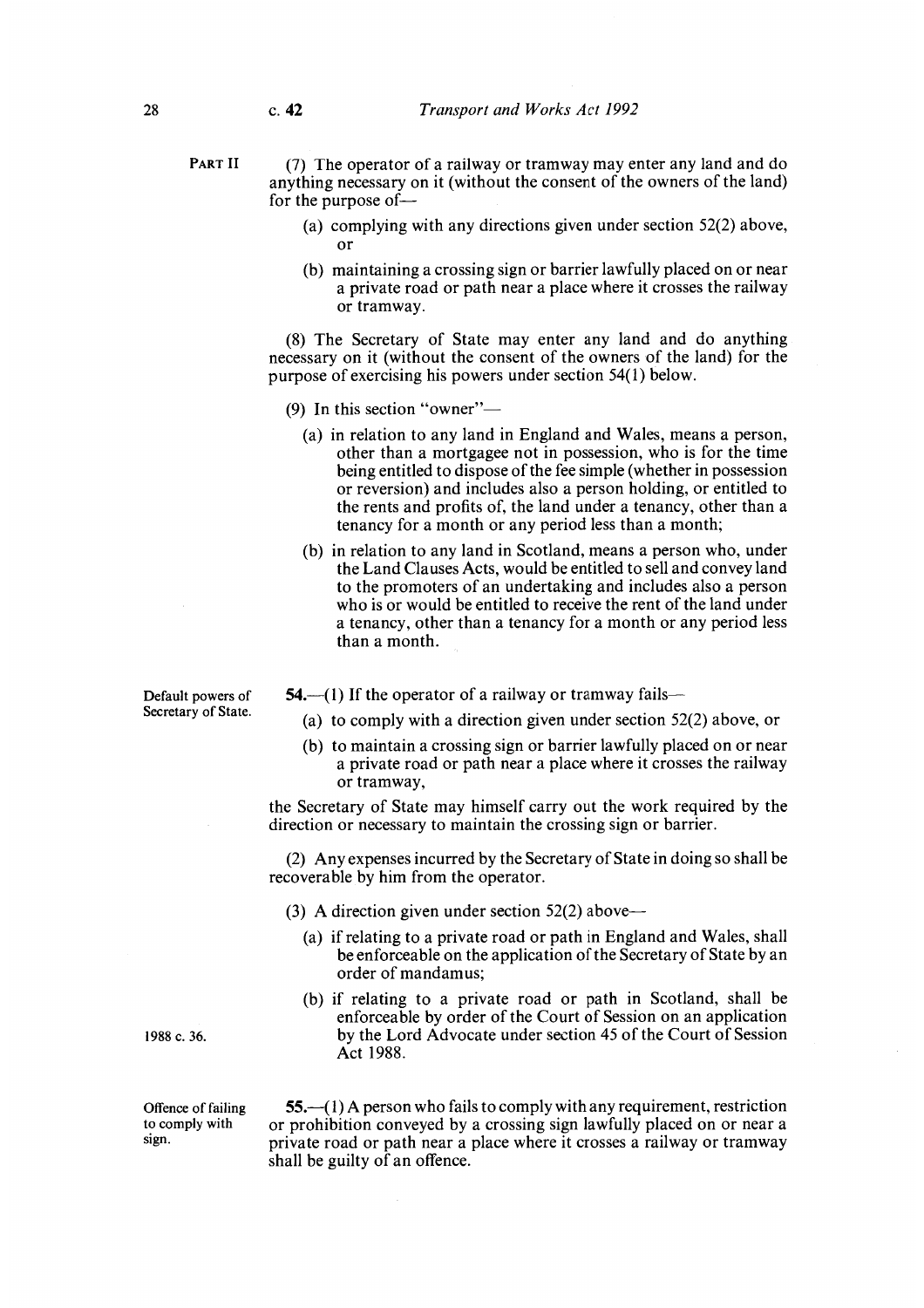(2) In any proceedings for an offence under this section, a crossing sign PART II on or near a private road or path near a place where it crosses a railway or tramway shall be taken to have been lawfully placed there unless the contrary is proved.

(3) A person guilty of an offence under this section shall be liable on summary conviction to a fine not exceeding level 3 on the standard scale.

56.—(1) In sections 52 to 55 above (and this section)— Interpretation of sections 52 to 55.

"barrier" includes gate;

"cross" means cross otherwise than by tunnel or bridge;

"crossing sign", in relation to a private road or path and any place where it crosses a railway or tramway, means—

(a) any object or device (whether fixed or portable), or

(b) any line or mark on the road or path,

for conveying to users of the road or path warnings, information, requirements, restrictions or prohibitions relating to the crossing;

"fail" includes refuse;

"lawfully placed" means placed in accordance with sections 52 to 54 above;

"maintain" includes repair and replace;

"place" includes erect and (in relation to a sign) display;

"private road or path" means any length of road or path to which the public does not have access.

(2) In the case of a railway or tramway which has more than one operator, the powers conferred by sections 52 to 54 above shall only be exercisable by or in relation to the operator carrying on the undertaking which includes maintaining the permanent way.

#### CHAPTER III

#### **SUPPLEMENTARY**

57. It shall be the duty of the Secretary of State, before he makes Duty to consult. regulations under section 32, 38(2), 41 or 43 above, to consult such organisations as he considers to be representative of persons who will be affected by the regulations.

58. No proceedings shall be instituted in England and Wales in respect Prosecutions. of an offence under this Part except by or with the consent of the Secretary of State or the Director of Public Prosecutions.

59.—(l) Where an offence under this Part committed by a body Offences by bodies corporate is committed with the consent or connivance of, or is corporate etc. attributable to any neglect on the part of, a director, manager, secretary or other similar officer of the body, or a person purporting to act in such a capacity, he as well as the body corporate shall be guilty of the offence.

(2) In subsection (1) above "director", in relation to a body corporate whose affairs are managed by its members, means a member of the body corporate.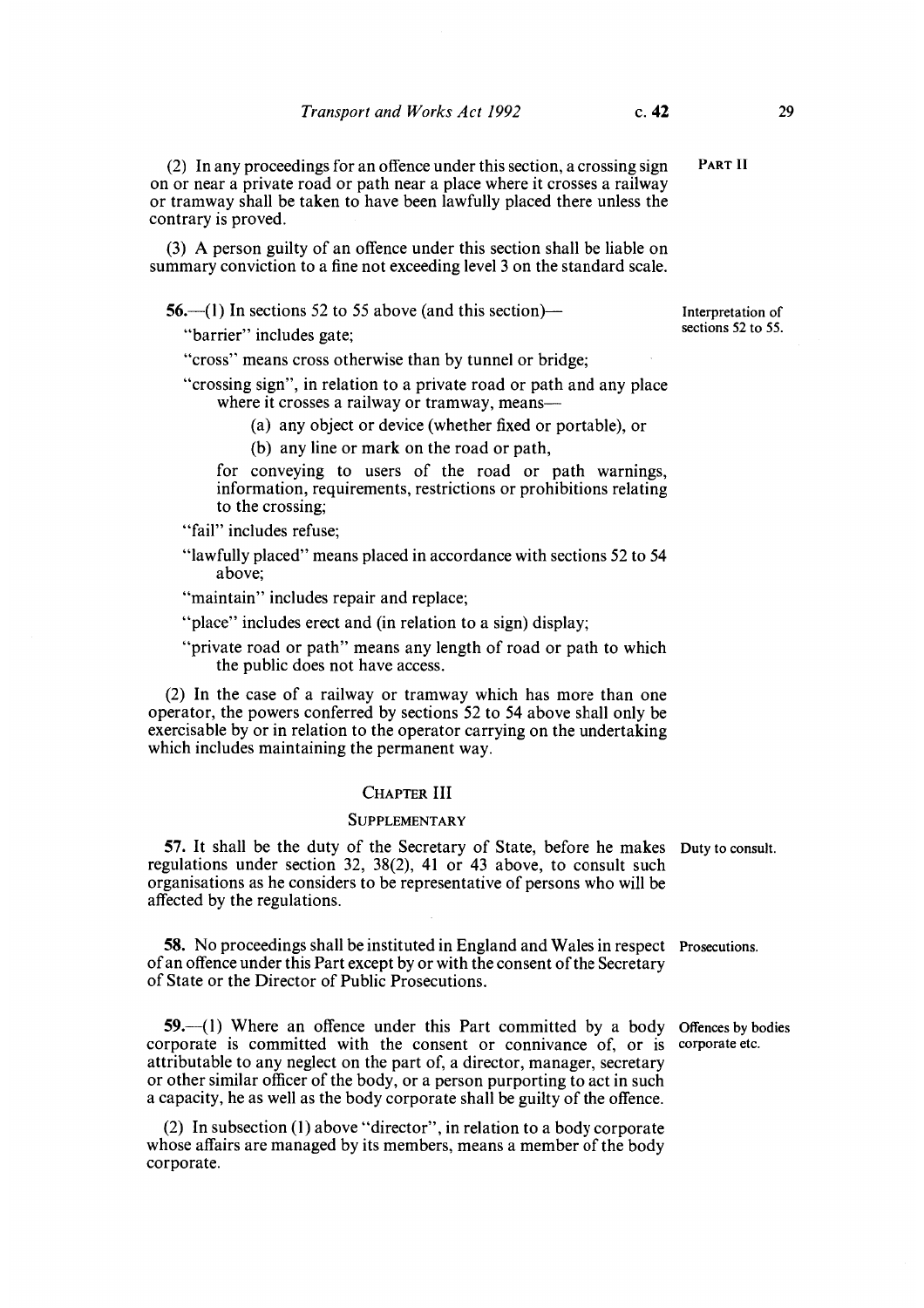PART II (3) Where, in Scotland, an offence under this Part committed by a partnership or by an unincorporated association other than a partnership is committed with the consent or connivance of, or is attributable to any neglect on the part of, a partner in the partnership or (as the case may be) a person concerned in the management or control of the association, he, as well as the partnership or association, shall be guilty of the offence.

# PART III

#### MISCELLANEOUS AND GENERAL

#### **Tramways**

Powers of leasing. 60.—(1) A person authorised by or under an enactment to operate a tramway ("the lessor") may with the consent of the Secretary of State grant to another person ("the lessee"), for a period agreed between the lessor and the lessee, the right to operate the tramway (or any part of it) and such related statutory rights as may be so agreed.

> (2) The terms of any agreement made by virtue of subsection (1) above shall be subject to the approval of the Secretary of State.

> (3) Where an agreement is made by virtue of subsection (1) above, references in any enactment to the lessor shall, if and to the extent that the agreement so provides, have effect as references to the lessee.

> (4) This section shall apply only to tramways in operation at the passing of this Act.

Public Passenger follows. Vehicles Act 1981.

Amendment of 61.—(1) The Public Passenger Vehicles Act 1981 shall be amended as

1981 c. 14. (2) In section 24 (regulation of conduct of drivers, inspectors and conductors)—

- (a) at the end of subsection (1) there shall be added the words "and
	- (c) drivers, inspectors and conductors of tramcars";
- (b) in subsection (2), after the word "driver" there shall be inserted the words "of a public service vehicle".

(3) In section 25(1) (regulation of conduct of passengers) after the words "public service vehicles" there shall be inserted the words "or tramcars", and after the words "public service vehicle" wherever they occur there shall be inserted the words "or tramcar".

(4) In section 27(1) (returns to be provided by persons operating public service vehicles) after the words "public service vehicles" there shall be inserted the words "or tramcars".

(5) In section 60(1) (general power to make regulations)—

- (a) at the end of paragraph (j) (carriage of luggage and goods on public service vehicles) there shall be added the words "or tramcars";
- (b) in paragraph (k) (custody of property left on a public service vehicle) after the word "vehicle" there shall be inserted the words "or tramcar".

(6) After subsection  $(1A)$  of section 60 there shall be inserted—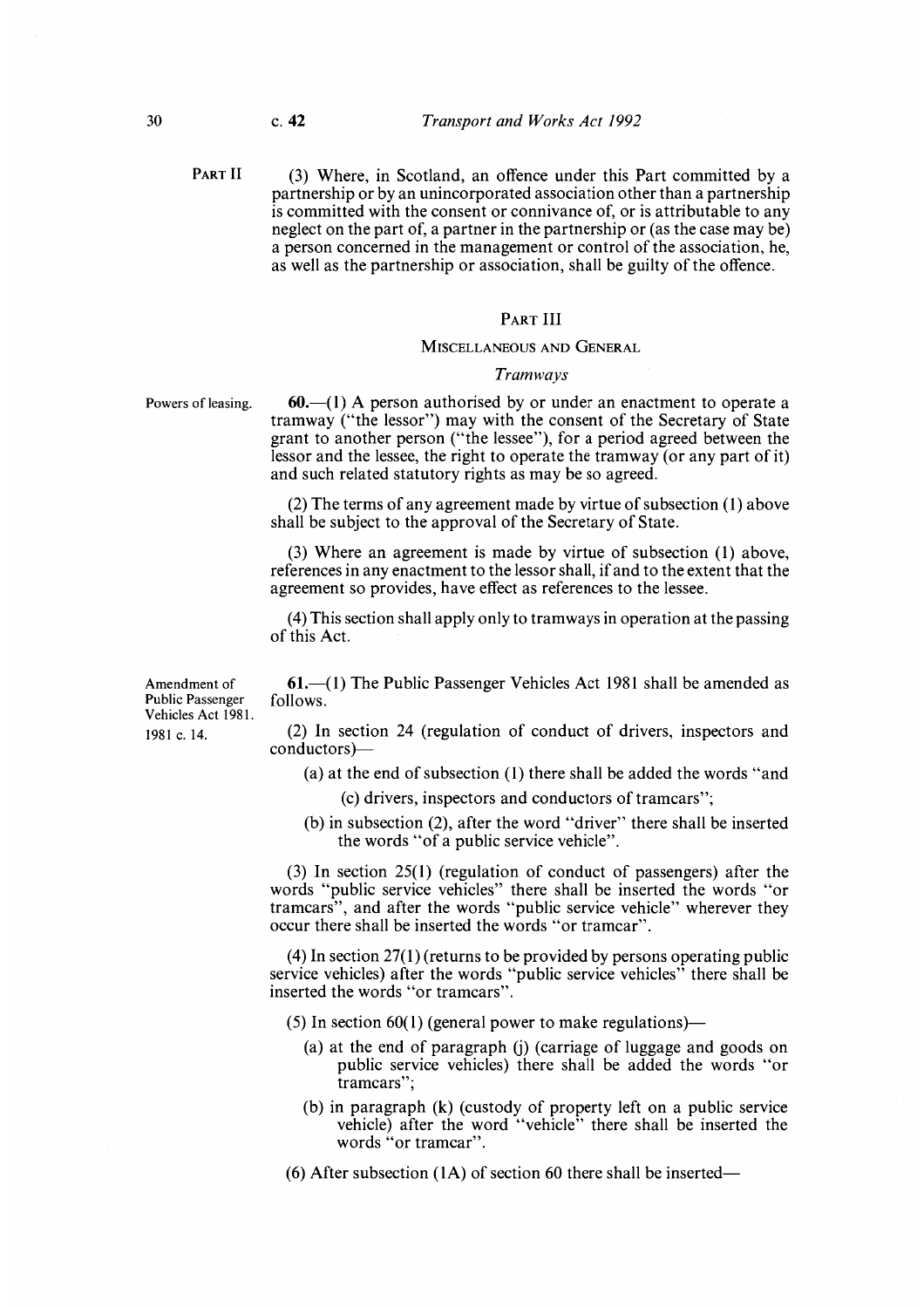"(1B) Regulations made under any provision of this Act and PART III applying to tramcars may amend or exclude any provision of an Act or instrument of local application whose subject-matter is the same as that of the regulations."

62.—(1) In section 4 of the Metropolitan Public Carriage Act  $1869$  Exclusion of the properties in the definition of "hackney carriage", for the words hackney carriage (interpretation) in the definition of "hackney carriage", for the words hackney carriage "not a stage carriage" there shall be substituted the words "neither a stage legislation. carriage nor a tramcar". 1869 c. 115.

(2) In section 4 of the London Cab Act 1968 (display of signs etc) in 1968 c. 7. subsection (5) in the definition of "private hire-car", after the words "public service vehicle" there shall be inserted the words "or tramcar".

(3) In section 80 of the Local Government (Miscellaneous Provisions) 1976 c. 57. Act 1976 (interpretation) in subsection (1) in the definition of "private hire vehicle", after the words "London cab" there shall be inserted the words "or tramcar".

# **Harbours**

63.—(1) The Harbours Act 1964 shall have effect with the amendments Harbours.<br>t out in Schedule 3 to this Act. set out in Schedule 3 to this Act.

(2) In section 37 of the Docks and Harbours Act 1966 (which gives to 1966 c. 28. harbour authorities powers to acquire harbour businesses, and to subscribe for or acquire securities of bodies engaged, or to be engaged, in harbour businesses)—

- (a) in subsection (1), for the words "harbour operations" and the words "such operations" there shall be substituted the words "activities relating to harbours";
- (b) in subsection (2), for the words "harbour operations" there shall be substituted the words "activities relating to harbours";
- (c) after subsection (2) there shall be inserted—

"(2A) Nothing in subsection (2) above shall be construed as authorising a harbour authority to delegate to another body any function that it could not delegate apart from that subsection.";

(d) subsection (3) shall be omitted.

(3) In section 35 of the Coast Protection Act 1949 (which excepts 1949 c. 74. certain operations from the requirement to obtain the Secretary of State's consent under section 34) in subsection (1) there shall be added after paragraph (h)—

"(i) any operations authorised by an order under section 14 or 16 of the Harbours Act 1964."

#### Miscellaneous

64.—(1) Section 36 of the Highways Act 1980 (highways maintainable Maintenance of public expense) shall be amended as follows. at public expense) shall be amended as follows.

bridleways.

(2) In subsection (2), at the end of paragraph (c), the word "and" shall 1980 c. 66. be omitted.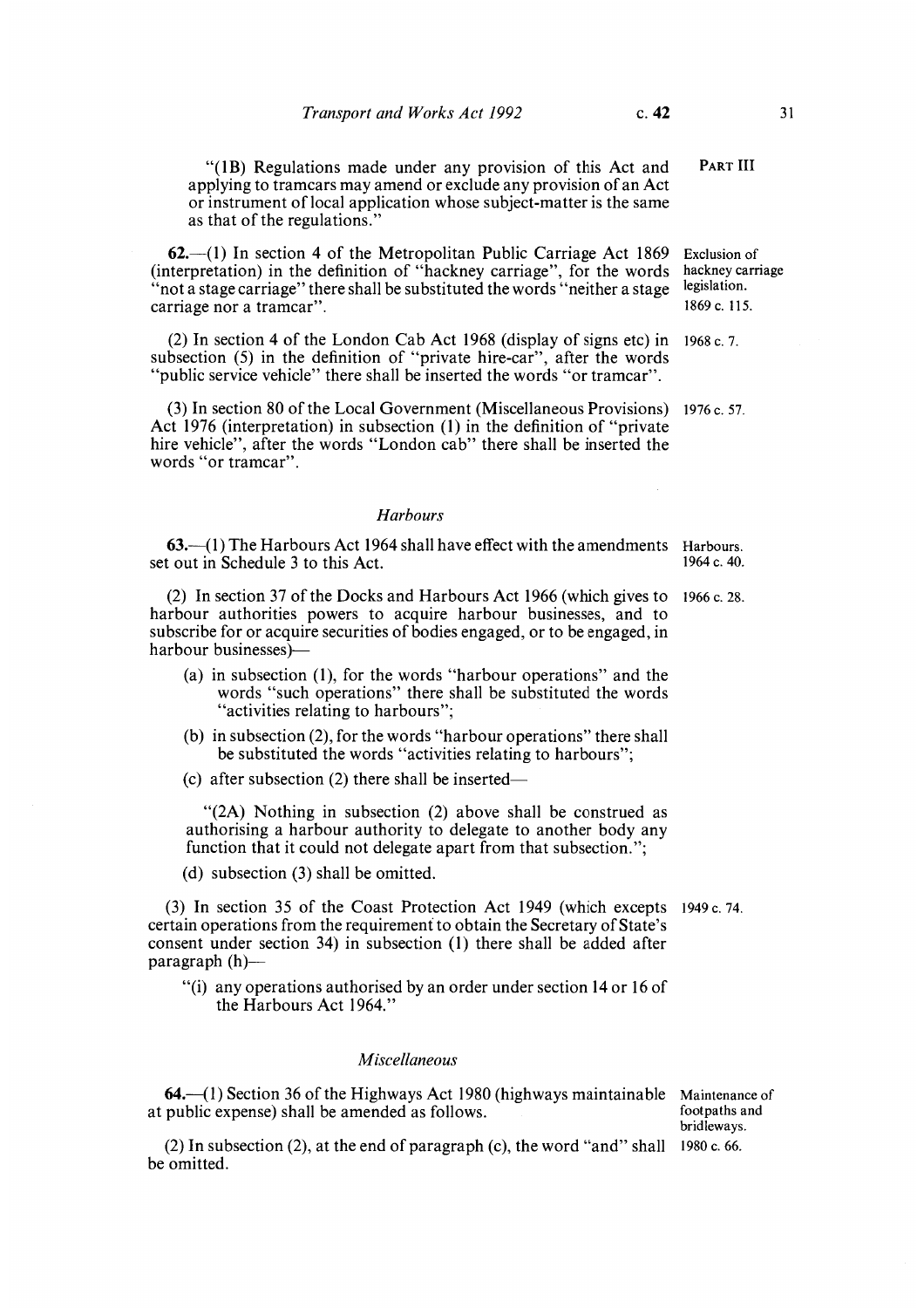PART III (3) After paragraph (d) of subsection (2), there shall be added—

"(e) a highway, being a footpath or bridleway, created in consequence of a rail crossing diversion order, or of an <sup>1964</sup>c. 40. order made under section 14 or 16 of the Harbours Act 1964, or of an order made under section 1 or 3 of the Transport and Works Act 1992."

(4) After subsection (3) there shall be inserted—

"(3A) Paragraph (e) of subsection (2) above shall not apply to a footpath or bridleway, or to any part of a footpath or bridleway, which by virtue of an order of a kind referred to in that subsection is maintainable otherwise than at the public expense."

Certain 65.—(l) The following enactments shall cease to have effect—

(a) the General Pier and Harbour Act  $1861$ :

effect. (b) in the Tramways Act  $1870 - 1861$  c. 45.

 $\frac{1801 \text{ c}}{28}$ . section 3 (except as incorporated in, or otherwise applied by, any Act of Parliament or Provisional Order),

sections 4 to 21,

sections 22 to 24 (except as incorporated in, or otherwise applied by, any Act of Parliament or Provisional Order),

in section 25, the words from the beginning to "surface of the road" (except as incorporated in, or otherwise applied by, any Act of Parliament or Provisional Order),

in section 25, the words "and shall not be opened" onwards,

sections 26 to 40 (except as incorporated in, or otherwise applied by, any Act of Parliament or Provisional Order),

sections 41 and 42,

sections 43 to 47 (except as incorporated in, or otherwise applied by, any Act of Parliament or Provisional Order),

section 48,

sections 49 to 64 (except as incorporated in, or otherwise applied by, any Act of Parliament or Provisional Order),

Parts I and II of Schedule A (except as incorporated in, or otherwise applied by, any Act of Parliament or Provisional Order),

Part III of Schedule A,

Schedule B, and

Schedule C (except as incorporated in, or otherwise applied by, any Act of Parliament or Provisional Order);

- 1887c. 65. (c) the Military Tramways Act 1887;
- <sup>1903</sup>c. 30. (d) the Railways (Electrical Power) Act 1903;
- 1915 c. 48. (e) the Fishery Harbours Act 1915;
- 
- 1986 c. 45. (f) section 220(1)(a) of the Insolvency Act 1986.

1949 c. 74. (2) In the Coast Protection Act 1949, in sections 2(8)(a) and l7(8)(b), for the words "to which the Fishery Harbours Act 1915 applies" there shall be substituted the words "which is a fishery harbour for the purposes 1951 c. 30. of section 21 of the Sea Fish Industry Act 1951".

enactments to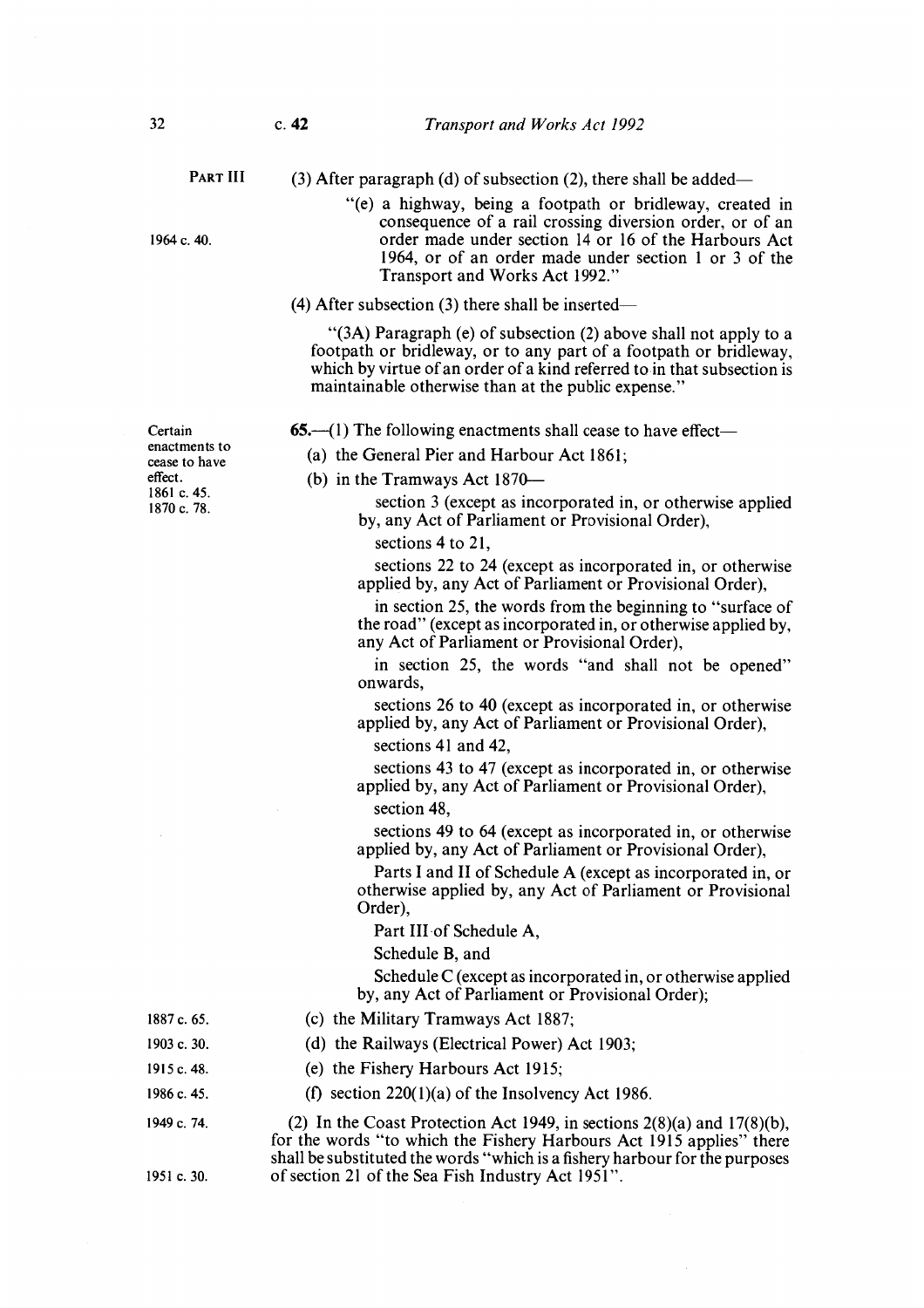# General PART III

66.—(l) A notice or other document required or authorised to be Service of notices. served for the purposes of this Act may be served by post.

(2) Where the person on whom a notice or other document to be served for the purposes of this Act is a body corporate, the notice or document is duly served if it is served on the secretary or clerk of that body.

(3) For the purposes of section 7 of the Interpretation Act 1978 as it 1978 c. 30. applies for the purposes of this section, the proper address of any person in relation to the service on him of a notice or document under subsection (1) above is, if he has given an address for service, that address, and otherwise——

- (a) in the case of the secretary or clerk of a body corporate, the registered or principal office of that body;
- (b) in any other case, his last known address at the time of service.

(4) Where for the purposes of this Act a notice or other document is required or authorised to be served on a person as having any interest in, or as the occupier of, land and his name or address cannot be ascertained after reasonable inquiry, the notice may be served by—

- (a) addressing it to him by name or by the description of "owner", or as the case may be "occupier", of the land (describing it), and
- (b) either leaving it in the hands of a person who is or appears to be resident or employed on the land or leaving it conspicuously affixed to some building or object on the land.

(5) This section shall not be taken to exclude the employment of any method of service not expressly provided for by it.

(6) This section shall not apply to anything required or authorised to be served under section 35 above.

 $67.$ —(1) In this Act, except where the context otherwise requires— Interpretation.

- "carriageway" has the same meaning as in the Highways Act 1980, 1980 c. 66. or in Scotland the Roads (Scotland) Act 1984; 1984 c. 54.
- "guided transport" means transport by vehicles guided by means external to the vehicles (whether or not the vehicles are also capable of being operated in some other way);

"inland waterway" includes both natural and artificial waterways, and waterways within parts of the sea that are in Great Britain, but not any waterway managed or maintained by a person who is a harbour authority (within the meaning of the Harbours Act 1964 c. 40. 1964) in relation to the waterway;

"operator", in relation to a transport system, means any person carrying on an undertaking which includes the system or any part of it or the provision of transport services on the system;

"railway" means a system of transport employing parallel rails which—

> (a) provide support and guidance for vehicles carried on flanged wheels, and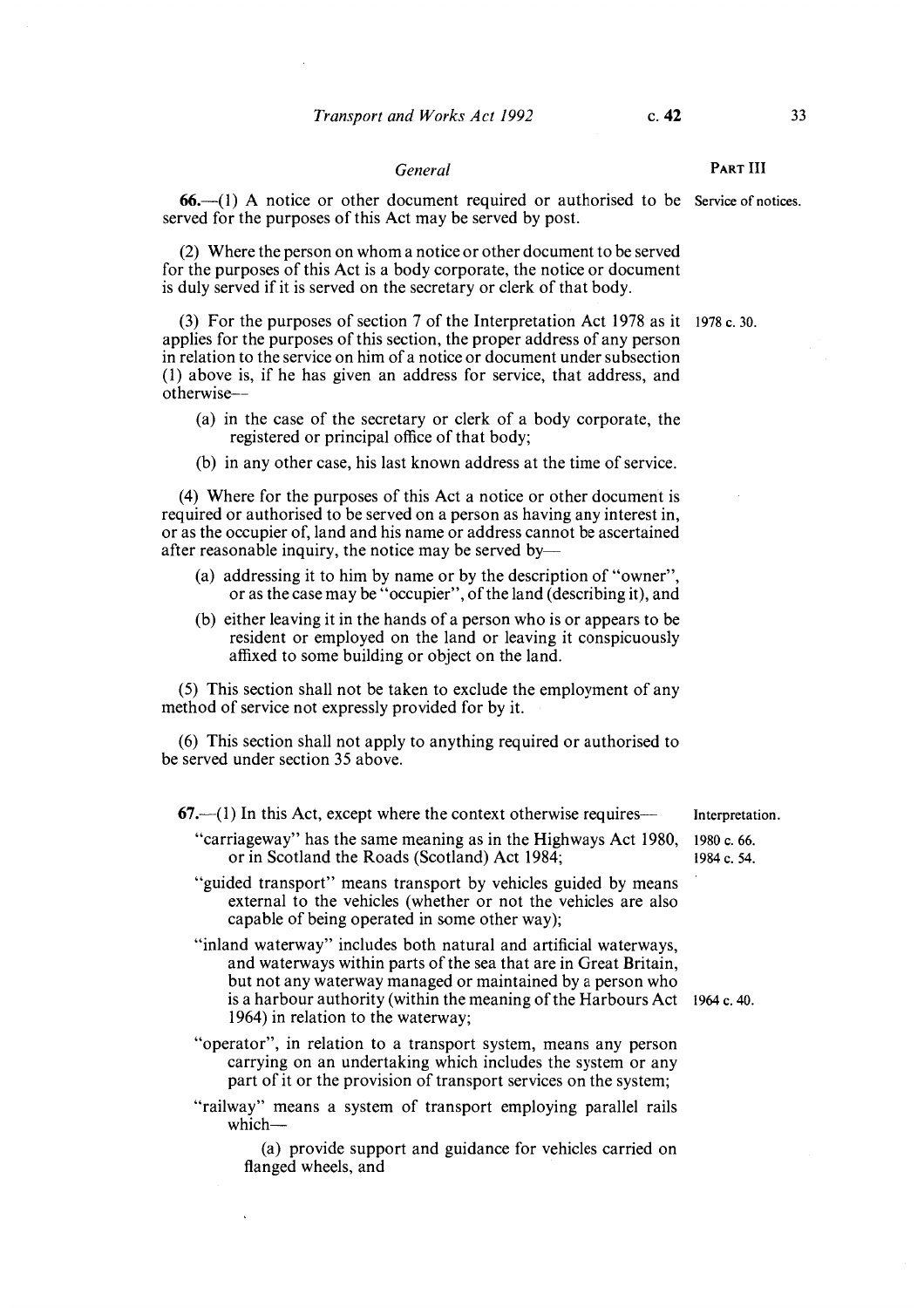PART III (b) form a track which either is of a gauge of at least 350 millimetres or crosses a carriageway (whether or not on the same level),

but does not include a tramway;

"street" means-

(a) in England and Wales, a street within the meaning of <sup>1991</sup>c. 22. section 48 of the New Roads and Street Works Act 1991, together with land on the verge of a street or between two carriageways;

> (b) in Scotland, a road within the meaning of section 107 of the New Roads and Street Works Act 1991, together with land on the verge of a road or between two carriageways;

"tramway" means a system of transport used wholly or mainly for the carriage of passengers and employing parallel rails which—

(a) provide support and guidance for vehicles carried on flanged wheels, and

(b) are laid wholly or mainly along a street or in any other place to which the public has access (including a place to which the public has access only on making a payment);

"trolley vehicle system" means a system of transport by vehicles constructed or adapted for use on roads without rails under electric power transmitted to them by overhead wires (whether or not there is in addition a source of power on board the vehicles);

"vehicle" includes mobile traction unit.

(2) References in this Act to rights over land include references to rights to do, or to place and maintain, anything in, on or under land or in the air-space above its surface.

Repeals.  $68 - (1)$  The enactments mentioned in Schedule 4 to this Act (which include spent enactments) are hereby repealed to the extent specified in the third column of that Schedule.

1894 c. 28. (2) The repeal by this Act of the Notice of Accidents Act 1894 shall not 1982 c. 16. affect section 75 of the Civil Aviation Act 1982 (by virtue of which affect section 75 of the Civil Aviation Act 1982 (by virtue of which regulations may include provisions applying section 3 of the 1894 Act).

Expenses. 69. There shall be paid out of money provided by Parliament—

- (a) any expenses incurred by the Secretary of State under this Act, and
- (b) any increase attributable to this Act in the sums payable out of money so provided under any other enactment.
- 

Commencement. **70.**—(1) The preceding sections of, and the Schedules to, this Act shall come into force on such day as the Secretary of State may appoint by order made by statutory instrument; and different days may be appointed for different purposes.

> (2) An order under subsection (1) above may include such transitional provisions and savings as appear to the Secretary of State to be necessary or expedient.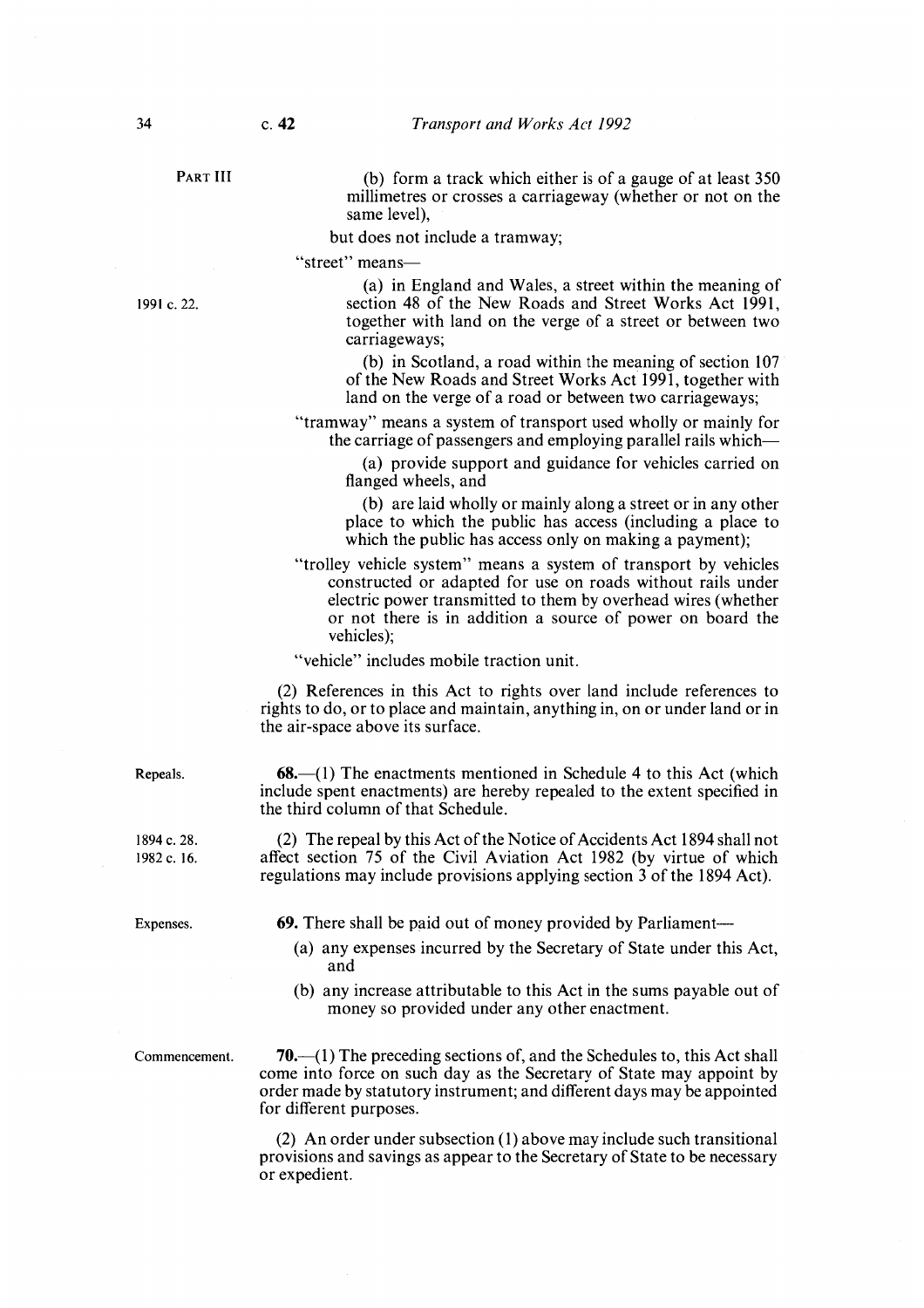| <b>71.</b> This Act shall not extend to Northern Ireland.             | PART III     |
|-----------------------------------------------------------------------|--------------|
|                                                                       | Extent.      |
| <b>72.</b> This Act may be cited as the Transport and Works Act 1992. | Short title. |

 $\hat{\mathcal{A}}$ 

 $\sim$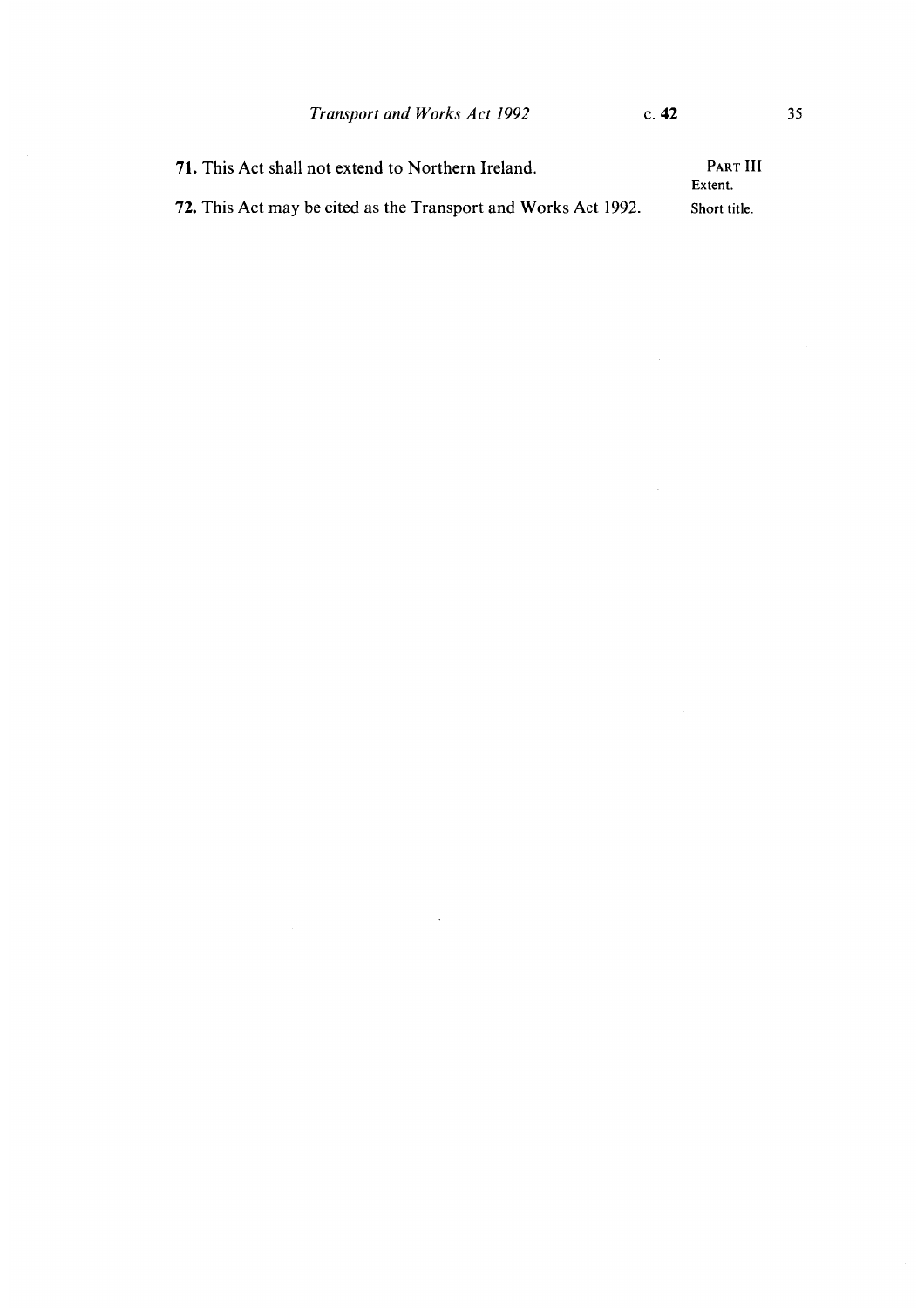# SCHEDULES

#### Section 5. SCHEDULE 1

#### MATTERS WITHIN SECTIONS 1 AND 3

1. The construction, alteration, repair, maintenance, demolition and removal of railways, tramways, trolley vehicle systems and other transport systems within section 1(1) of this Act, waterways, roads, watercourses, buildings and other structures.

2. The carrying out of any other civil engineering or other works.

3. The acquisition of land, whether compulsorily or by agreement.

4. The creation and extinguishment of rights over land (including rights of navigation over water), whether compulsorily or by agreement.

5. The abrogation and modification of agreements relating to land.

6. The conferring on persons providing transport services of rights to use systems belonging to others.

7. The protection of the property or interests of any person.

8. The imposition and exclusion of obligations or of liability in respect of any acts or omissions.

9. The making of agreements to secure the provision of police services.

10. The carrying out of surveys and the taking of soil samples.

11. The payment of compensation.

12. The charging of tolls, fares (including penalty fares) and other charges, and the creation of summary offences in connection with non-payment (or in connection with a person's failure to give his name or address in accordance with provisions relating to penalty fares).

13. The making of byelaws by any person and their enforcement, including the creation of summary offences.

14. The payment of rates.

15. The transfer, leasing, discontinuance and revival of undertakings.

16. The submission of disputes to arbitration.

17. The imposition of requirements to obtain the consent of the Secretary of State.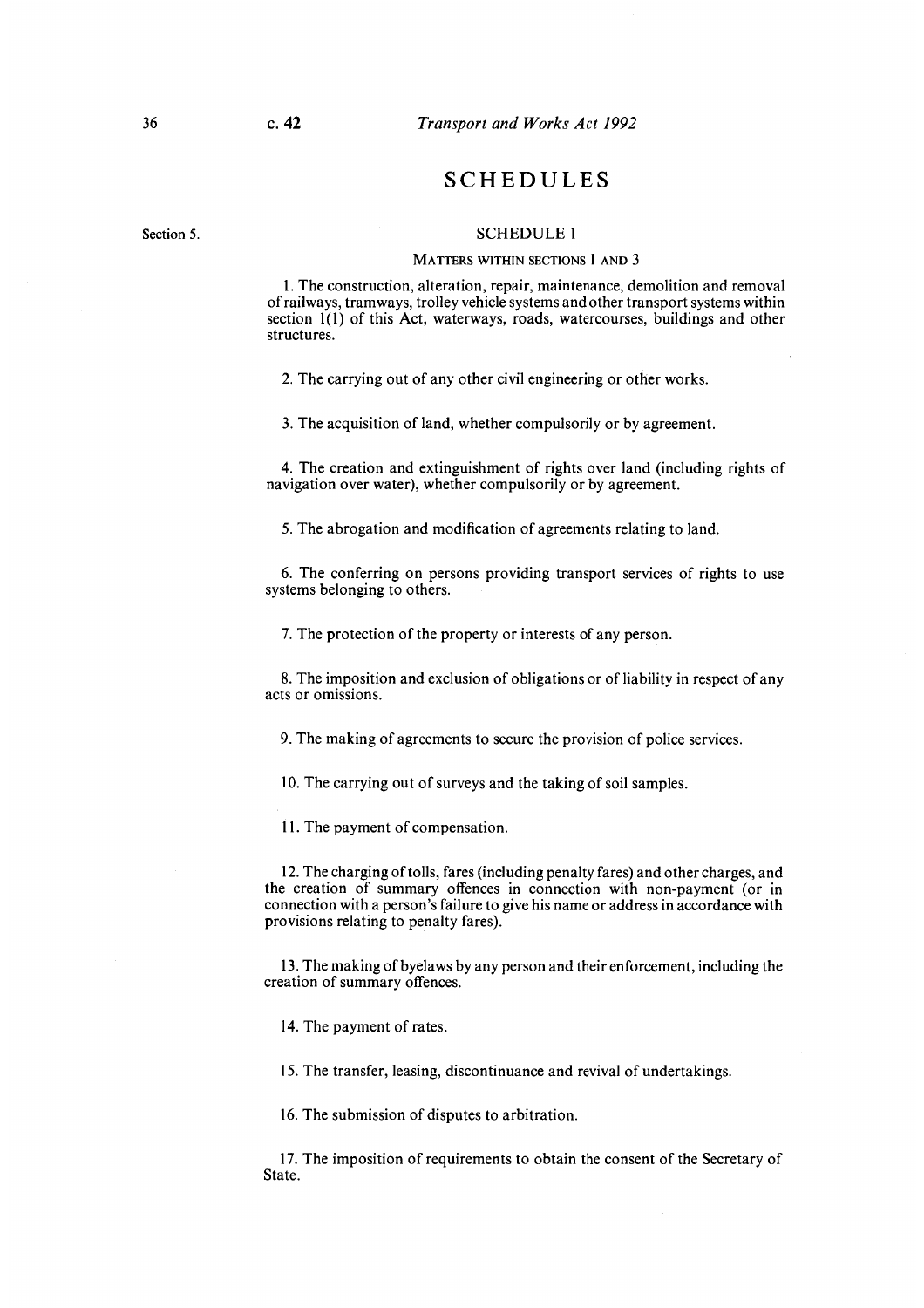#### SCHEDULE 2 Section 47.

# STOPPING UP AND DIVERSION OF RAIL CROSSINGS

1. The Highways Act 1980 shall be amended as follows. 1980 c. 66.

2.—(1) Section 118 (stopping up of footpaths and bridleways) shall be amended as follows.

(2) In subsection (5), for—

- (a) the words "or public path diversion order made under section 119 below", and
- (b) the words "or the public path diversion order",

there shall be substituted the words ", public path diversion order or rail crossing diversion order".

(3) In subsection (7), for "119" there shall be substituted "I l8A".

3. After section 118 there shall be inserted—

"Stopping up of  $118A$ .—(1) This section applies where it appears to a council footpaths and  $\epsilon$  expedient in the interests of the safety of members of the public footpaths and expedient in the interests of the safety of members of the public<br>bridleways using it or likely to use it that a footpath or bridleway in their bridleways using it or likely to use it that a footpath or bridleway in their<br>crossing railways. area which crosses a railway otherwise than by tunnel or area which crosses a railway, otherwise than by tunnel or bridge, should be stopped up.

> (2) Where this section applies, the council may by order made by them and submitted to and confirmed by the Secretary of State, or confirmed as an unopposed order, extinguish the public right of way over the path or way—

- (a) on the crossing itself, and
- (b) for so much of its length as they deem expedient from the crossing to its intersection with another highway over which there subsists a like right of way (whether or not other rights of way also subsist over it).

(3) An order under this section is referred to in this Act as a "rail crossing extinguishment order".

(4) The Secretary of State shall not confirm a rail crossing extinguishment order, and a council shall not confirm such an order as an unopposed order, unless he or, as the case may be, they are satisfied that it is expedient to do so having regard to all the circumstances, and in particular to—

- (a) whether it is reasonably practicable to make the crossing safe for use by the public, and
- (b) what arrangements have been made for ensuring that, if the order is confirmed, any appropriate barriers and signs are erected and maintained.

(5) Before determining to make a rail crossing extinguishment order on the representations of the operator of the railway crossed by the path or way, the council may require him to enter into an agreement with them to defray, or to make such contribution as may be specified in the agreement towards, any expenses which the council may incur in connection with the erection or maintenance of barriers and signs.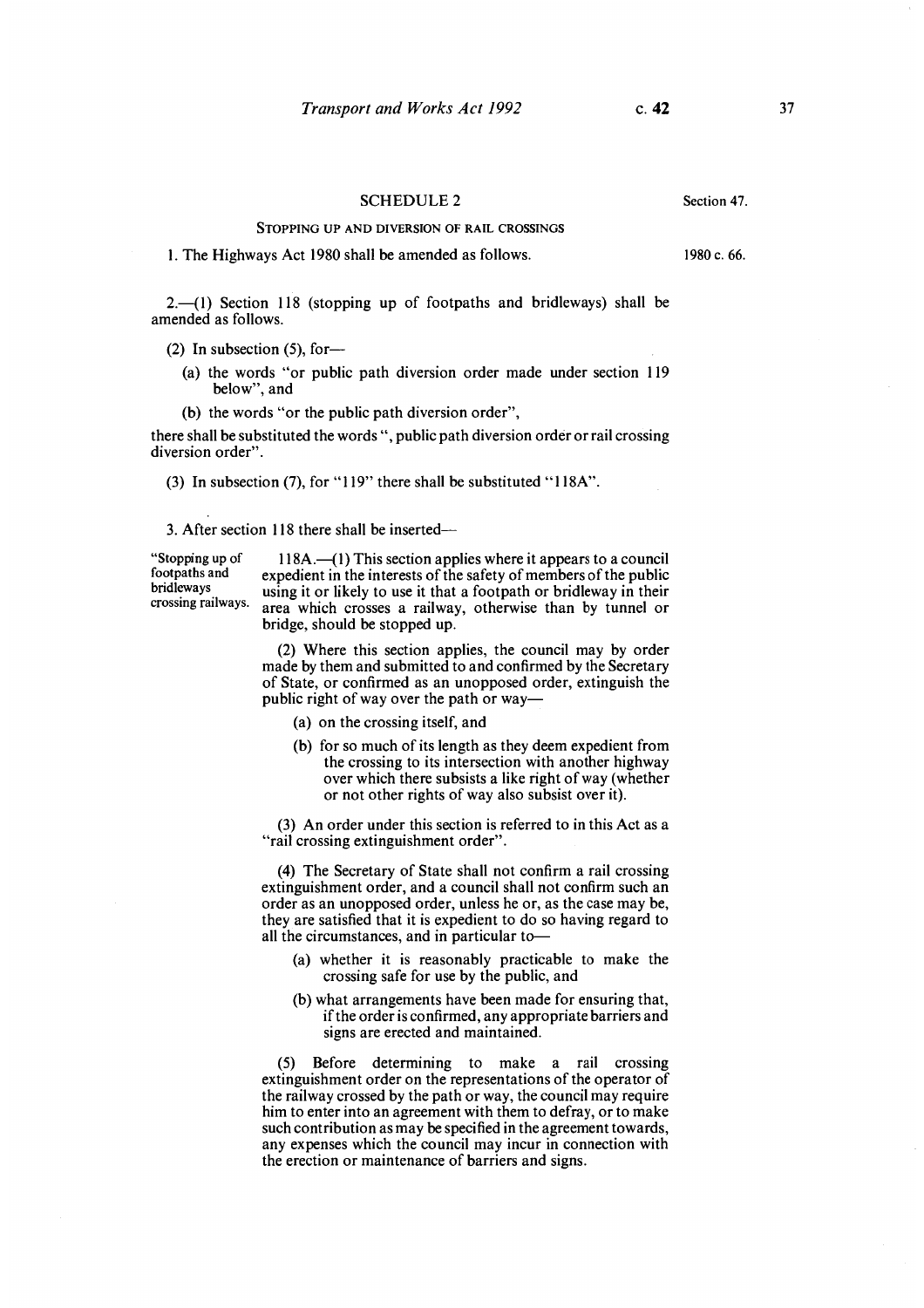SCH. 2 (6) A rail crossing extinguishment order shall be in such form as may be prescribed by regulations made by the Secretary of State and shall contain a map, on such scale as may be so prescribed, defining the land over which the public right of way is thereby extinguished.

> (7) Schedule 6 to this Act has effect as to the making, confirmation, validity and date of operation of rail crossing extinguishment orders.

- (8) In this section—
	- "operator", in relation to a railway, means any person carrying on an undertaking which includes maintaining the permanent way;
	- "railway" includes tramway but does not include any part of a system where rails are laid along a carriageway."

4. After section 119 (diversion of footpaths and bridleways) there shall be inserted—

"Diversion of 19A.—(1) This section applies where it appears to a council footpaths and expedient in the interests of the safety of members of the public footpaths and expedient in the interests of the safety of members of the public bridleways using it or likely to use it that a footpath or bridleway in their crossing railways. area which crosses a railway otherwise than by tunnel or area which crosses a railway, otherwise than by tunnel or bridge, should be diverted (whether on to land of the same or of another owner, lessee or occupier).

> (2) Where this section applies, the council may by order made by them and submitted to and confirmed by the Secretary of State, or confirmed as an unopposed order—

- (a) create, as from such date as may be specified in the order, any such new path or way as appears to the council requisite for effecting the diversion, and
- (b) extinguish, as from such date as may be so specified, the public right of way over the crossing and over so much of the path or way of which the crossing forms part as appears to the council requisite as aforesaid.

(3) An order under this section is referred to in this Act as a "rail crossing diversion order".

(4) The Secretary of State shall not confirm a rail crossing diversion order, and a council shall not confirm such an order as an unopposed order, unless he or, as the case may be, they are satisfied that it is expedient to do so having regard to all the circumstances, and in particular to—

- (a) whether it is reasonably practicable to make the crossing safe for use by the public, and
- (b) what arrangements have been made for ensuring that, if the order is confirmed, any appropriate barriers and signs are erected and maintained.

(5) A rail crossing diversion order shall not alter a point of termination of a path or way diverted under the order—

- (a) if that point is not on a highway over which there subsists a like right of way (whether or not other rights of way also subsist over it), or
- (b) (where it is on such a highway) otherwise than to another point which is on the same highway, or another such highway connected with it.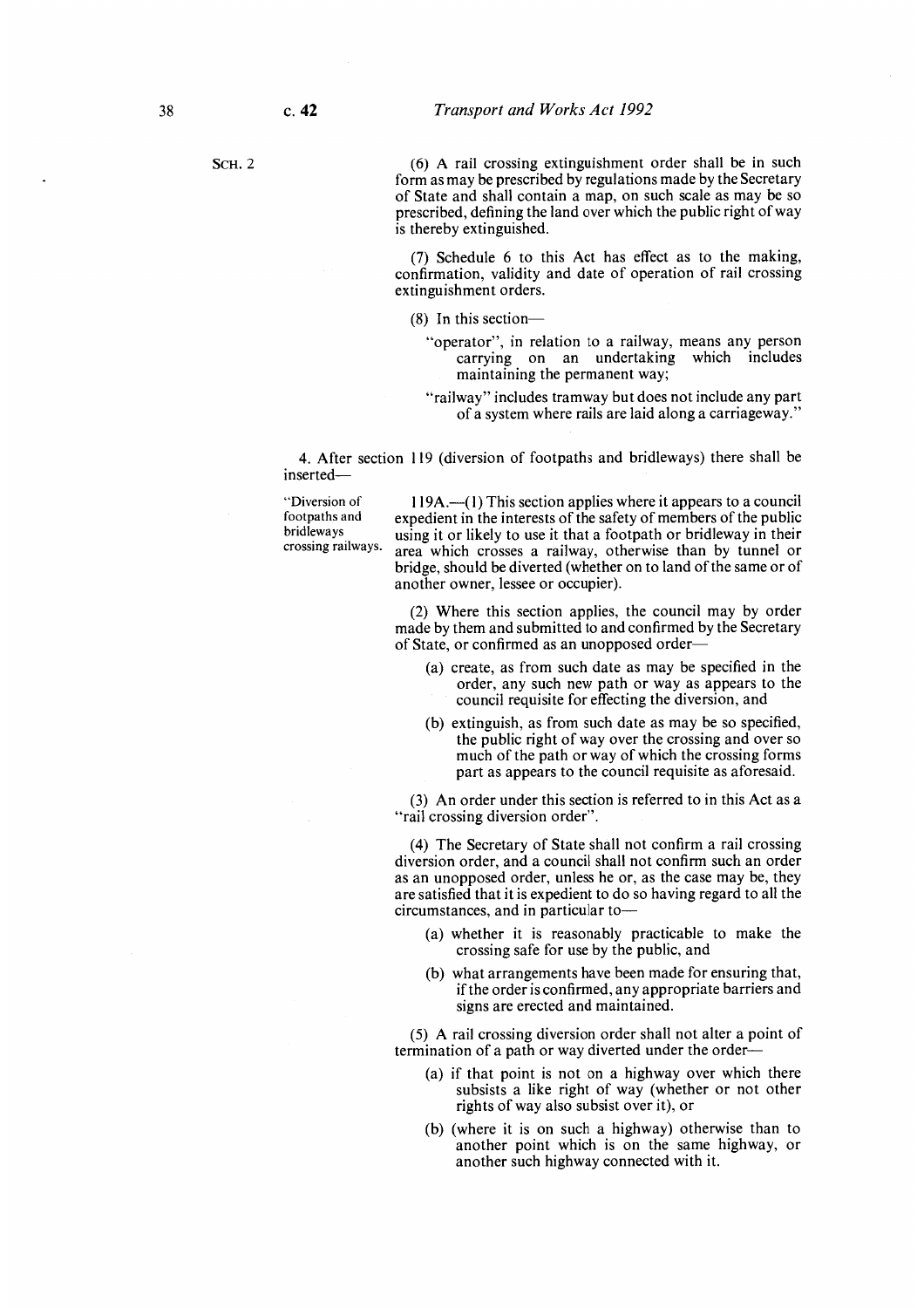(6) A rail crossing diversion order may make provision ScH. 2 requiring the operator of the railway to maintain all or part of the footpath or bridleway created by the order.

(7) Where it appears to the council that work requires to be done to provide necessary facilities for the convenient exercise of any such new right of way as is mentioned in subsection (2)(a) above, the date specified under subsection (2)(b) shall be later than the date specified under subsection  $(2)(a)$  by such time as appears to the council requisite for enabling the work to be carried out.

(8) Before determining to make a rail crossing diversion order on the representations of the operator of the railway crossed by the path or way, the council may require him to enter into an agreement with them to defray, or to make such contribution as may be specified in the agreement towards,—

- (a) any compensation which may become payable under section 28 above as applied by section 121(2) below;
- (b) any expenses which the council may incur in connection with the erection or maintenance of barriers and signs;
- (c) where the council are the highway authority for the path or way in question, any expenses which they may incur in bringing the new site of the path or way into fit condition for use by the public;
- (d) where the council are not the highway authority, any expenses which may become recoverable from them by the highway authority under the provisions of section  $27(2)$  above as applied by subsection (11) below.

(9) A rail crossing diversion order shall be in such form as may be prescribed by regulations made by the Secretary of State and shall contain a map, on such scale as may be so prescribed—

- (a) showing the existing site of so much of the line of the path or way as is to be diverted by the order and the new site to which it is to be diverted,
- (b) indicating whether a new right of way is created by the order over the whole of the new site or whether some part of it is already comprised in a footpath or bridleway, and
- (c) where some part of the new site is already so comprised, defining that part.

(10) Schedule 6 to this Act has effect as to the making, confirmation, validity and date of operation of rail crossing diversion orders.

(11) Section 27 above (making up of new footpaths and bridleways) applies to a footpath or bridleway created by a rail crossing diversion order with the substitution, for references to a public path creation order, of references to a rail crossing diversion order and, for references to section 26(2) above, of references to section 120(3) below.

(12) In this section and in section 120 below—

"operator", in relation to a railway, means any person carrying on an undertaking which includes maintaining the permanent way;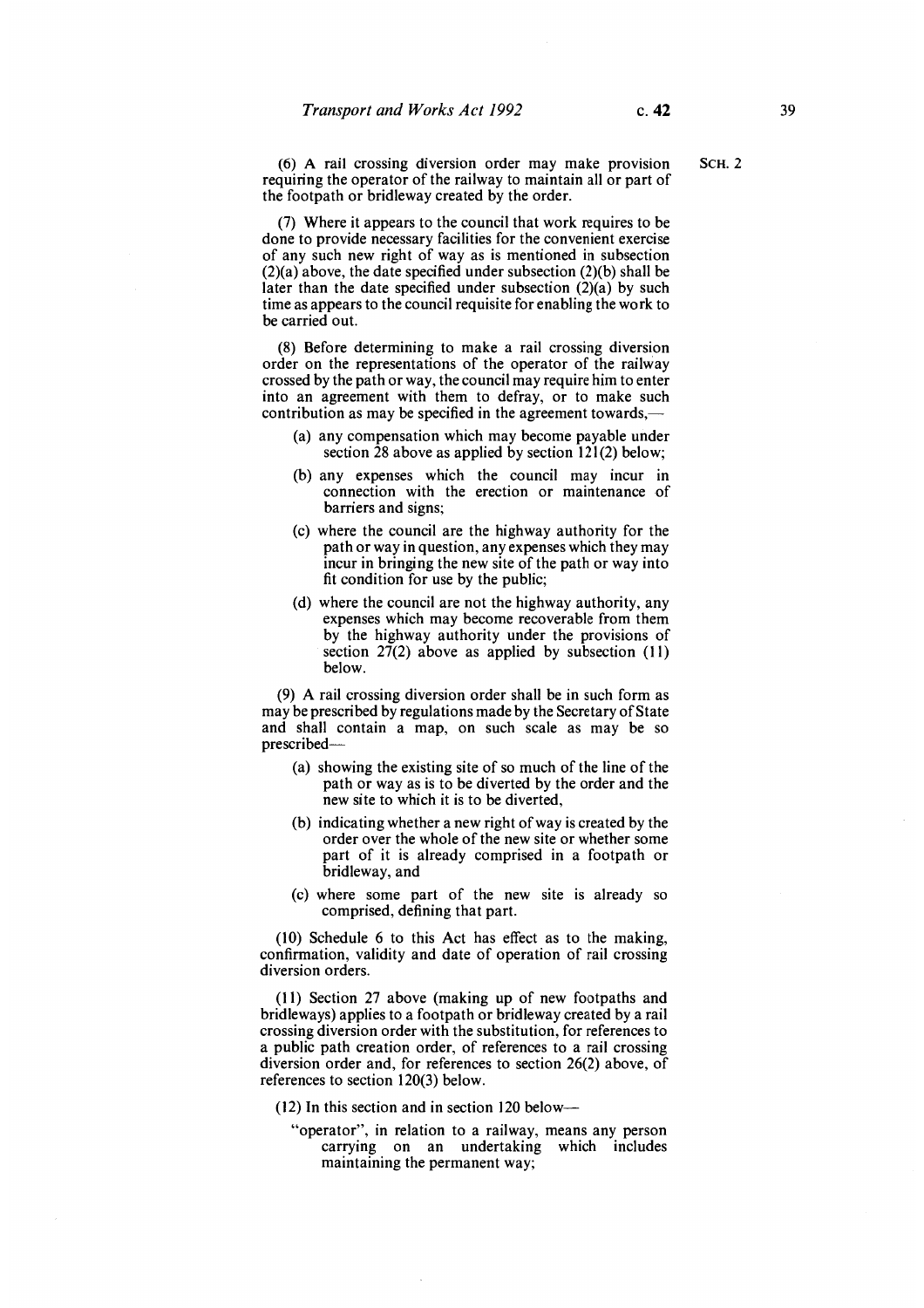SCH. 2 "Yeilway" includes tramway but does not include any part of a system where rails are laid along a carriageway."

> 5.—(I) Section 120 (exercise of powers of making public path extinguishment and diversion orders) shall be amended as follows.

> (2) In subsection (I), for the words "and 119" there shall be substituted the words "to 119A".

> (3) In subsection (2), for the words from "public path extinguishment" to "and 119" there shall be substituted the words "orders under sections 118 to <sup>I</sup>19A".

(4) In subsection  $(3)$ —

- (a) after "118(1)" there shall be inserted "or  $118A(1)$  or  $119A(1)$ ";
- (b) after the words "stopped up" there shall be inserted the words "or diverted";
- (c) after the words "extinguishment order" there shall be added the words ", a rail crossing extinguishment order, a rail crossing diversion order";
- (d) for the words "and 119" there shall be substituted the words "to I l9A";
- (e) after the word "consultation" there shall be inserted the words "(subject to subsection (3A) below)".
- (5) After subsection (3) there shall be inserted—
	- "(3A) Where—
		- (a) the operator of a railway makes a request to a council to make an order under section 1 l8A or I l9A above in respect of a crossing over the railway,
		- (b) the request is in such form and gives such particulars as are prescribed by regulations made by the Secretary of State, and
		- (c) the council have neither confirmed the order nor submitted it to the Secretary of State within 6 months of receiving the request,

the power conferred on the Secretary of State by subsection (3) above may be exercised without consultation with the council."

(6) In subsection (4), after the words "public path diversion order" there shall be inserted the words "or a rail crossing diversion order".

- (7) In subsection  $(5)$ 
	- (a) for the words "he may require the owner, lessee or occupier" there shall be substituted the words "or, on the representations of the operator of the railway concerned, a rail crossing diversion order, he may require the person";
	- (b) for the words "for the owner, lessee or occupier" there shall be substituted the words "for that person";
	- (c) after "119(5)" there shall be inserted the words ", or as the case may be  $119A(8)$ ,".

6.—(l) Section 121 (supplementary provisions) shall be amended as follows.

- (2) In subsection (1)—
	- (a) for the words "or a public path diversion order" there shall be substituted the words ", a rail crossing extinguishment order, a public path diversion order or a rail crossing diversion order";
	- (b) after the words "and a public path diversion order" there shall be added the words "or a rail crossing diversion order".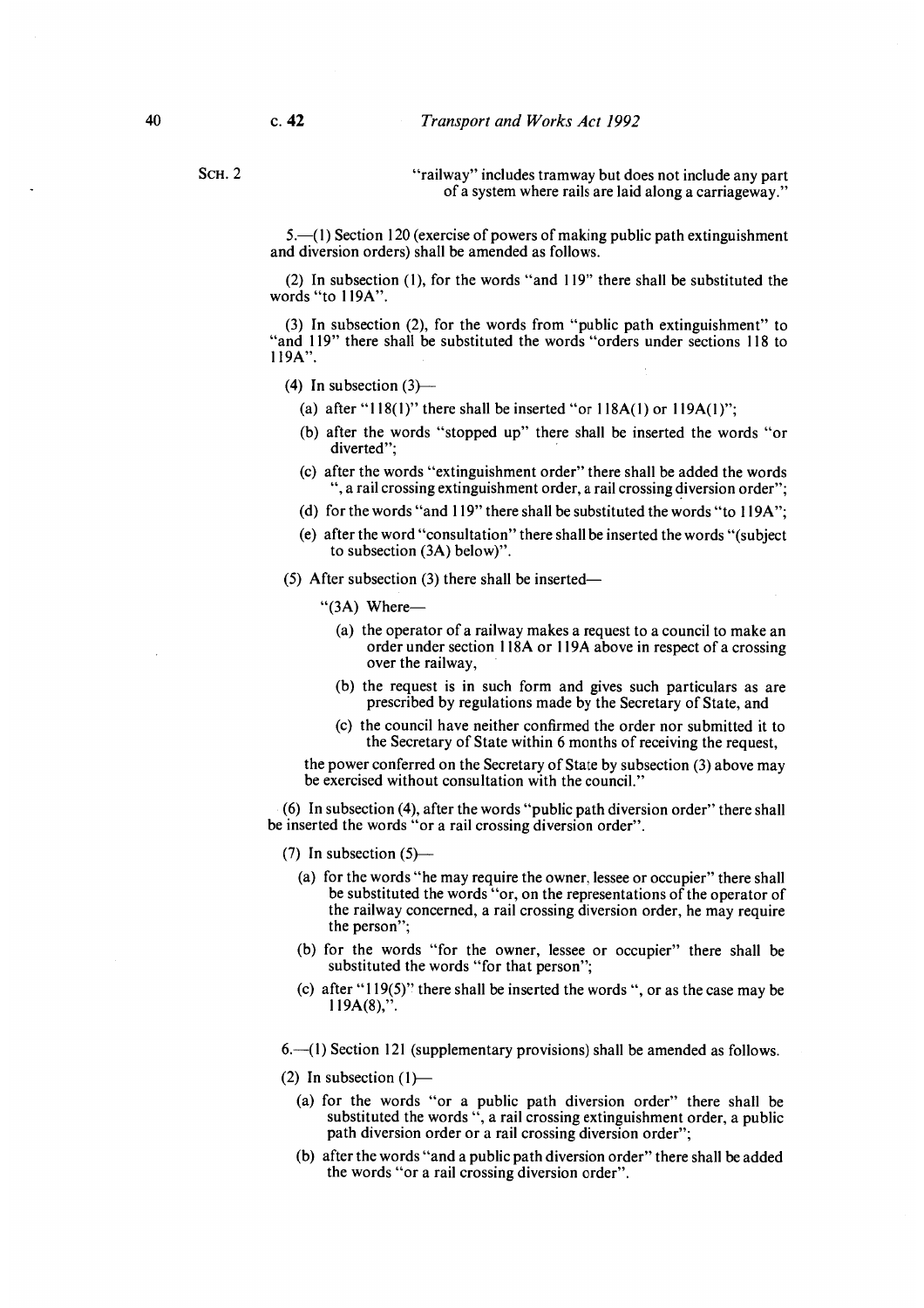(3) In subsection (2), for the words "and to public path diversion orders" SCH. 2 there shall be substituted the words ", rail crossing extinguishment orders, public path diversion orders and rail crossing diversion orders".

(4) In subsection (3), for the words "and public path diversion orders" there shall be substituted the words ", rail crossing extinguishment orders, public path diversion orders and rail crossing diversion orders".

(5) In subsection (4), for the words "or a public path diversion order" there shall be substituted the words ", a rail crossing extinguishment order, a public path diversion order or a rail crossing diversion order".

7. In section 293 (powers of entry for purposes connected with certain orders relating to footpaths and bridleways) in subsection (1) for the words "or a public path diversion order" there shall be substituted the words ", a rail crossing extinguishment order, a public path diversion order or a rail crossing diversion order".

8. In section 325 (provisions as to regulations, schemes and orders) in subsection  $(2)(a)$ , after the word "section", there shall be inserted the words "120(3A) or".

9. In section 329(1) (interpretation) after the definition of "rack rent" there shall be inserted—

"rail crossing diversion order" means an order under section 1 l9A above;

"rail crossing extinguishment order" means an order under section Il 8A above;".

lO.—(l) Schedule 6 shall be amended as follows.

- (2) In paragraph 1—
	- (a) in sub-paragraphs (1) and (2) for the words "or a public path diversion order" there shall be substituted the words ", a rail crossing extinguishment order, a public path diversion order or a rail crossing diversion order";
	- (b) in sub-paragraph (3A) for the words "and public path diversion orders" there shall be substituted the words ", rail crossing extinguishment orders, public path diversion orders and rail crossing diversion orders";
	- (c) in sub-paragraph (3B) for the words "and draft public path diversion orders" there shall be substituted the words ", draft rail crossing extinguishment orders, draft public path diversion orders and draft rail crossing diversion orders".

(3) In paragraph 2A(l), after the words "shall, except in" there shall be inserted the words "the case of a rail crossing extinguishment order, the case of a rail crossing diversion order and".

- (4) In paragraph  $3(2)$ 
	- (a) after the words "public path extinguishment order" there shall be inserted the words "or a rail crossing extinguishment order";
	- (b) for the words "or a public path diversion order" there shall be substituted the words ", a public path diversion order or a rail crossing diversion order".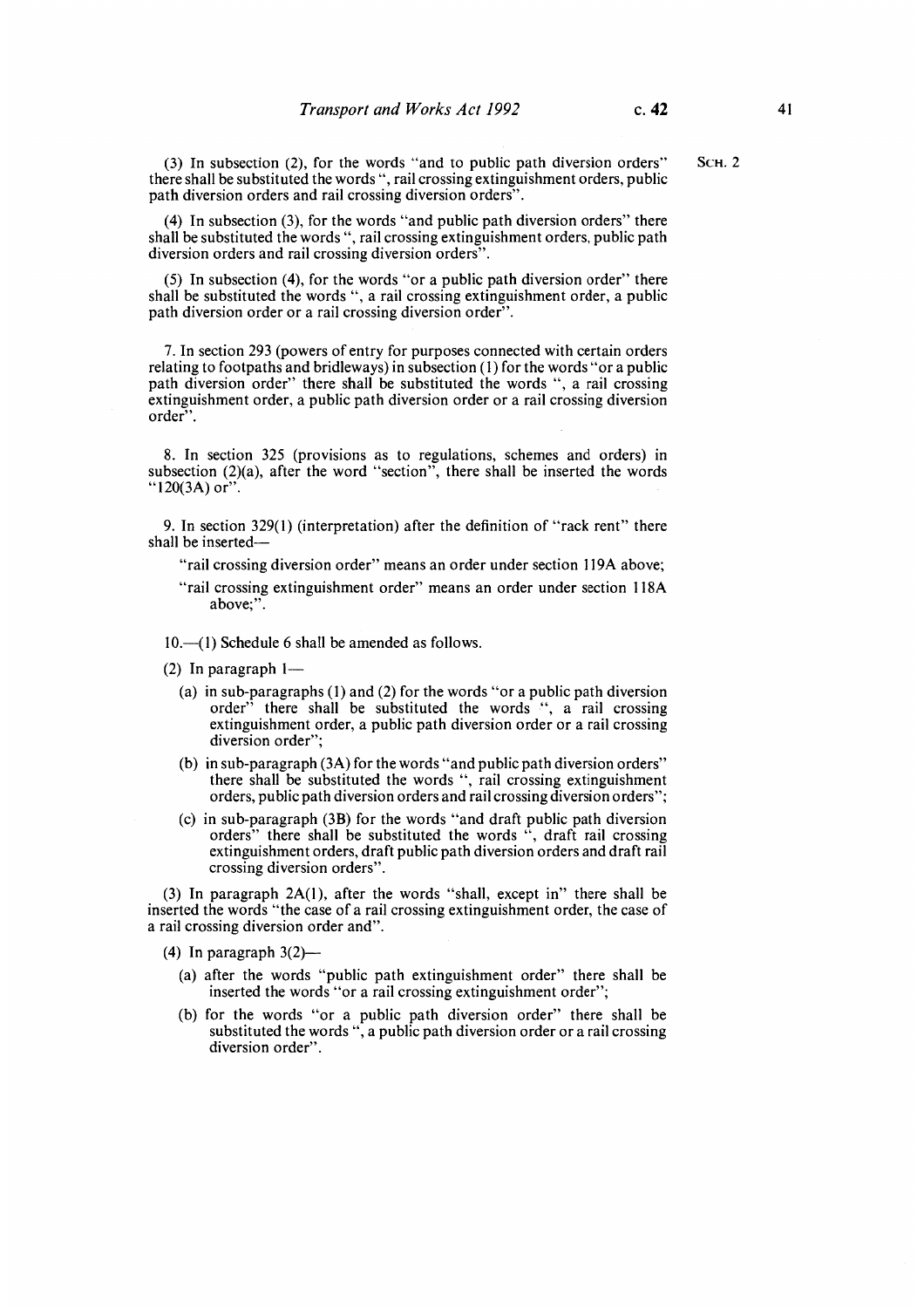# Section 63. SCHEDULE 3

#### AMENDMENT OF HARBOURS ACT 1964

l.—(I) Section 14 (harbour revision orders) shall be amended as follows.

(2) In subsection (2)(b) at the end there shall be added the words "or in the interests of the recreational use of sea-going ships".

(3) After subsection (2A) there shall be inserted—

 $(2B)$  Nothing in subsection  $(2)(b)$  of this section shall prevent the making of an order for facilitating—

- (a) the closing of part of the harbour,
- (b) a reduction in the facilities available in the harbour, or
- (c) the disposal of property not required for the purposes of the harbour,

if the appropriate Minister is satisfied that the making of the order is desirable on grounds other than those specified in that subsection."

(4) In subsection  $(3)$ —

- (a) for the words from "a provision" to "said objects" there shall be substituted the words "any other provision of the order";
- (b) after the words "for the purposes of' there shall be inserted the words ", or in connection with,";
- (c) for the words "repealing and amending" there shall be substituted the words "excluding or modifying any provision of any Act or of any instrument made under any Act (including this Act) and for repealing".
- (5) After subsection (4) there shall be inserted—

"(4A) Where two or more harbours are being improved, maintained or managed by the same harbour authority or by harbour authorities which are members of the same group, a harbour revision order may relate to more than one of the harbours; and for this purpose two authorities are members of the same group if one is a subsidiary (within the meaning of 1985 c. 6. the Companies Act 1985) of the other or both are subsidiaries of another company (within the meaning of that Act)."

> (6) In subsection (5), for the words "large-scale map" there shall be substituted the words "map of a scale not less than 1:2500".

(7) After subsection (5) there shall be inserted—

"(5A) Where a harbour revision order includes provision for extinguishing or diverting a public right of way over a footpath or bridleway, there must be annexed to the order a map of a scale not less than 1:2500 on which the path or way concerned, and in the case of a diversion the new path or way, are plainly delineated."

2.—(l) Section 16 (harbour empowerment orders) shall be amended as follows.

(2) At the end of subsection (5) there shall be added the words "or in the interests of the recreational use of sea-going ships".

(3) In subsection (6), after the words "any other enactment" there shall be inserted the words "and provisions for excluding or modifying any provision of any Act or of any instrument made under any Act (including this Act)".

(4) In subsection (7), for the words "large-scale map" there shall be substituted the words "map of a scale not less than 1:2500".

(5) After subsection (7) there shall be inserted—

1964 c. 40.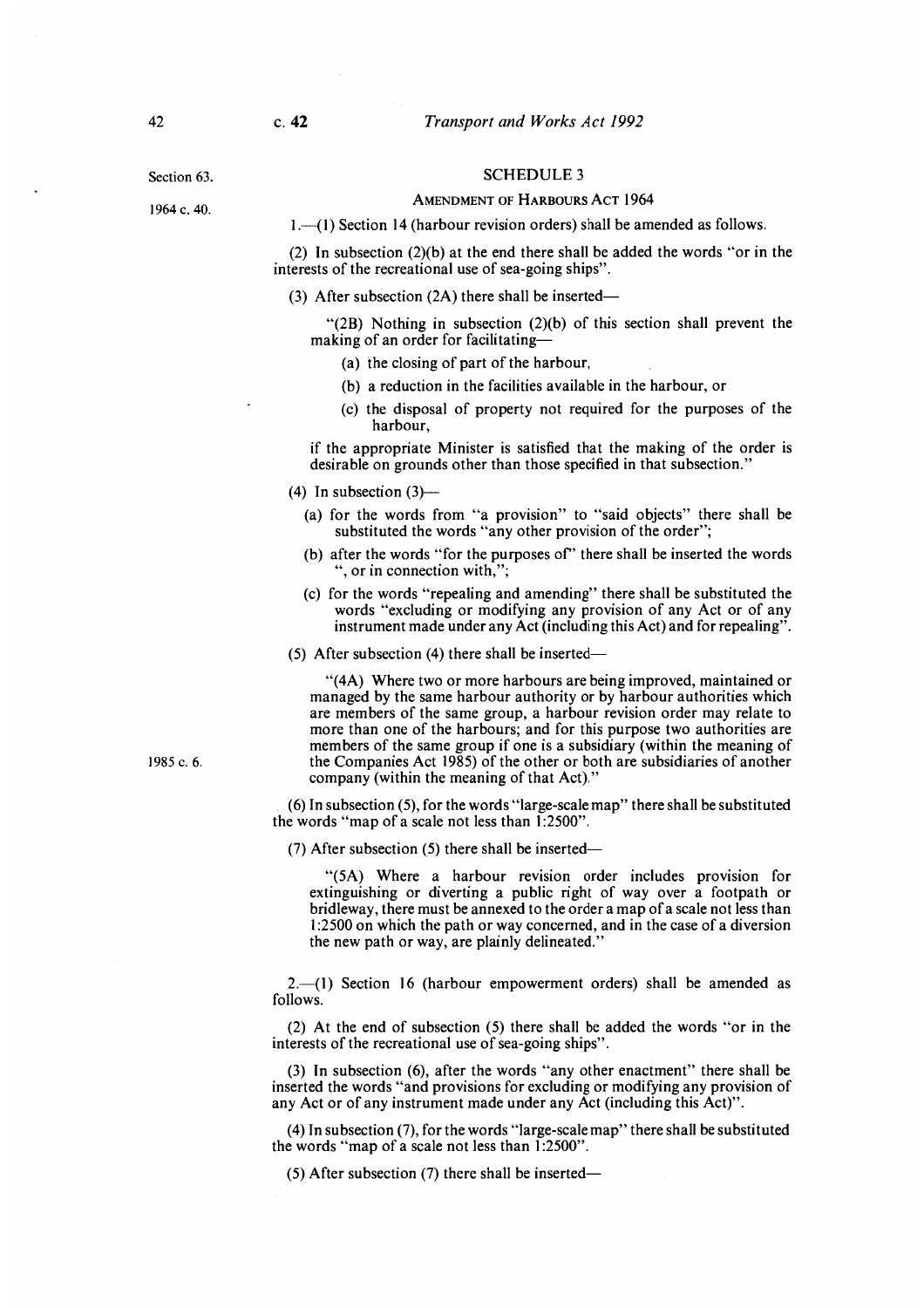"(7A) Where a harbour empowerment order includes provision for SCH. 3 extinguishing or diverting a public right of way over a footpath or bridleway, there must be annexed to the order a map of a scale not less than 1:2500 on which the path or way concerned, and in the case of a diversion the new path or way, are plainly delineated.

3. In section 17 (procedure for making harbour revision and empowerment orders) after subsection (2) there shall be inserted—

"(2A) Neither the Secretary of State nor the Minister of Agriculture, Fisheries and Food shall make a harbour revision or empowerment order which provides for extinguishing a public right of way over a footpath or bridleway unless he is satisfied—

(a) that an alternative right of way has been or will be provided, or

(h) that the provision of an alternative right of way is not required.

(2B) Neither the Secretary of State nor the Minister of Agriculture, Fisheries and Food shall make a harbour revision or empowerment order which provides for diverting a public right of way over a footpath or bridleway unless he is satisfied that the path or way will not be substantially less convenient to the public in consequence of the diversion."

4. In section 18 (harbour reorganisation schemes) in subsection (3), for the words "large-scale map" there shall be substituted the words "map of a scale not less than 1:2500".

5.—(l) Section 47 (provisions as to inquiries and hearings) shall be amended as follows.

(2) After subsection (1) there shall be inserted—

"(1A) The power to make an order as to costs under section 250(5) of the Local Government Act 1972 as applied by subsection (I) above shall be 1972 c. 70. exercisable not only where the inquiry or hearing takes place but also where arrangements are made for it but it does not take place."

(3) After subsection (2) there shall be inserted—

" $(2A)$  The power to make an award as to expenses under section 210(8) of the Local Government (Scotland) Act 1973 as applied by subsection (2) 1973 c. 65. above shall be exercisable not only where the inquiry or hearing takes place but also where arrangements are made for it but it does not take place."

(4) In subsection (3), for the words from "required by paragraph 4(3)" to "Schedule 4" there shall be substituted the words "into an order subject to the provisions of paragraph 4B of Schedule 3".

6. After section 48 (service of documents) there shall be inserted—

"Environmental 48A. It shall be the duty of a harbour authority in duties of harbour formulating or considering any proposals relating to its authorities. Suppose the consideration of the second to the second to the second to the second to the second to the second to the second to the sec functions under any enactment to have regard to-

- (a) the conservation of the natural beauty of the countryside and of flora, fauna and geological or physiographical features of special interest;
- (b) the desirability of preserving for the public any freedom of access to places of natural beauty; and
- (c) the desirability of maintaining the availability to the public of any facility for visiting or inspecting any building, site or object of archaeological, architectural or historic interest;

and to take into account any effect which the proposals may have on the natural beauty of the countryside, flora, fauna or any such feature or facility.'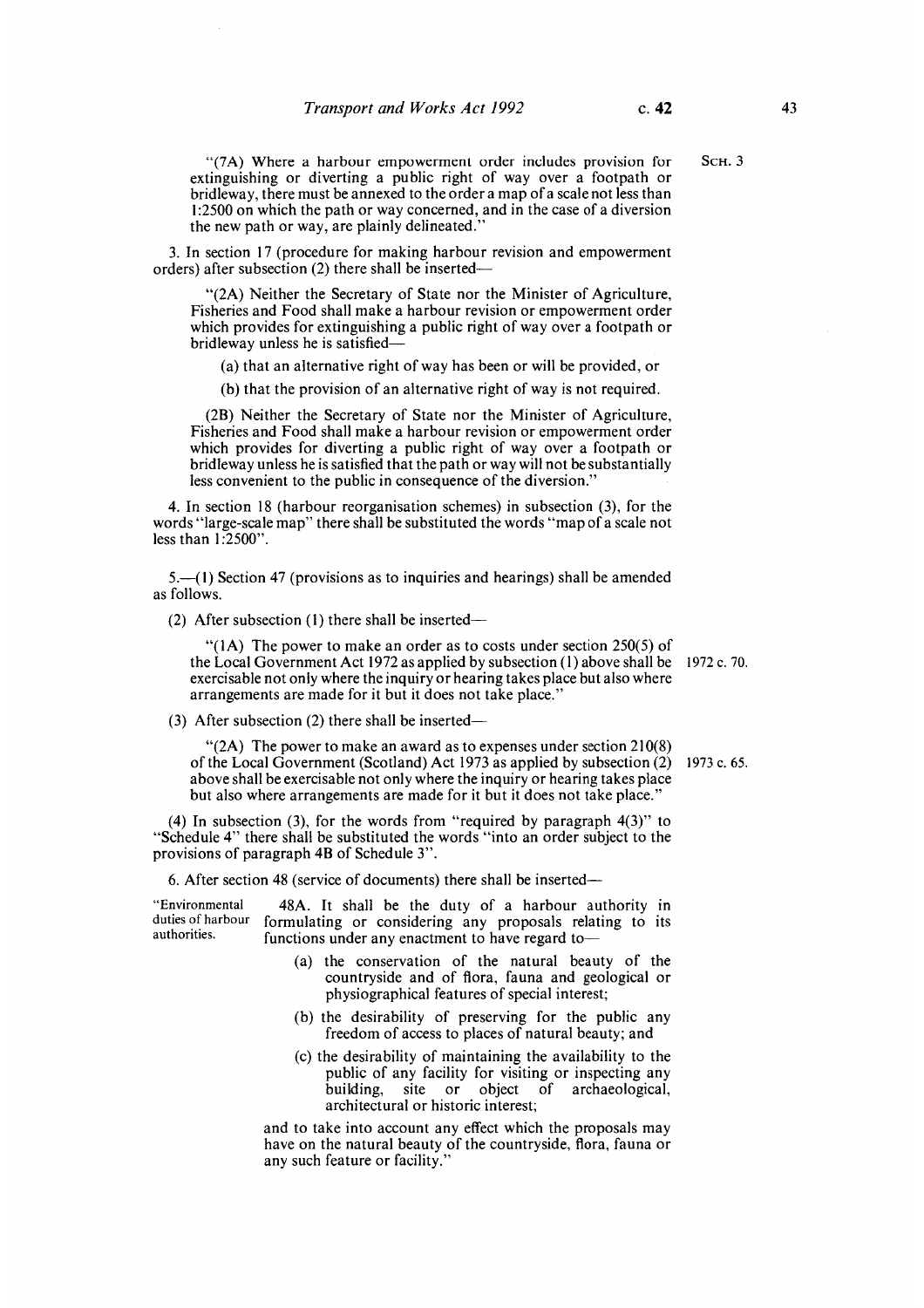|  | 44 | c.42 | Transport and Works Act 1992 |
|--|----|------|------------------------------|
|--|----|------|------------------------------|

| <b>SCH. 3</b>              | $7. - (1)$ Section 57 (interpretation) shall be amended as follows.                                                                                                                                                                                                                                                                           |  |
|----------------------------|-----------------------------------------------------------------------------------------------------------------------------------------------------------------------------------------------------------------------------------------------------------------------------------------------------------------------------------------------|--|
|                            | (2) After the definition of "the Boards" there shall be inserted—                                                                                                                                                                                                                                                                             |  |
| 1980 с. 66.<br>1967 с. 86. | ""bridleway", in relation to England and Wales, has the same meaning as<br>in the Highways Act 1980 and, in relation to Scotland, has the same<br>meaning as in Part III of the Countryside (Scotland) Act 1967;".                                                                                                                            |  |
|                            | (3) After the definition of "fishery harbour" there shall be inserted—                                                                                                                                                                                                                                                                        |  |
| 1984 c. 54.                | ""footpath", in relation to England and Wales, has the same meaning as<br>in the Highways Act 1980 and, in relation to Scotland, has the same<br>meaning as in the Roads (Scotland) Act 1984;".                                                                                                                                               |  |
|                            | 8. Section 62 (saving for private Bills etc) shall be omitted.                                                                                                                                                                                                                                                                                |  |
|                            | 9. (1) Schedule 2 (objects for whose achievement harbour revision orders<br>may be made) shall be amended as follows.                                                                                                                                                                                                                         |  |
|                            | (2) In paragraph $3(c)$ for the words from "out" to "others of" there shall be<br>substituted the words "on by others of activities relating to the harbour or of".                                                                                                                                                                           |  |
|                            | (3) After paragraph 7 there shall be inserted—                                                                                                                                                                                                                                                                                                |  |
|                            | "7A. Extinguishing or diverting public rights of way over footpaths or<br>bridleways for the purposes of works described in the order or works<br>ancillary to such works.                                                                                                                                                                    |  |
|                            | 7B. Extinguishing public rights of navigation for the purposes of works<br>described in the order or works ancillary to such works, or permitting<br>interference with the enjoyment of such rights for the purposes of such<br>works or for the purposes of works carried out by a person authorised by<br>the authority to carry them out." |  |
|                            | $(4)$ After paragraph 8 there shall be inserted—                                                                                                                                                                                                                                                                                              |  |
|                            | "8A. Enabling the authority to close part of the harbour or to reduce the<br>facilities available in the harbour."                                                                                                                                                                                                                            |  |
|                            | (5) After paragraph 9 there shall be inserted—                                                                                                                                                                                                                                                                                                |  |
|                            | "9A. Empowering the authority (alone or with others) to develop land<br>not required for the purposes of the harbour with a view to disposing of the<br>land or of interests in it, and to acquire land by agreement for the purpose<br>of developing it together with such land.                                                             |  |
|                            | 9B. Empowering the authority to delegate the performance of any of the<br>functions of the authority except—                                                                                                                                                                                                                                  |  |
|                            | (a) a duty imposed on the authority by or under any enactment;                                                                                                                                                                                                                                                                                |  |
|                            | (b) the making of byelaws;                                                                                                                                                                                                                                                                                                                    |  |
|                            | (c) the levying of ship, passenger and goods dues;                                                                                                                                                                                                                                                                                            |  |
|                            | (d) the appointment of harbour, dock and pier masters;                                                                                                                                                                                                                                                                                        |  |
|                            | (e) the nomination of persons to act as constables;                                                                                                                                                                                                                                                                                           |  |
|                            | (f) functions relating to the laying down of buoys, the erection of<br>lighthouses and the exhibition of lights, beacons and sea-marks,<br>so far as those functions are exercisable for the purposes of the<br>safety of navigation."                                                                                                        |  |

(6) After paragraph 16 there shall be inserted—

"16A. Imposing or conferring on the authority duties or powers (including powers to make byelaws) for the conservation of the natural beauty of all or any part of the harbour or of any of the fauna, flora or geological or physiographical features in the harbour and all other natural features."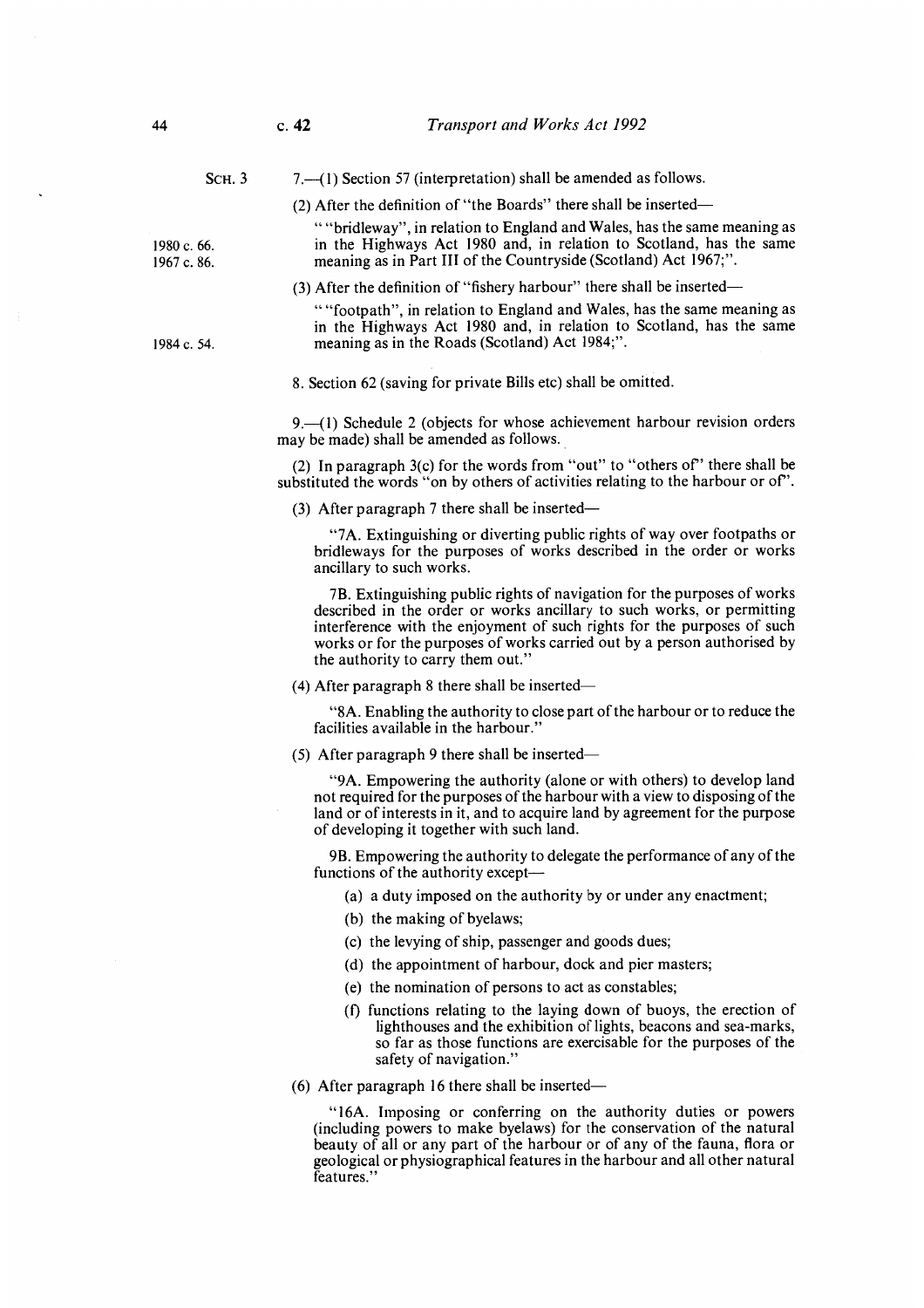lO.—-(l) Schedule 3 (procedure for making harbour orders) shall be amended ScH. <sup>3</sup> as follows.

(2) After paragraph 1A there shall be inserted—

"IB. Such fees as may be determined by the Secretary of State shall be payable on the making of an application for a harbour revision order."

(3) In paragraph 3, after sub-paragraph (b) there shall be inserted—

"(ba) if provision is proposed to be included in the order extinguishing or diverting a public right of way over a footpath or bridleway, the applicant shall—

(i) serve on every local authority for the area in which the path or way is situated a notice stating the effect of the provision, naming a place where a copy of the draft of the proposed order (and of any relevant map accompanying the application for the order) may be seen at all reasonable hours and stating that, if the local authority desire to make to the Secretary of State objection to the inclusion of the provision in the order, they should do so in writing (stating the grounds of their objection) before the expiration of the period of forty-two days from the date on which the notice is served on them;

(ii) cause a copy of the notice to be displayed in a prominent position at the ends of so much of any path or way as would by virtue of the order cease to be subject to a public right of way;

and for the purposes of this sub-paragraph, "local authority" means, in England and Wales, a county council, a district council, a London borough council, the Common Council of the City of London, the Council of the Isles of Scilly, a parish or community council and a parish meeting of a parish not having a separate parish council and, in Scotland, a regional, islands or district council;".

(4) In paragraph 4A, in sub-paragraph (I) for the words "is opposed" there shall be substituted the words "authorises the compulsory purchase of land", and for sub-paragraphs (2) to (4) there shall be substituted—

"(2) Where this paragraph has effect in relation to an order, it shall be subject to special parliamentary procedure to the same extent as it would be, by virtue of section 18 or 19 of the Acquisition of Land Act 1981 (or by 1981 c. 67. virtue of paragraph 5 or 6 of Schedule 3 to that Act) (National Trust land, commons etc), if the purchase were authorised by an order under section 2(1) of that Act."

(5) For paragraph 4B there shall be substituted—

"4B. $-$  (1) The provisions of this paragraph apply to-

- (a) a harbour revision order relating to a harbour in Scotland, or
- (b) a harbour empowerment order relating to a harbour or to works to be carried out in Scotland,

where the order authorises the compulsory purchase of land.

(2) Where this paragraph applies to an order, the order shall be subject to special parliamentary procedure to the same extent as it would be, by virtue of section l(2)(b) of the Acquisition of Land (Authorisation 1947 c. 42. Procedure) (Scotland) Act 1947 (land forming part of a common or open space or held inalienably by the National Trust for Scotland), if the purchase were authorised by an order under section 1(1) of that Act."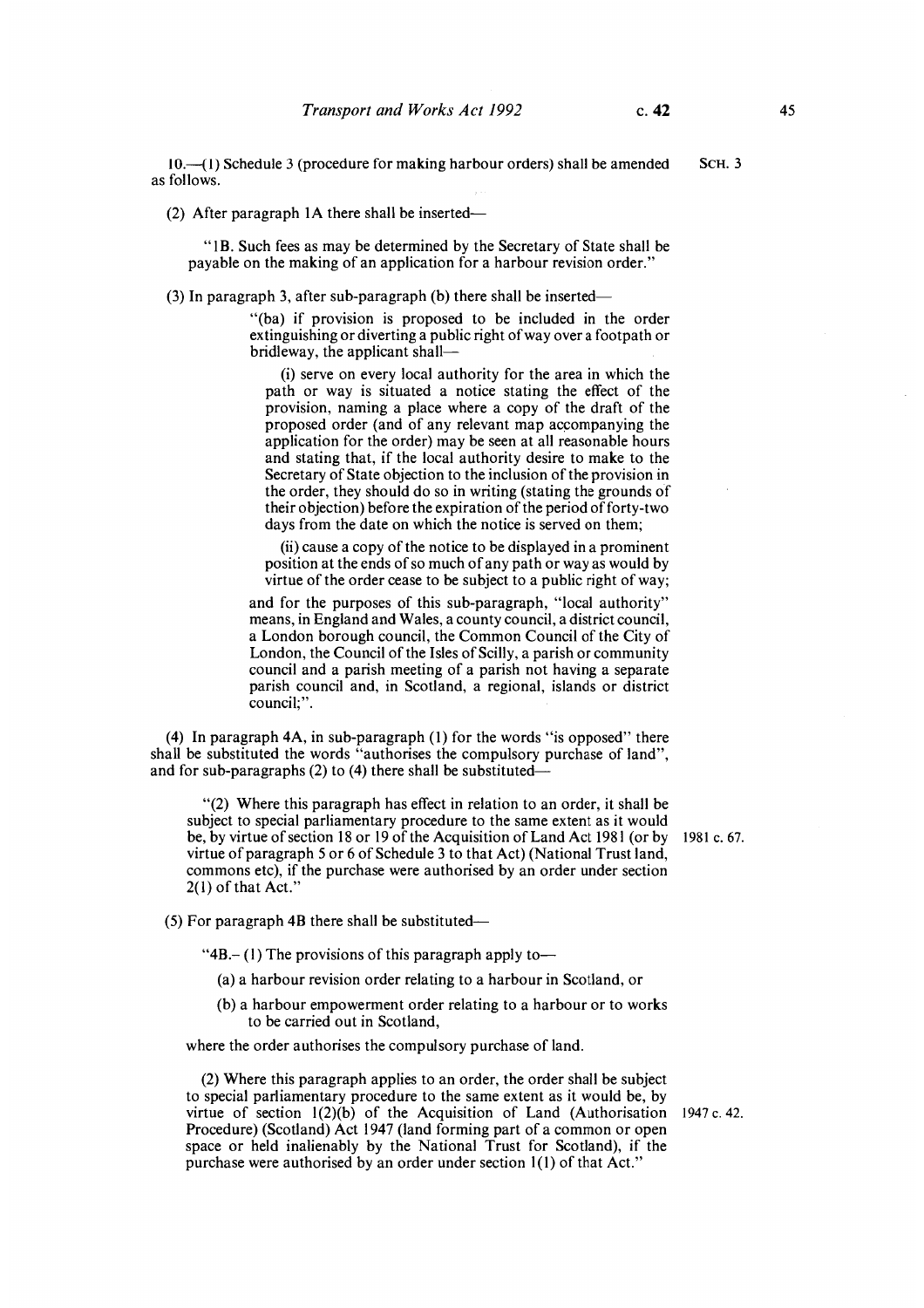**SCH.** 3

(6) In paragraph 5(a), for the words from "to which" to "so affected" there shall be substituted the words "which is not subject to special parliamentary procedure,".

(7) Paragraphs 8A and 8B shall be omitted.

(8) In paragraph 14(3), for the words "(b) and (c)" there shall be substituted the words " $(b)$  to  $(c)$ ".

# Section 68. SCHEDULE 4

#### REPEALS

 $\sim 10$ 

# PART I

| Chapter                 | Short title                         | Extent of repeal                                                                                                                                                                                                                                                                                                                                                                                                                                                                                                                                                                                                                                                                                                                                                                                                                                                                                                                                                                                                                                    |
|-------------------------|-------------------------------------|-----------------------------------------------------------------------------------------------------------------------------------------------------------------------------------------------------------------------------------------------------------------------------------------------------------------------------------------------------------------------------------------------------------------------------------------------------------------------------------------------------------------------------------------------------------------------------------------------------------------------------------------------------------------------------------------------------------------------------------------------------------------------------------------------------------------------------------------------------------------------------------------------------------------------------------------------------------------------------------------------------------------------------------------------------|
| 5 & 6 Vict. c. 55.      | The Railway Regulation Act<br>1842. | In section 17, the words<br>"who<br>shall<br>be<br>found<br>drunk while so employed<br>upon the said railway".                                                                                                                                                                                                                                                                                                                                                                                                                                                                                                                                                                                                                                                                                                                                                                                                                                                                                                                                      |
| 33 & 34 Vict. c.<br>78. | The Tramways Act 1870.              | Section<br>3<br>(except)<br>as<br>incorporated<br>in,<br>or<br>otherwise applied by, any<br>Act of Parliament<br>or<br>Provisional Order).<br>Sections 4 to 21.<br>Sections 22 to 24 (except as<br>incorporated<br>in,<br>or<br>otherwise applied by, any<br>Act of Parliament<br>or<br>Provisional Order).<br>In section 25, the words<br>from the beginning to<br>"surface of the road"<br>(except as incorporated<br>in, or otherwise applied<br>by, any Act of Parliament<br>or Provisional Order).<br>In section 25, the words<br>"and shall not be opened"<br>onwards.<br>Sections 26 to 40 (except as<br>incorporated in,<br>or<br>otherwise applied by, any<br>Act of Parliament<br>or<br>Provisional Order).<br>Sections 41 and 42.<br>Sections 43 to 47 (except as<br>in,<br>incorporated<br>or<br>otherwise applied by, any<br>Act of Parliament<br>or<br>Provisional Order).<br>Section 48.<br>Sections 49 to 64 (except as<br>incorporated in,<br>or<br>otherwise applied by, any<br>of Parliament<br>Act<br>or<br>Provisional Order). |

#### RAILWAYS AND TRAMWAYS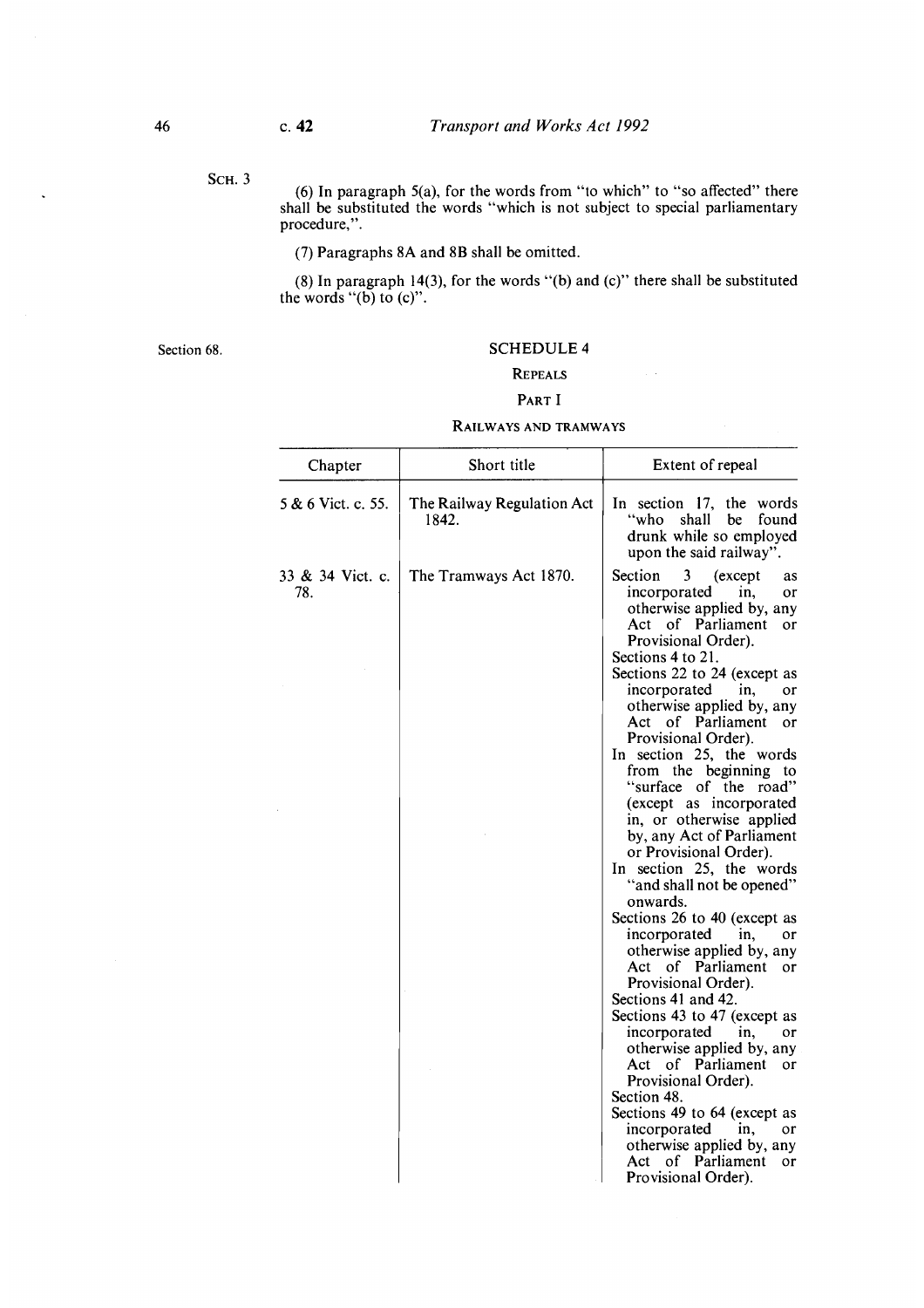| Chapter                                      | Short title                                                      | Extent of repeal                                                                                                                                                                                                                                                                                                                                                            |
|----------------------------------------------|------------------------------------------------------------------|-----------------------------------------------------------------------------------------------------------------------------------------------------------------------------------------------------------------------------------------------------------------------------------------------------------------------------------------------------------------------------|
|                                              |                                                                  | Parts I and II of Schedule A<br>(except as incorporated<br>in, or otherwise applied<br>by, any Act of Parliament<br>or Provisional Order).<br>Part III of Schedule A.<br>Schedule B.<br>Schedule<br>(except<br>$\mathbf{C}$<br>as<br>incorporated<br>$\mathbf{m}_{\mathbf{r}}$<br>or<br>otherwise applied by, any<br>Act of Parliament<br>$\alpha$ r<br>Provisional Order). |
| 34 & 35 Vict. c.<br>78.                      | The Regulation of Railways<br>Act 1871.                          | In section 3, the words<br>"Provided that" onwards.<br>Section 6.                                                                                                                                                                                                                                                                                                           |
| 45 & 46 Vict. c.<br>50.                      | The<br>Municipal<br>Corporations Act 1882.                       | In Part I of Schedule 9, the<br>entry relating to the<br>Tramways<br>Act<br>1870<br>(except as incorporated<br>in, or otherwise applied<br>by, any Act of Parliament<br>or Provisional Order).                                                                                                                                                                              |
| 50 & 51 Vict. c.<br>65.                      | The Military Tramways Act<br>1887.                               | The whole Act.                                                                                                                                                                                                                                                                                                                                                              |
| 52 & 53 Vict. c.<br>14.                      | The Town Police Clauses<br>Act 1889.                             | In section 3, the words from<br>"duly licensed" to "Act of<br>Parliament."                                                                                                                                                                                                                                                                                                  |
| 57 & 58 Vict. c.<br>28.                      | The Notice of Accidents Act<br>1894.                             | The whole Act, so far as<br>unrepealed.                                                                                                                                                                                                                                                                                                                                     |
| 59 & 60 Vict. c.<br>48.                      | The Light Railways Act<br>1896.                                  | The whole Act, so far as<br>unrepealed (except as it<br>applies in Scotland).                                                                                                                                                                                                                                                                                               |
| 63 & 64 Vict. c.<br>27.                      | The Railway Employment<br>(Prevention of Accidents)<br>Act 1900. | Section $13(2)$ .                                                                                                                                                                                                                                                                                                                                                           |
| 3 Edw. 7 c. 30.                              | Railways (Electrical<br>The:<br>Power) Act 1903.                 | The whole Act.                                                                                                                                                                                                                                                                                                                                                              |
| 6 Edw. 7 c. 53.                              | The Notice of Accidents Act<br>1906.                             | The whole Act, so far as<br>unrepealed.                                                                                                                                                                                                                                                                                                                                     |
| 2 & 3 Geo. 5 c.<br>19.                       | The Light Railways Act<br>1912.                                  | The whole Act, so far as<br>unrepealed (except as it<br>applies in Scotland).                                                                                                                                                                                                                                                                                               |
| $11 \& 12 \text{ Geo. } 5 \text{ c.}$<br>55. | The Railways Act 1921.                                           | Sections 68 and 69 (except as<br>they apply in Scotland).<br>Section 71 (except as it<br>applies in Scotland).<br>Sections 73 and 74 (except as<br>they apply in Scotland).                                                                                                                                                                                                 |
| 24 & 25 Geo. 5 c.<br>53.                     | The Road and Rail Traffic<br>Act 1933.                           | Section 41.<br>Section 43.                                                                                                                                                                                                                                                                                                                                                  |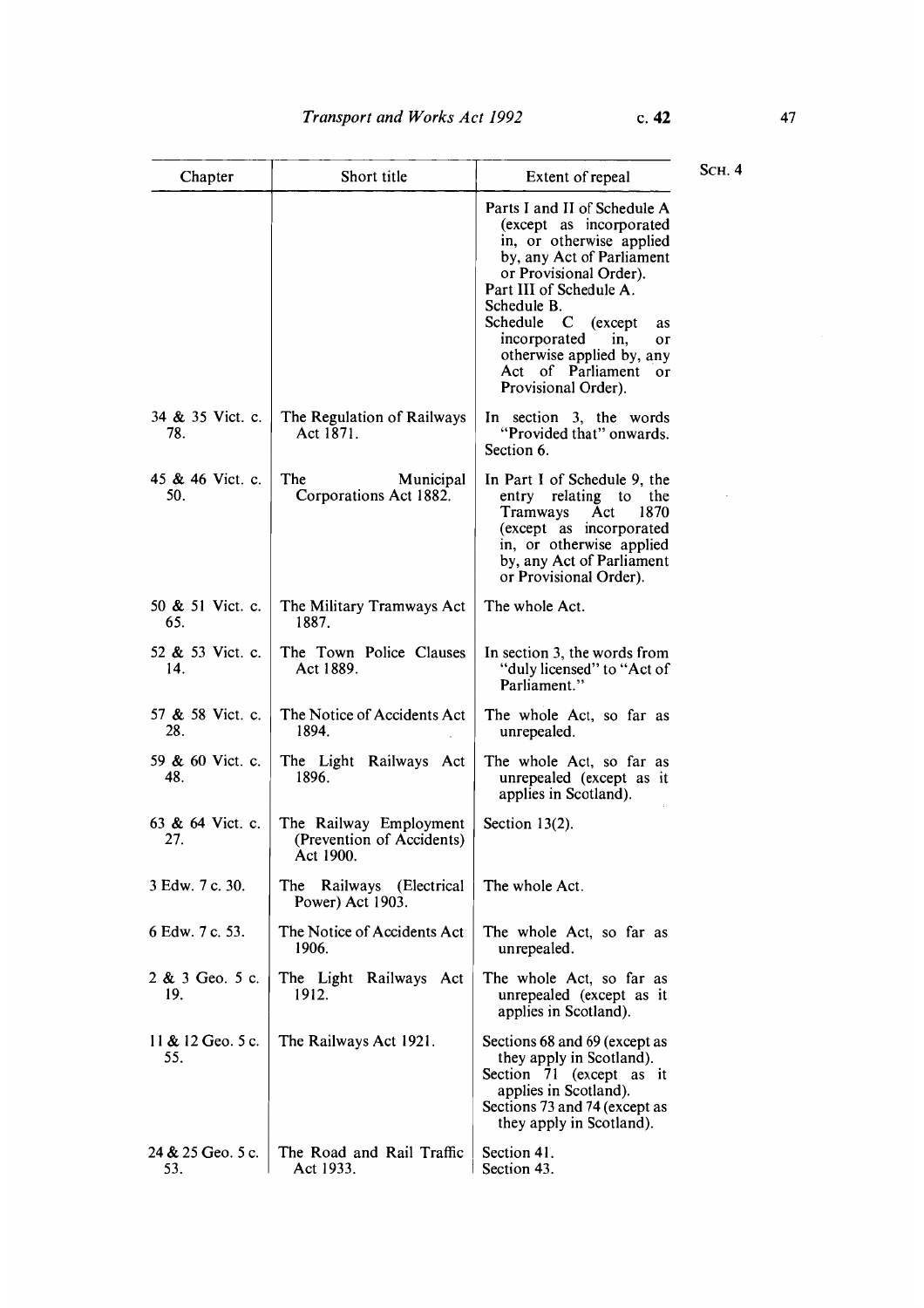| Sch. 4 | Chapter                   | Short title                                                         | Extent of repeal                                                                                                                                                                                                                                                                                                                                                                                                                |
|--------|---------------------------|---------------------------------------------------------------------|---------------------------------------------------------------------------------------------------------------------------------------------------------------------------------------------------------------------------------------------------------------------------------------------------------------------------------------------------------------------------------------------------------------------------------|
|        | 2 & 3 Eliz. 2 c. 64.      | The Transport Charges &c<br>(Miscellaneous<br>Provisions) Act 1954. | Section 9.<br>In section $13(1)$ —<br>the definition of "railway"<br>of the nature of<br><sub>a</sub><br>tramway":<br>of<br>definition<br>the<br>"tramcar":<br>the words "and references<br>to" to "Road Traffic Act<br>$1960$ ".<br>Section $14(5)$ .                                                                                                                                                                          |
|        | 8 & 9 Eliz. 2 c. 16.      | The Road Traffic Act 1960.                                          | In Schedule 17, the entry<br>relating to the Transport<br>Charges<br>&c.<br>(Miscellaneous<br>Provisions) Act 1954.                                                                                                                                                                                                                                                                                                             |
|        | 10 & 11 Eliz. 2 c.<br>46. | The Transport Act 1962.                                             | In section $83-$<br>subsections (1) to<br>(5)<br>(except as they apply in<br>Scotland);<br>subsection (6).                                                                                                                                                                                                                                                                                                                      |
|        | 1965 c. 2.                | Administration<br>The<br>of<br>Justice Act 1965.                    | In Schedule 1-<br>the entry relating to the<br>Tramways Act 1870;<br>the entry relating to the<br>Light<br>Railways Act<br>1896.                                                                                                                                                                                                                                                                                                |
|        | 1965 c. xxi.              | The British Railways Act<br>1965.                                   | Section $35(3)$ and $(8)$ .                                                                                                                                                                                                                                                                                                                                                                                                     |
|        | 1965 c. xli.              | The London Transport Act<br>1965.                                   | Section $34(3)$ .                                                                                                                                                                                                                                                                                                                                                                                                               |
|        | 1967 c. 80.               | The Criminal Justice Act<br>1967.                                   | In Part I of Schedule 3-<br>the<br>entry<br>relating<br>to<br>section<br>75<br>of<br>the<br>Railways<br>Clauses<br>Consolidation<br>Act<br>1845;<br>the entry relating<br>to<br>68<br>$\circ$ f<br>section<br>the.<br>Railways<br>Clauses<br>Consolidation                                                                                                                                                                      |
|        | 1968 c. 73.               | The Transport Act 1968.                                             | (Scotland) Act 1845.<br>Section $121(4)$ (except as it<br>applies in Scotland).<br>In section $121(5)$ , the words<br>"or"<br>by<br>virtue<br>οť<br>subsection (4) thereof"<br>(except as they apply in<br>Scotland).<br>In section $121(6)$ , the words<br>"or"<br>by<br>virtue<br>οf<br>subsection $(4)$ " (except as<br>they apply in Scotland).<br>Section 124 (except as it<br>applies in Scotland).<br>Section $125(4)$ . |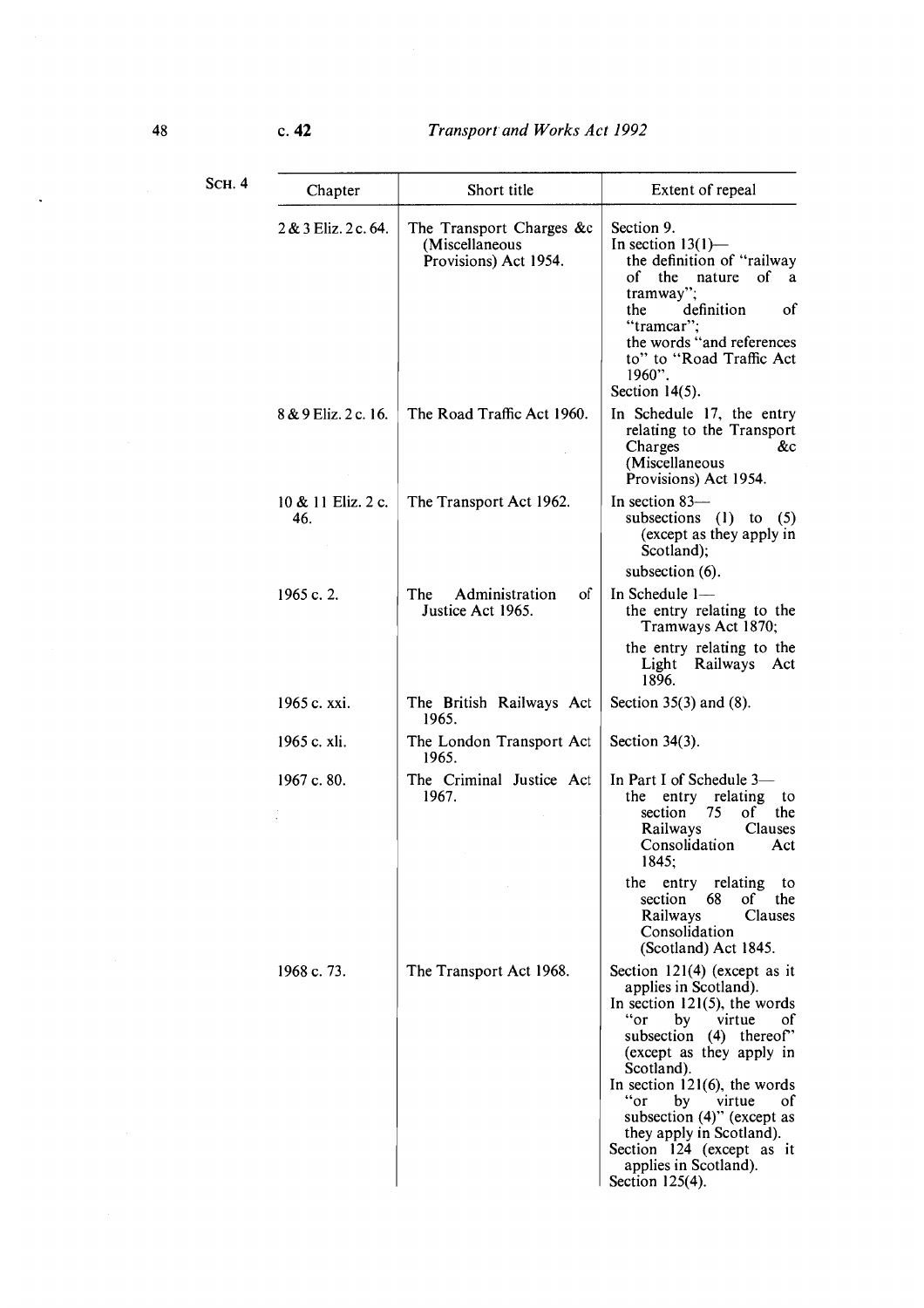| Chapter       | Short title                                                       | Extent of repeal                                                                                                                               |
|---------------|-------------------------------------------------------------------|------------------------------------------------------------------------------------------------------------------------------------------------|
| 1972 c. 70.   | The Local Government Act<br>1972.                                 | Section $131(2)(c)$ .                                                                                                                          |
| 1975 c. 9.    | The Supply Powers Act<br>1975.                                    | In Schedule 1, the entry<br>relating to the Military<br>Tramways Act 1887.                                                                     |
| 1975 c. 53.   | The Public Service Vehicles<br>(Arrest of Offenders) Act<br>1975. | The whole Act, so far as<br>unrepealed.                                                                                                        |
| 1977 c. xii.  | The London Transport Act<br>1977.                                 | In the Schedule, the entry<br>relating to section 75 of<br>the Railways Clauses<br>Consolidation Act 1845.                                     |
| 1977 c. xvii. | The British Railways Act<br>1977.                                 | In Schedule 1-<br>entry relating to<br>the<br>75<br>of the<br>section<br>Clauses<br>Railways<br>Consolidation<br>Act<br>1845:                  |
|               |                                                                   | the entry relating<br>to to<br>68<br>the<br>section<br>of<br>Railways<br>Clauses<br>Consolidation<br>(Scotland) Act 1845.                      |
| 1980 c. 66.   | The Highways Act 1980.                                            | In section $36(2)$ , at the end of<br>paragraph (c), the word<br>"and".                                                                        |
| 1982 c. 53.   | The<br>Administration<br><sub>of</sub><br>Justice Act 1982.       | Section $46(2)(b)(i)$ .<br>Section $46(2)(d)$ .                                                                                                |
| 1984 c. 12.   | The<br>Telecommunications<br>Act 1984.                            | In Schedule 4, paragraph 7.                                                                                                                    |
| 1984 c. 54.   | The Roads (Scotland) Act<br>1984.                                 | In Schedule 9-<br>paragraph 6 (except as<br>incorporated in,<br>or<br>otherwise applied by,<br>any Act of Parliament<br>or Provisional Order); |
|               |                                                                   | paragraph 12.                                                                                                                                  |
| 1986 c. 45.   | The Insolvency Act 1986.                                          | Section $220(1)(a)$ .                                                                                                                          |
| 1987 c. 53.   | The Channel Tunnel Act<br>1987.                                   | In paragraph 3 of Schedule<br>6—                                                                                                               |
|               |                                                                   | in the entry relating to the<br><b>Regulation of Railways</b><br>Act 1871, the words<br>"and 6" and the words<br>"returns of and":             |
|               |                                                                   | the entry relating to the<br>Road and Rail Traffic<br>Act 1933.                                                                                |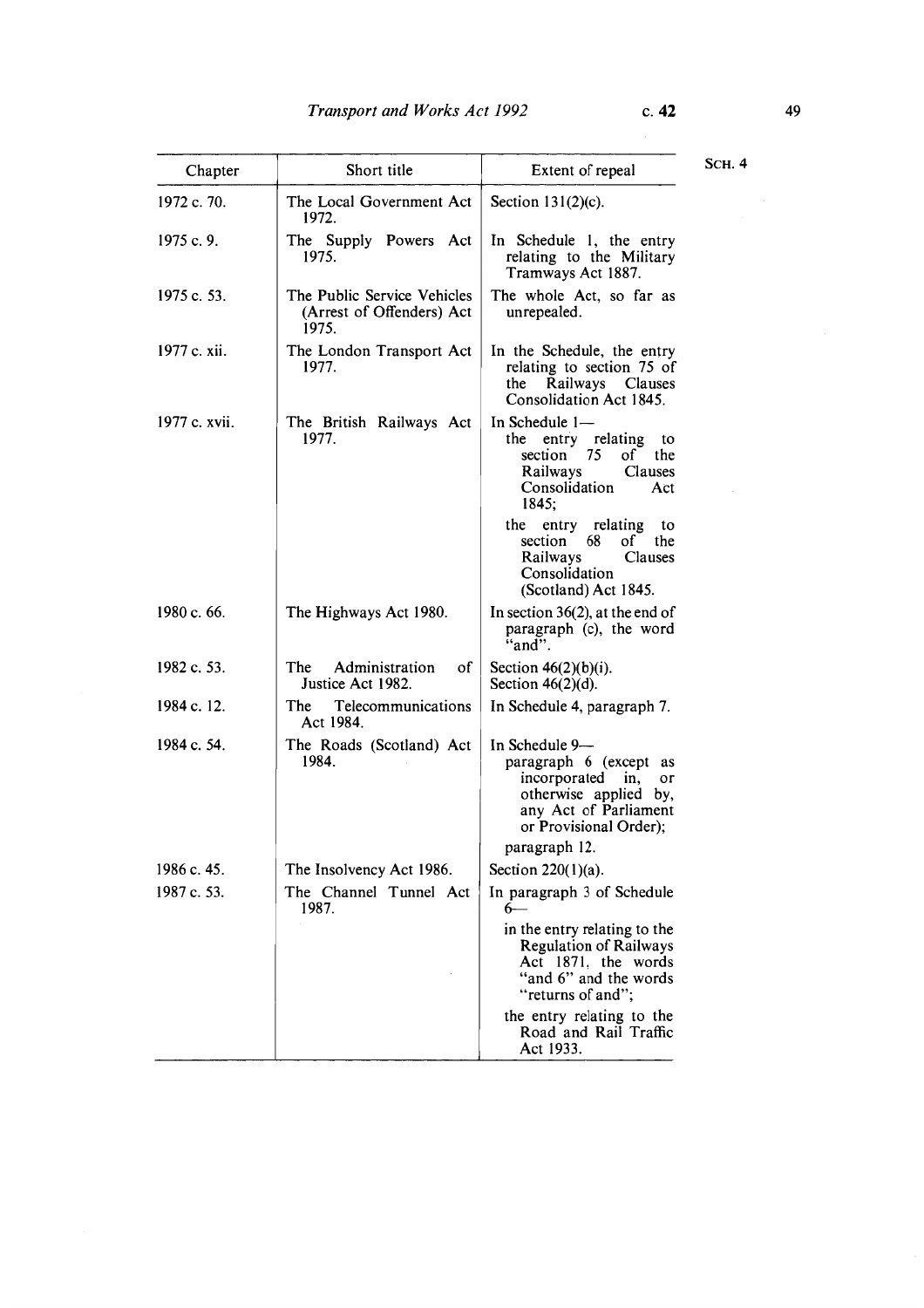$SCH. 4$  P

|--|--|

**HARBOURS** 

| Chapter                       | Short title                                                                | Extent of repeal                                                                                                                                                                                                                                                                                                          |
|-------------------------------|----------------------------------------------------------------------------|---------------------------------------------------------------------------------------------------------------------------------------------------------------------------------------------------------------------------------------------------------------------------------------------------------------------------|
| 24 & 25 Vict. c.<br>45.       | The<br>Pier<br>General<br>and<br>Harbour Act 1861.                         | The whole Act, so far as<br>unrepealed.                                                                                                                                                                                                                                                                                   |
| 25 & 26 Vict. c.<br>19.       | General<br>Pier<br>The<br>and<br>Harbour<br>1861,<br>Act<br>Amendment Act. | The whole Act, so far as<br>unrepealed.                                                                                                                                                                                                                                                                                   |
| 25 & 26 Vict. c.<br>69.       | The Harbours Transfer Act<br>1862.                                         | Sections 13 and 14.                                                                                                                                                                                                                                                                                                       |
| 5 & 6 Geo. 5 c.<br>48.        | The Fishery Harbours Act<br>1915.                                          | The whole Act, so far as<br>unrepealed.                                                                                                                                                                                                                                                                                   |
| 1 Edw. 8 & 1<br>Geo. 6 c. 28. | The Harbours, Piers and<br>(Scotland)<br>Act<br>Ferries<br>1937.           | Sections 4 and 5.                                                                                                                                                                                                                                                                                                         |
| 14 & 15 Geo. 6 c.<br>30.      | The Sea Fish Industry Act<br>1951.                                         | Section $21(4)$ .<br>In section $21(5)$ , the words<br>"in section two of the said<br>Act of 1915 or".<br>In section $21(8)$ , the word<br>"either" and the words<br>from "or of the Fishery<br>Harbours Act 1915"<br>to<br>"the<br>Minister<br>οf<br>Transport)".                                                        |
| 1964 c. 40.                   | The Harbours Act 1964.                                                     | Section $17(3)$ and $(4)$ .<br>57(1),<br>the<br>In.<br>section<br>definition<br>"large-<br>0f<br>scale".<br>Section 62.<br>In Schedule 3-<br>paragraph 5A;<br>paragraph 8A;<br>paragraph 8B;<br>in paragraph 9, the words<br>further<br>from<br>"and<br>stating" to<br>"or will<br>come into operation";<br>paragraph 9A. |
| 1966 c. 28.                   | The Docks and Harbours<br>Act 1966.                                        | Section $37(3)$ .                                                                                                                                                                                                                                                                                                         |
| 1973 c. 65.                   | Local<br>Government<br>The<br>(Scotland) Act 1973.                         | In Schedule 19-<br>paragraph 5;<br>paragraph 8.                                                                                                                                                                                                                                                                           |
| 1981 c. 56.                   | The Transport Act 1981.                                                    | In Schedule 6, paragraph<br>$4(4)$ to $(7)$ .                                                                                                                                                                                                                                                                             |

© Crown copyright <sup>1992</sup>

PRINTED IN THE UNITED KINGDOM BY PAUL FREEMAN Controller and Chief Executive of Her Majesty's Stationery Office and Queen's Printer of Acts of Parliament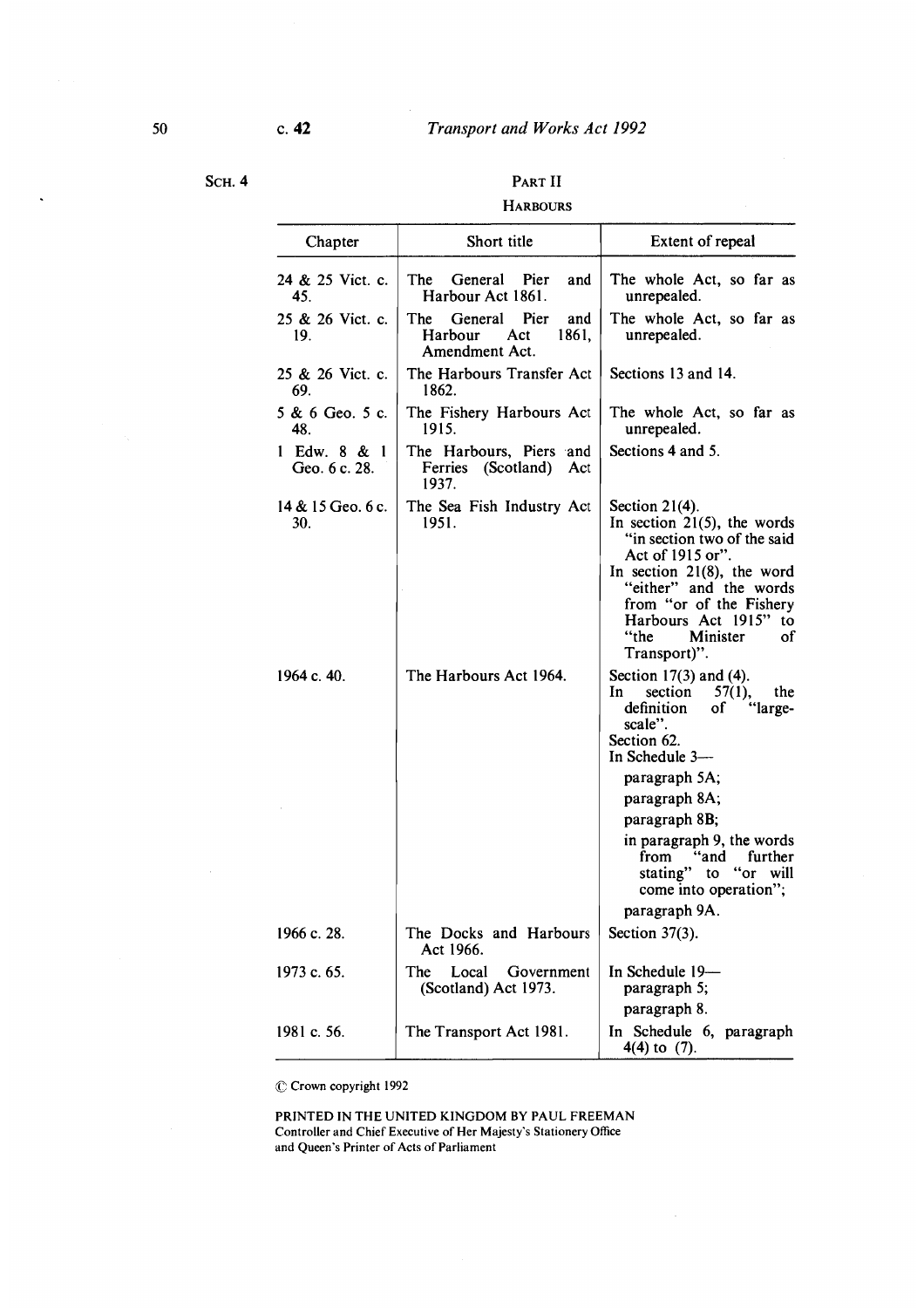$\label{eq:2.1} \frac{1}{\sqrt{2}}\left(\frac{1}{\sqrt{2}}\right)^{2} \left(\frac{1}{\sqrt{2}}\right)^{2} \left(\frac{1}{\sqrt{2}}\right)^{2} \left(\frac{1}{\sqrt{2}}\right)^{2} \left(\frac{1}{\sqrt{2}}\right)^{2} \left(\frac{1}{\sqrt{2}}\right)^{2} \left(\frac{1}{\sqrt{2}}\right)^{2} \left(\frac{1}{\sqrt{2}}\right)^{2} \left(\frac{1}{\sqrt{2}}\right)^{2} \left(\frac{1}{\sqrt{2}}\right)^{2} \left(\frac{1}{\sqrt{2}}\right)^{2} \left(\$  $\label{eq:2.1} \frac{1}{\sqrt{2}}\int_{\mathbb{R}^3}\frac{1}{\sqrt{2}}\left(\frac{1}{\sqrt{2}}\right)^2\frac{1}{\sqrt{2}}\left(\frac{1}{\sqrt{2}}\right)^2\frac{1}{\sqrt{2}}\left(\frac{1}{\sqrt{2}}\right)^2\frac{1}{\sqrt{2}}\left(\frac{1}{\sqrt{2}}\right)^2.$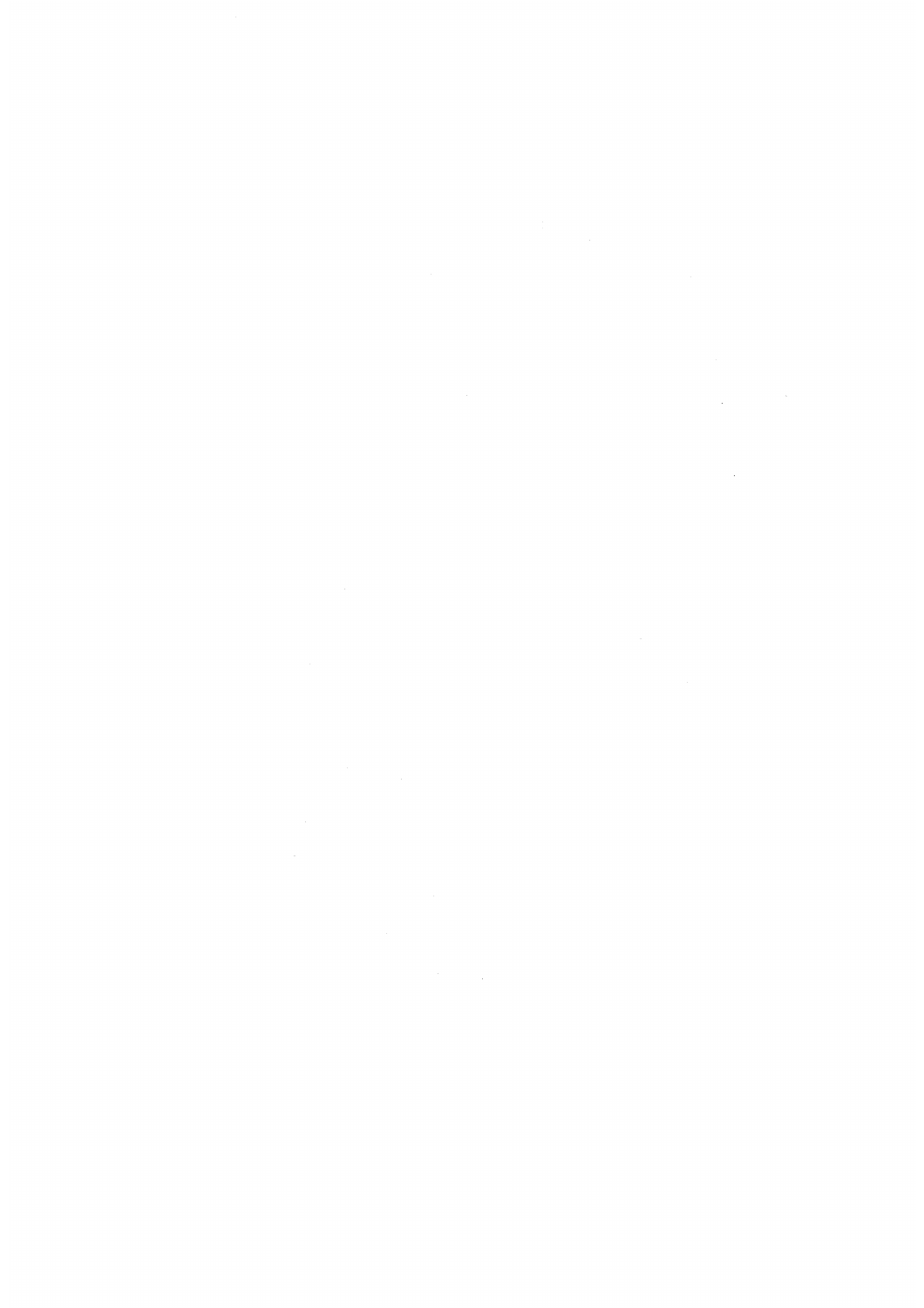$\frac{1}{2} \sum_{i=1}^n \frac{1}{2} \sum_{j=1}^n \frac{1}{2} \sum_{j=1}^n \frac{1}{2} \sum_{j=1}^n \frac{1}{2} \sum_{j=1}^n \frac{1}{2} \sum_{j=1}^n \frac{1}{2} \sum_{j=1}^n \frac{1}{2} \sum_{j=1}^n \frac{1}{2} \sum_{j=1}^n \frac{1}{2} \sum_{j=1}^n \frac{1}{2} \sum_{j=1}^n \frac{1}{2} \sum_{j=1}^n \frac{1}{2} \sum_{j=1}^n \frac{1}{2} \sum_{j=$ 

 $\label{eq:2.1} \frac{1}{\sqrt{2}}\int_{\mathbb{R}^3}\frac{1}{\sqrt{2}}\left(\frac{1}{\sqrt{2}}\right)^2\frac{1}{\sqrt{2}}\left(\frac{1}{\sqrt{2}}\right)^2\frac{1}{\sqrt{2}}\left(\frac{1}{\sqrt{2}}\right)^2\frac{1}{\sqrt{2}}\left(\frac{1}{\sqrt{2}}\right)^2.$